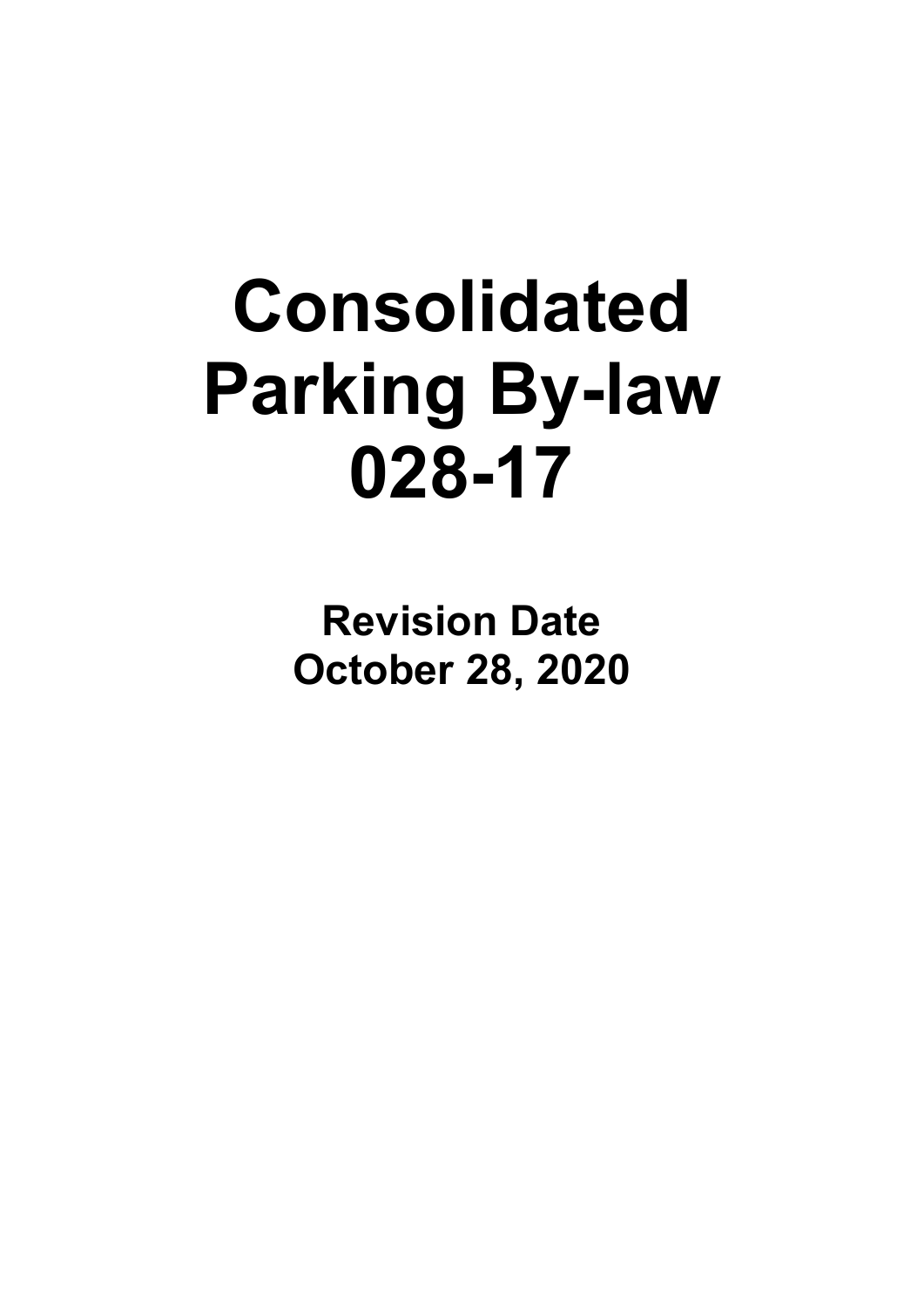#### **THE CORPORATION OF THE TOWN OF INNISFIL**

#### **BY-LAW 028-17**

#### **A By-Law of The Corporation of the Town of Innisfil to provide for the restricting and regulating of vehicle and heavy vehicle travel, parking, standing and stopping on highways or parts of highways under the jurisdiction of the Corporation of the Town of Innisfil, and to provide for permit parking on highways and other designated areas.**

WHEREAS Section 11(2) 3 of the Municipal Act, 2001, S.O. 2001, c.25 (the "Municipal Act, 2001") states where a sphere or part of a sphere of jurisdiction is assigned to an upper tier municipality non-exclusively by the Table, its lower tier municipalities have the power to pass by-laws under that sphere or part;

AND WHEREAS the whole sphere of highways, including parking and traffic on highways is assigned to all upper tier municipalities non-exclusively;

AND WHEREAS Section 27(1) of the Municipal Act, 2001, provides that a municipality may pass by-laws in respect to highways over which it has jurisdiction, including the authority to regulate parking on highways;

AND WHEREAS the part of the parking sphere related to municipal parking lots and structures are assigned to all upper tier municipalities non-exclusively;

AND WHEREAS Section 100 of the Municipal Act, 2001, allows for the passing of by-laws regulating or prohibiting the parking or leaving of motor vehicles on private property without the consent of the owner;

AND WHEREAS Sections 49 and 102 of the Municipal Act, 2001, allow for the passing of by-laws establishing a system of disabled parking;

AND WHEREAS Sections 63(1) and 101 of the Municipal Act, 2001, allows for the removal and immobilization of vehicles placed, stopped, standing or parking on a highway in contravention of a municipal by-law regulating such vehicles;

AND WHEREAS Sections 425 and 439 of the Municipal Act, 2001, allow for Council to impose fines upon the owner of a vehicle if such vehicle has been left parked, stopped or standing in contravention of a by-law under the Municipal Act unless, at the time of the offence, the vehicle was in the possession of some person other than the owner without the owner's consent;

AND WHEREAS pursuant to Section 35 of the Municipal Act, 2001, a municipality may restrict the common law right of passage by the public over a highway;

AND WHEREAS pursuant to Section 10 (1) and 10 (2) of the Municipal Act, 2001, by-laws may differentiate between different classes of persons and businesses;

AND WHEREAS Council adopted Policy No. CP.06-13-13; Parking and Stopping Regulations, on May 22, 2013 through Council Resolution No. CR-108.13.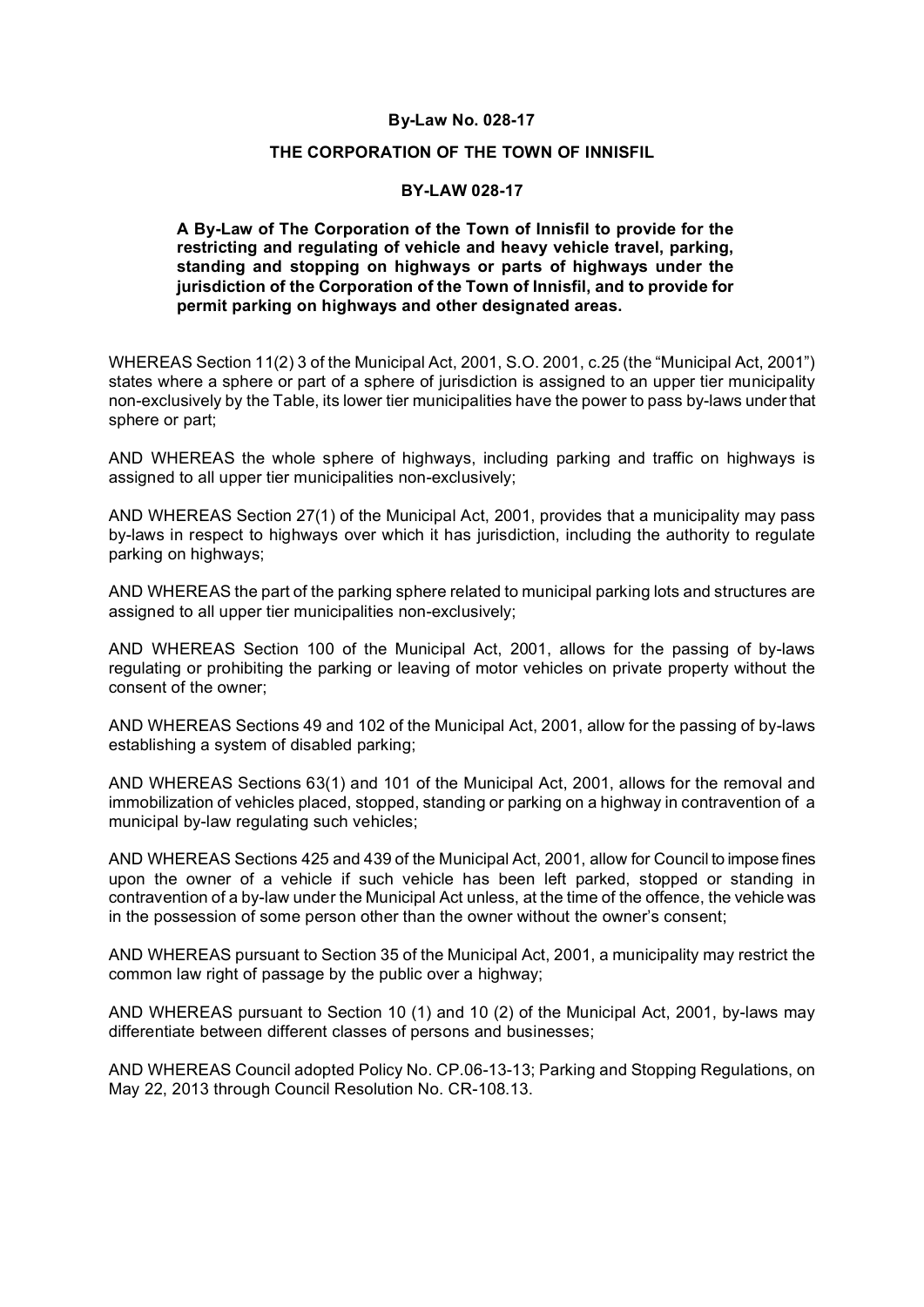NOW THEREFORE BE IT RESOLVED THAT the Council of The Corporation of the Town of Innisfil ("Corporation") enacts as follows:

## **1. Definitions**

The meaning ascribed to any term defined in subsection 1 of section 1 of the *Highway Traffic Act*, R.S.O. 1990, C.H-8 ("*Highway Traffic A*ct, 1990"), as amended from time to time, are the meanings of the terms as used in this by-law, unless that terms are otherwise defined in this bylaw.

In this by-law:

**Authorized sign** means a sign or other device placed or erected on a highway or elsewhere pursuant to the provisions of this by-law or approved by the Ministry of Transportation of Ontario for the purpose of regulating, warning or guiding traffic;

**Bicycle Lane** means a division of a road marked off with pavement markings and indicated by bicycle symbols/signage for use by cyclists.

**Boulevard** means all parts of the highway save and except any roadway, shoulder or sidewalk;

**Outer boulevard** means that part of the highway lying between any sidewalk and the edge of the shoulder furthest from the roadway, or where a shoulder does not exist from the edge of the roadway;

**Inner boulevard** means that part of the highway lying between the property line and the edge of the sidewalk nearest to the property line and where there is no sidewalk, it means that part of the highway lying between the property line and the edge of the shoulder furthest from the roadway or where a shoulder does not exist from the edge of the roadway, shoulder, where such exists, furthest from the travelled portion of the road:

**Bus stop** means that part of a highway designated by a sign where buses will stop to take on or let off passengers;

**Chief Building Official** means a chief building official appointed or constituted under section 3 or 4 of the *Building Code Act*, 1992, S.O. 1992, c.23;

**Chief of Police** means the Chief of Police of the South Simcoe Police Service;

**Constable** means a Police Constable who is a member of the South Simcoe Police Service;

**Commercial motor vehicle** means any motor vehicle having permanently attached thereto a truck or delivery body licensed as such by the Ministry of Transportation and without limiting the generality of the foregoing, includes ambulance, hearses, casket wagons, fire apparatus, police patrols, motor buses and tractors used for hauling purposes on the highways; **Community Standards Officer** means a person, other than a police officer, who meets the definition of a "provincial offences officer" as set out in section 1(1) of the *Provincial Offences Act,* R.S.O., 1990. c.P.33 and who has been duly appointed by the Corporation for the enforcement of this bylaw;

**Corner** means the point of intersection of curbs or edges of the portion of the highway used for vehicular traffic;

**Corporation** means the Corporation of the Town of Innisfil;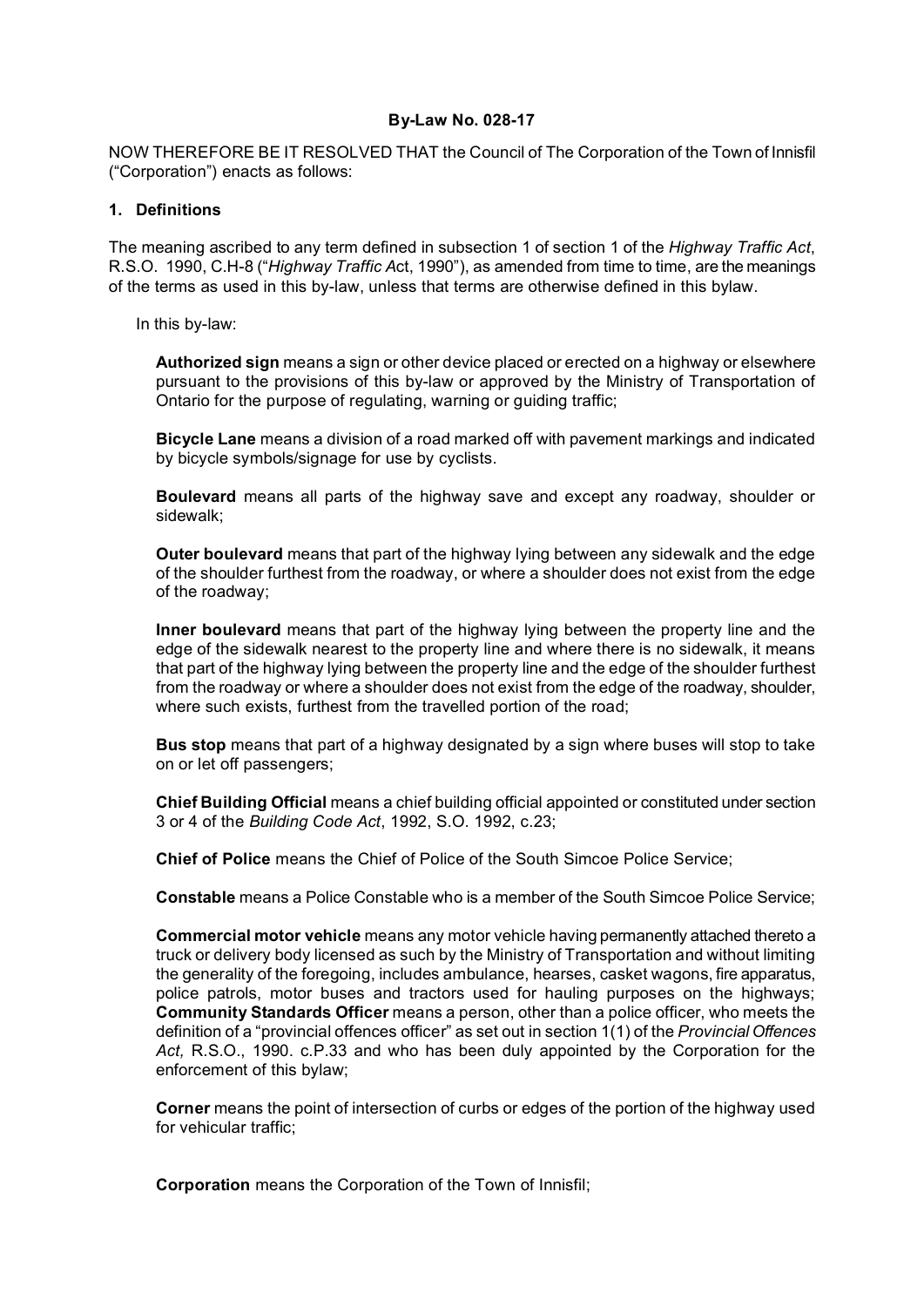**Curb** shall include the edge of the roadway and gutters;

**Disabled person parking space** means a designated parking space or parking area under this by-law for the exclusive use of a vehicle displaying a permit in accordance with the requirements of the *Highway Traffic Act*, 1990, and the regulations there under and this bylaw;

**Disabled person parking permit** means a disabled person parking permit issued under the *Highway Traffic Act*, 1990, and is currently valid, or a permit, number plate or other marker or device issued by another jurisdiction and is currently valid and recognized under the *Highway Traffic Act*, 1990 and the regulations there under;

**Driveway** means improved land on a highway which provides vehicular access from the roadway to a laneway or a parking area on adjacent land;

**Fire route** means a private roadway designated as a fire route by one or more signs erected by or on behalf of the owner or occupant of the private roadway;

**Highway** includes a common and public highway, street, avenue, parkway, square, place, bridge, viaduct or trestle, designed and intended for, or used by the general public for the passage of vehicles, including unopened and unassumed highways;

**Highway, one way** means a highway upon which the movement of vehicular traffic is limited to one direction;

**Laneway** means improved land adjacent to the highway which provides access from the highway to a parking area on adjacent land;

**Leave or left when prohibited** means the parking of a motor vehicle:

- i. in excess of any time limit so posted; or
- ii. where a time limit is not posted in excess of two hours; or
- iii. for any use other than the normal use intended for the property.

**Local board** means a local board within the meaning of the Ontario Municipal Board Act;

**Multi-use trail** means a division of a road marked off with pavement markings and indicated by bicycle and pedestrian symbols/signage for use by cyclists and pedestrians.

**Municipal property** means property of the Town of Innisfil or any local board thereof;

**Municipality** means the Corporation of the Town of Innisfil;

**Owner** when used in relation to property means the registered owner of the property;

**Owner** when used in relation to a vehicle means the last registered name on file with the Ministry of Transportation;

**Park or parking**, when prohibited, means the standing of a vehicle, whether occupied or not, except when standing temporarily for the purpose of and while actually engaged in loading or unloading merchandise or passengers;

**Parking area** means those streets, or part of streets, which are designated from time to time by Council of the Corporation to collectively comprise an area where a permit to park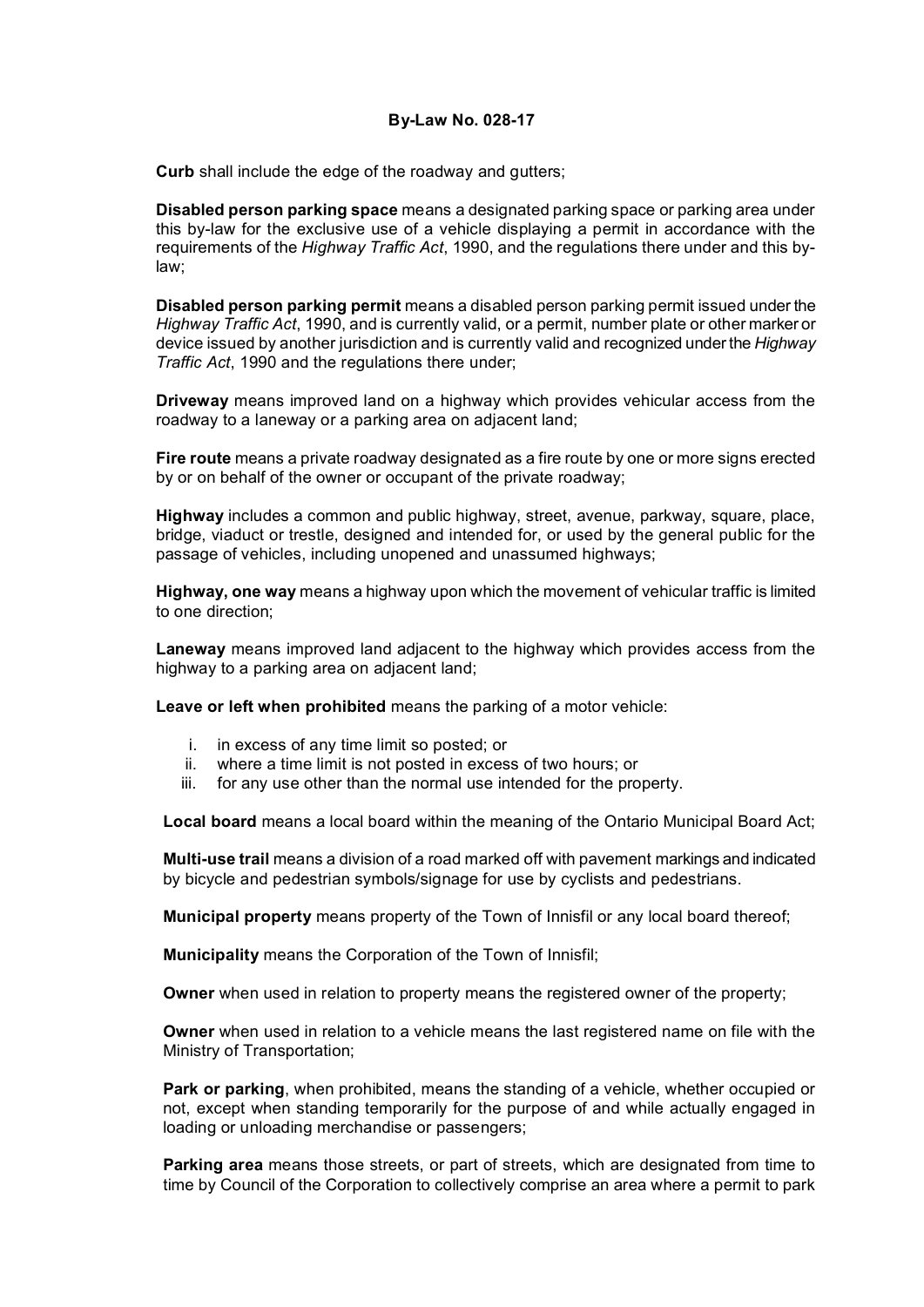on one street, or part of a street, so designated is also valid on any other street, or part of a street, within the same area;

**Parking Meter Zone** means those streets or parts of streets, sides of streets and municipal parking lots on which parking is controlled and regulated by the use of parking meters or pay and display machines:

- i. **Pay and Display Machine** means a mechanical or electronic device which is designed to receive coin or other payment, and which shall produce a receipt authorizing a vehicle to remain parked in a designated parking space for a period of time not to exceed the expiration time specified on the receipt.
- ii. **Parking Meter** means a mechanical or electronic device, which is designed to received coin or other payment, and which shall register an amount of time for which a vehicle may remain parked in a designated parking space immediately adjacent to such parking meter.

**Parking space** means that part of the surface of a roadway designated for the purpose of parking a vehicle;

**Pedestrian** means a person on foot or an invalid, child or other person in a wheeled chair or baby carriage;

**Person** means any human being, firm, association, partnership, private club, incorporated company, corporation, tenants in common, joint tenants, agent or trustee and the heirs, executors or other legal representatives of a person to whom the context can apply according to law and for the purpose of this by-law includes the owner or driver of a vehicle;

**Police Officer** means a Police Officer as defined in section 2 and appointed pursuant to subsection 15(1) of the *Police Services Act,* R.S.O. 1990, c.P.15 and amendments thereto;

**Private roadway** means a roadway or laneway on private property;

**Resident permit** means a permit to park a motor vehicle on the streets or parts of streets or other parking areas designated by Council, and specified on the permit during the times authorized herein;

**Roadway** that part of the highway that is improved, designed or ordinarily used for vehicular traffic, but does not include the shoulder and, where a highway includes two or more separate roadways, the term "roadway" refers to any one roadway separately and not to all of the roadways collectively;

**Shoulder** means that part of the highway immediately adjacent to the roadway and having a surface which has been improved with asphalt, concrete or gravel for the use of vehicles;

**Sidewalk/footpaths** means that portion of a highway as is set aside by the Town for the use of pedestrians;

**Stand or standing** when prohibited, means the halting of a vehicle, whether occupied or not, except for the purpose of and while actually engaged in receiving or discharging passengers;

**Stop or stopping**, when prohibited, means the halting of a vehicle, even momentarily, whether occupied or not, except when necessary to avoid conflict with other traffic or in compliance with the directions of a Police Officer or of a traffic control sign or signal;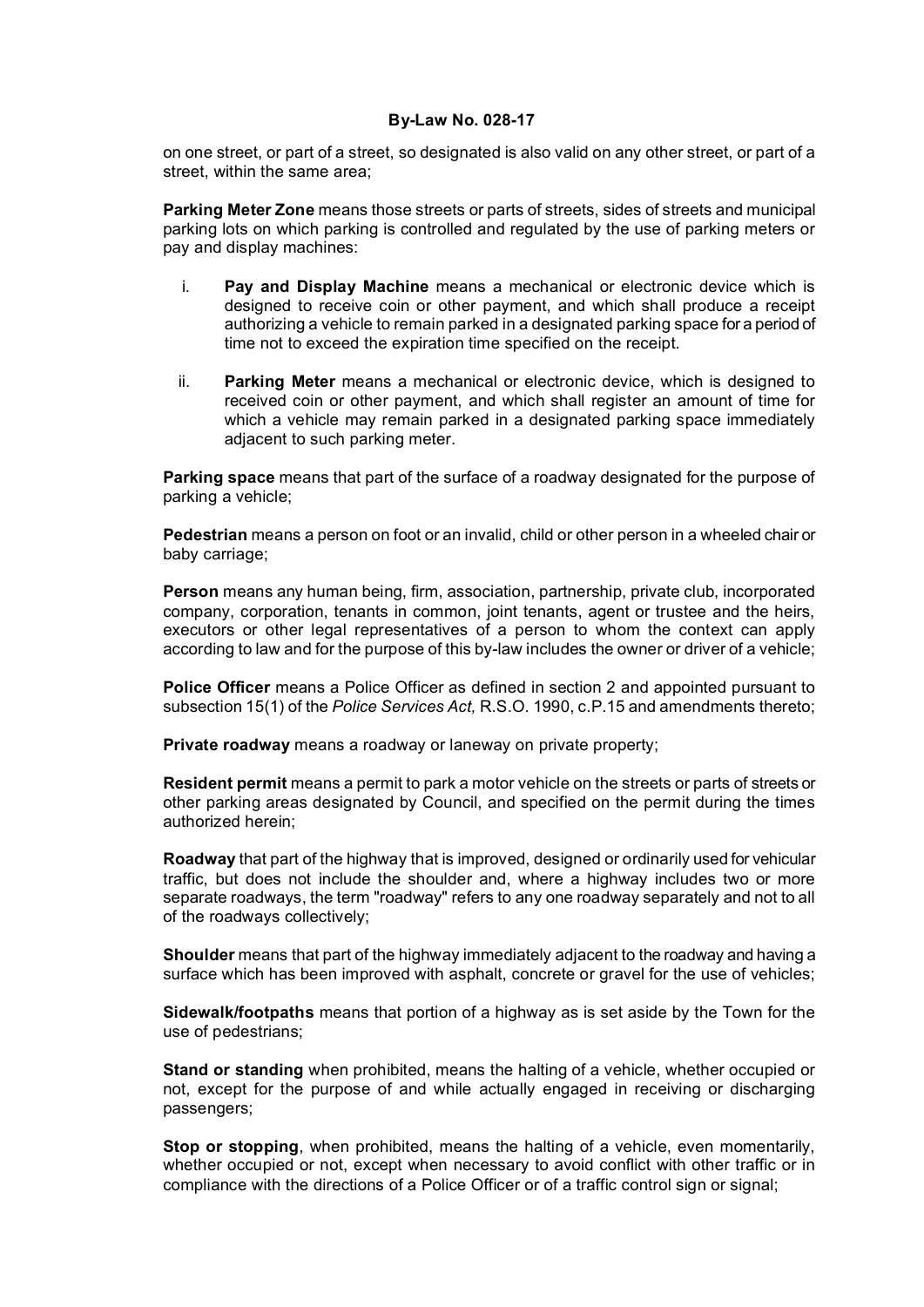**Town** means The Corporation of the Town of Innisfil;

**Trailer** means a vehicle that is at any time drawn upon a highway by a motor vehicle, except an implement of husbandry mobile home, another motor vehicle or any device or apparatus not designated to transport persons or property, temporarily drawn, propelled or moved upon such highway, and except a side car attached to a motorcycle, and shall be considered a separate vehicle and not part of the motor vehicle by which it is drawn;

**Vehicle** includes a motor vehicle, trailer, commercial motor vehicle, an automobile, motorcycle, motor assisted bicycle, a motorized snow vehicle, traction engine, farm tractor, self-propelled implement of husbandry road building machine and any other vehicle propelled or driven otherwise than by muscular power.

## **2. General Regulations**

- a. Where any expression of time occurs or where any hour or other period of time is stated, the time referred to shall be Eastern standard time, provided however, if what is known as "daylight saving time" has been generally adopted in the Regional Area for any period of the year, under any statute, order-in-council, by-law, resolution or proclamation, whether the same is effective in law or not, such time shall be the time referred to during such period in any reference to time in this by-law.
- b. The CAO of the corporation, or his/her designate shall have authority to:
	- i. place or erect and to maintain such authorized signs as are required to give effect to the provisions of this by-law;
	- ii. no person shall place, maintain or display on any highway, any sign, marking or device which purports to be, or is an imitation of, or resembles an authorized sign or which conceals from view or interferes with the effectiveness of an authorized sign.
- c. The Chief of Police or the CAO of the corporation, or his/her designate are hereby authorized to place or erect and to maintain temporary "No Parking" signs and "No Stopping" signs on any highway.
- d. The following Schedules to this bylaw shall form part of this bylaw and each entry in a column of such a Schedule shall be read in conjunction with the entry or entries across there from and not otherwise;
	- i. Schedule "A" Parking Prohibited
	- ii. Schedule "B" Disabled Parking
	- iii. Schedule "C" Heavy Vehicles Prohibited
	- iv. Schedule "D" Resident Permit Parking Only
	- v. Schedule "E" Stopping Prohibited
	- vi. Schedule "F" Parking Meter Zones
	- vii. Schedule "G" Set Fines
- e. A word interpreted in the singular number has a corresponding meaning when used in the plural.
- f. **May** shall be construed as permissive.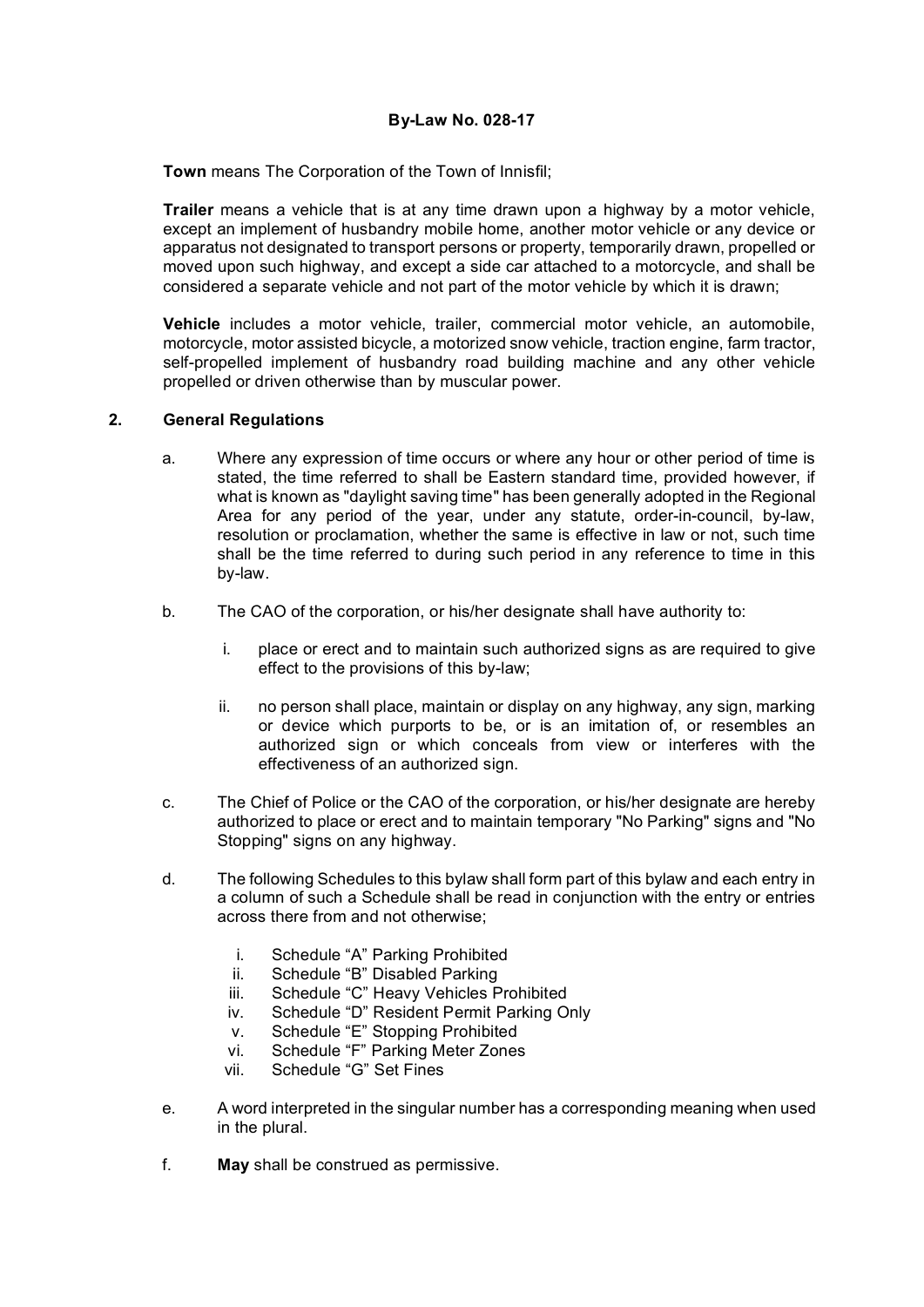g. **Shall** be construed as imperative.

## 3. **Distances**

- a. Where a distance is used in this bylaw as part of a prohibition of parking or stopping within a specified distance of an object, structure, land or part of a highway, such distance shall be measured:
	- i. from the projection of the nearest curb line or edge of the roadway in the direction stated unless it is specifically stated otherwise; and
	- ii. along the curb or edge of the roadway from a point in such curb or edge of roadway opposite such object, structure, land or part of a highway, unless the context otherwise requires, and;
	- iii. from such object, structure, land, or part of a highway in all directions.
- b. All distances/dimensions are measured in the metric measurement unless otherwise stated.

## 4. **Exemptions - Impractical**

- a. This bylaw applies only to highways forming part of the road system under the jurisdiction of the municipality.
- b. If compliance therewith be impractical, the provisions of this by-law shall not apply to:
	- i. ambulances, police, fire department, or public utility emergency vehicles; or
	- ii. vehicles of the Corporation or vehicles contracted by the Corporation where such vehicles are actually engaged in the performance of cleaning, maintenance, repair, construction, snow removal or other work on any highway within the Town of Innisfil; or
	- iii. tradesman bona fide temporarily stopping or parking for the purpose of loading or unloading equipment to complete minor repairs. For the purpose of this exemption "temporarily" shall mean a time limit of not more than two hours.

#### **5. Resident Permit Parking Only**

- a. Resident permits for the parking of motor vehicles are hereby authorized and assigned as The Council of the Corporation may hereafter designate in the sides of highways as set out in Column 1 and at the locations as set out in Columns 2 and 3 of Schedule "D" to this bylaw.
- b. The holder of a resident permit for a highway identified as being a parking area may park on the designated highway within the parking area provided all other provisions of this bylaw are complied with.
- c. Resident permits shall only be issued to those persons having a municipal address within the Town of Innisfil or as otherwise authorized by Council Resolution or Council approved policy.
- d. While a motor vehicle is parked pursuant to a permit issued under this bylaw, the resident permit shall be placed on or affixed to the motor vehicle, openly displayed and visible on the vehicle.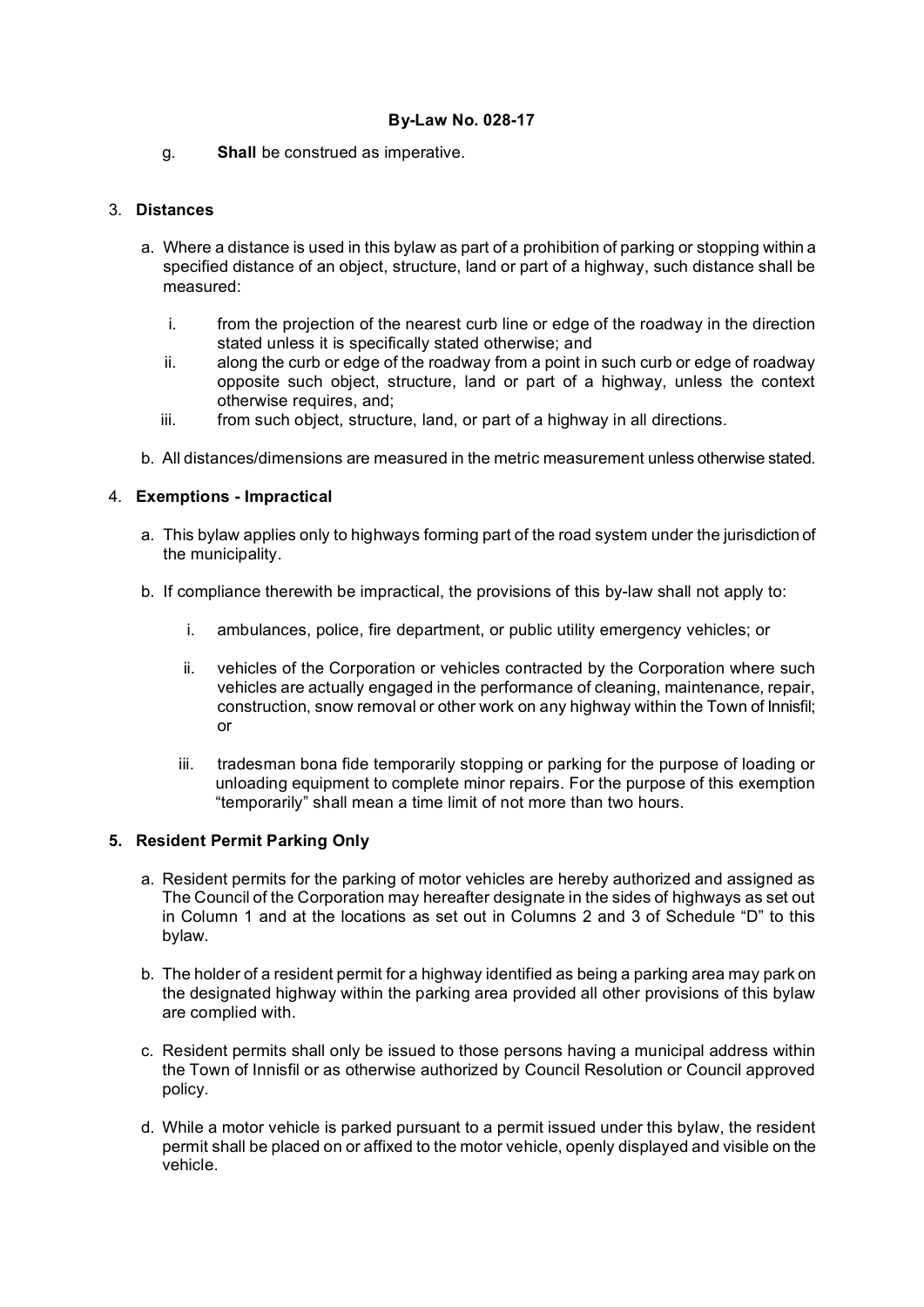e. Vehicles shall not park in the designated area during periods of road maintenance or snow removal.

## **6. General Stopping or Parking Regulations**

- a. No person shall park or stop any vehicle on any highway or portion thereof except as follows:
	- i. where there is a raised curb on the right side of the roadway having regard to the direction such vehicle was proceeding, with its right front and rear wheels parallel to and not more than fifteen centimetres (15 cms) 5.9 inches from such curb; or
	- ii. where there is no curb or a rolled curb, with the right front and rear wheels parallel to and as near the right-hand limit of the highway as is practical without parking or stopping over a sidewalk or footpath or over any part of a highway where grass is grown or which is not intended for use of vehicles.
- b. Notwithstanding the provisions of subsection 6.1 on designated one-way highways where parking or stopping is permitted on the left side of a highway, no person shall park or stop any vehicle on any highway or portion thereof except as follows:
	- i. where there is a raised curb on the left side of the roadway having regard to the direction in which the vehicle was traveling, with its left front and rear wheels parallel to, and not more than fifteen centimetres (15 cms) 5.9 inches away from such curb;
	- ii. where there is no curb or rolled curb, on the left side of the roadway having regard to the direction in which the vehicle was traveling with the left front and rear wheels parallel to and as near to the left hand limit of the highway as is practical without parking or stopping over a sidewalk or footpath or over any part of a highway where grass is grown or which is not intended for use of vehicles.
- c. Where parallel parking spaces are designated by lines painted on the roadway, no person shall park or stop any vehicle except within the designated space.
- d. When angle parking is permitted, with signs no person shall:
	- i. when parking spaces are designated by painted lines on the roadway, park any vehicle other than within the designated spaces, or;
	- ii. where parking spaces are not designated by lines painted on the roadway, park or stop any vehicle except at an angle of 45 degrees to the curb or boundary of the roadway.
- e. The provisions of subsections 6.a) and 6. b) do not apply on highways where angle parking is permitted.

## **7. Parking Prohibited with Signs**

- a. When authorized signs have been erected, no person shall park a vehicle or permit a vehicle to remain parked on any highway:
	- i. in front of, or within nine metres (9 metres) 29.5 feet of a lot on which there is a firehall on the side of the highway on which the firehall is located;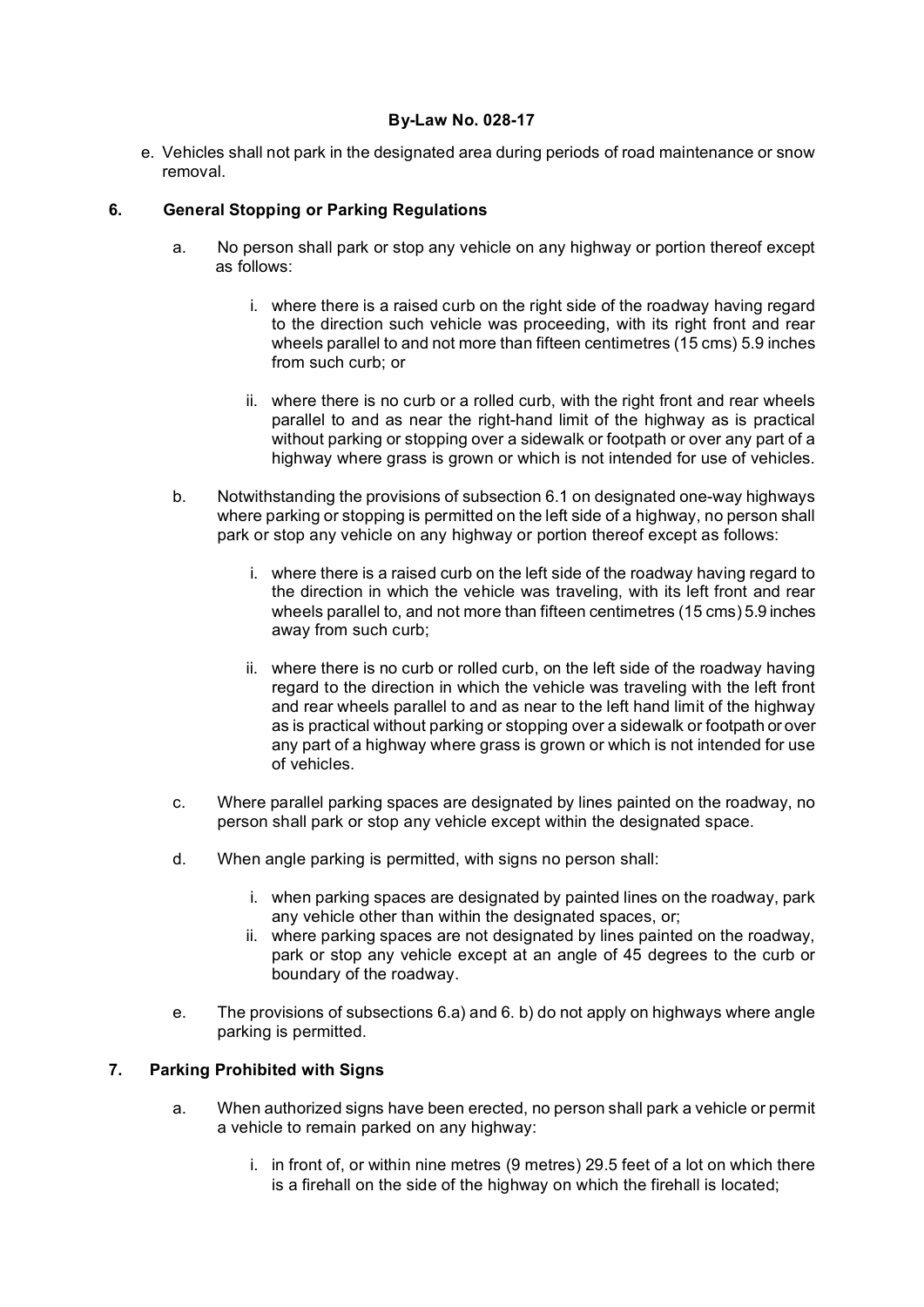- ii. on the opposite side of a highway from that on which a firehall is located and within thirty metres (30 meters) 98.4 feet of the projected lot lines of the lot on which such firehall is located;
- iii. within twenty metres (20 metres) 65.6 feet of an intersection;
- iv. within thirty metres (30 metres) 98.4 feet of an intersection controlled by traffic signals:
- v. in front of the main entrance to, or any emergency exit from any church, hotel, hospital, nursing home, theatre, auditorium or other building or enclosed space in which persons may be expected to congregate in large numbers;
- vi. within thirty metres (30 metres) 98.4 feet of the approach side of a cross walk that is not located at an intersection;
- vii. within fifteen metres (15 metres) 49.2 feet of the departure side of a cross walk that is not located at an intersection;
- viii. so as to interfere with the formation of a funeral procession.
- ix. within 1 kilometer from the Lake Simcoe shoreline.

## **8. Parking Prohibited without Signs**

- a. No person shall park a vehicle or permit a vehicle to remain parked on any highway:
	- i. within nine metres (9 metres) 29.5 feet of an intersection;
	- ii. within nine metres (9 metres) 29.5 feet of a fire hydrant;
	- iii. in front of or within one metre (1 metre) 3.3 feet of a laneway or driveway;
	- iv. so as to obstruct a vehicle in the use of any laneway or driveway;
	- v. in such a position that will prevent the convenient removal of any other vehicle previously parked;
	- vi. for the purpose of displaying the vehicle for sale;
	- vii. for the purpose of greasing, or repairing the vehicle except for such repairs as have been necessitated by an emergency;
	- viii. on the roadway where the width of the roadway is six metres (6m) 19.6 feet or less;
	- ix. so as to impede or obstruct the flow of other traffic during their lawful use of the highway;
	- x. on a boulevard;
	- xi. on a boulevard so as to project any part, or whole of the vehicle onto the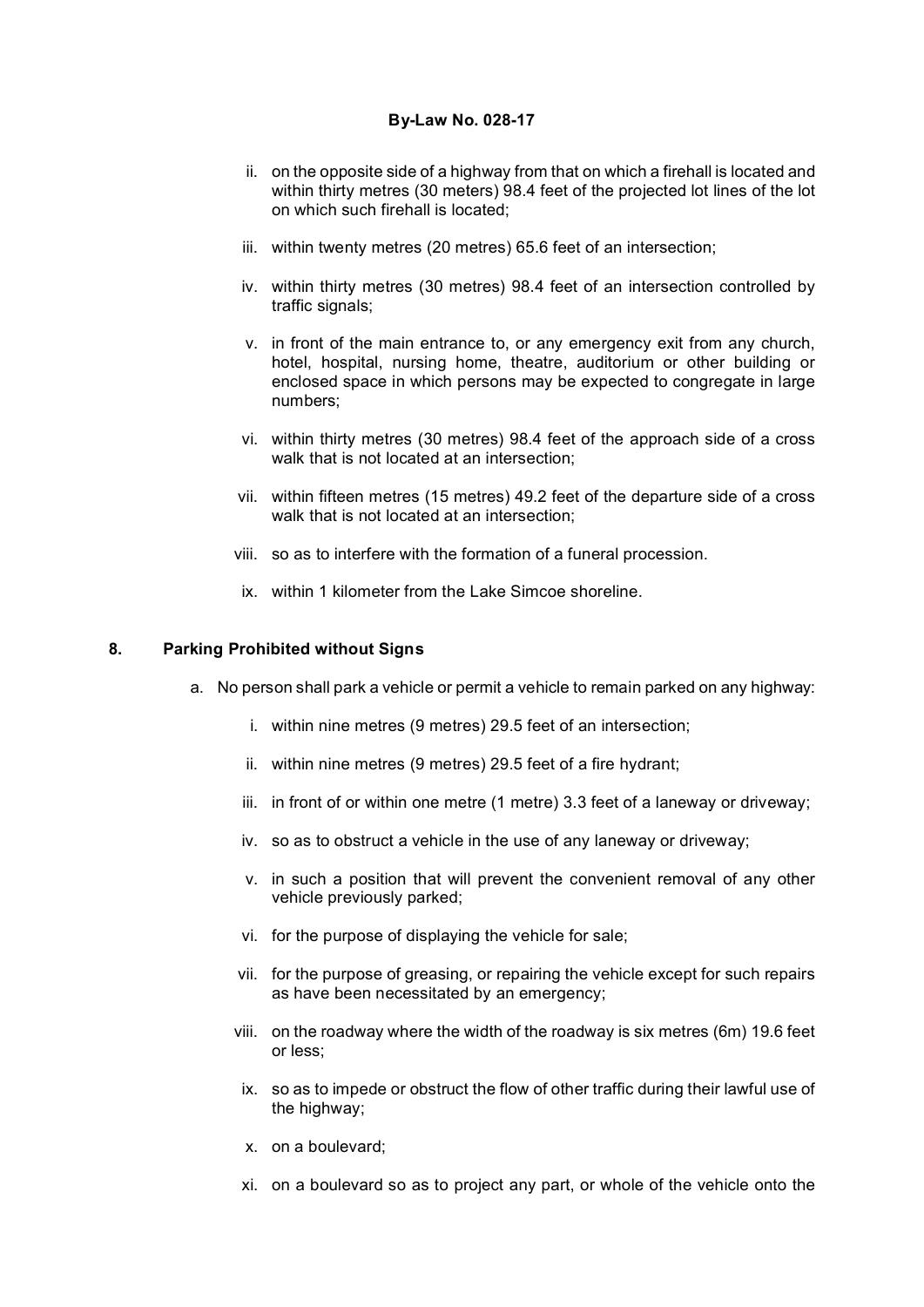roadway;

xii. on any street a trailer, a semi-trailer, mobile equipment or any vehicle which has been detached from the vehicle which is used to draw it.

## **9. Stopping Prohibited – Specified Places No Signs**

- a. No person shall stop a vehicle or permit a vehicle to remain stopped on any highway:
	- i. on, or partly on, or over a sidewalk or footpath;
	- ii. within an intersection or crosswalk;
	- iii. within thirty metres (30 metres) 98.4 feet of the approach side of a crosswalk that is not located at an intersection;
	- iv. within fifteen metres (15 metres) 49.2 feet of a departure side of a crosswalk that is not located at an intersection;
	- v. adjacent to, or across from an excavation or obstruction in the roadway, when the free flow of traffic would thereby be obstructed;
	- vi. on the roadway side of any stopped or parked vehicle;
	- vii. upon any bridge or elevated structure except where parking is otherwise permitted in this by-law;
	- viii. within thirty metres (30 metres) 98.4 feet of either end of a bridge or elevated structure;
	- ix. within thirty metres (30 metres) 98.4 feet of the approach side of the nearest rail of any level crossing of a railway;
	- x. within fifteen metres (15 metres) 49.2 feet of the departure side of the nearest rail of any level crossing of a railway.
	- xi. on, or partly on, or over a bicycle lane or multi-use trail.

## **10. Stopping Prohibited – Specified Times and Places – Schedule "E"**

a. When authorized signs have been erected, no person shall stop a vehicle, or permit a vehicle to remain stopped on any highway at the side and between the limits set out respectively in Columns 1, 2 and 3 of Schedule "E" of this bylaw during the times or days set out in Column 4 of Schedule "E".

#### **11. Parking Regulations – Highway Maintenance, Clearing, Cleaning, Snow Removal and Snow Ploughing**

- a. When authorized signs have been erected, no person shall park a vehicle or permit a vehicle to remain parked on a highway:
	- i. between the hours of 12:00 a.m. and 7:00 a.m. from the first day of November to the first day of May in any calendar year.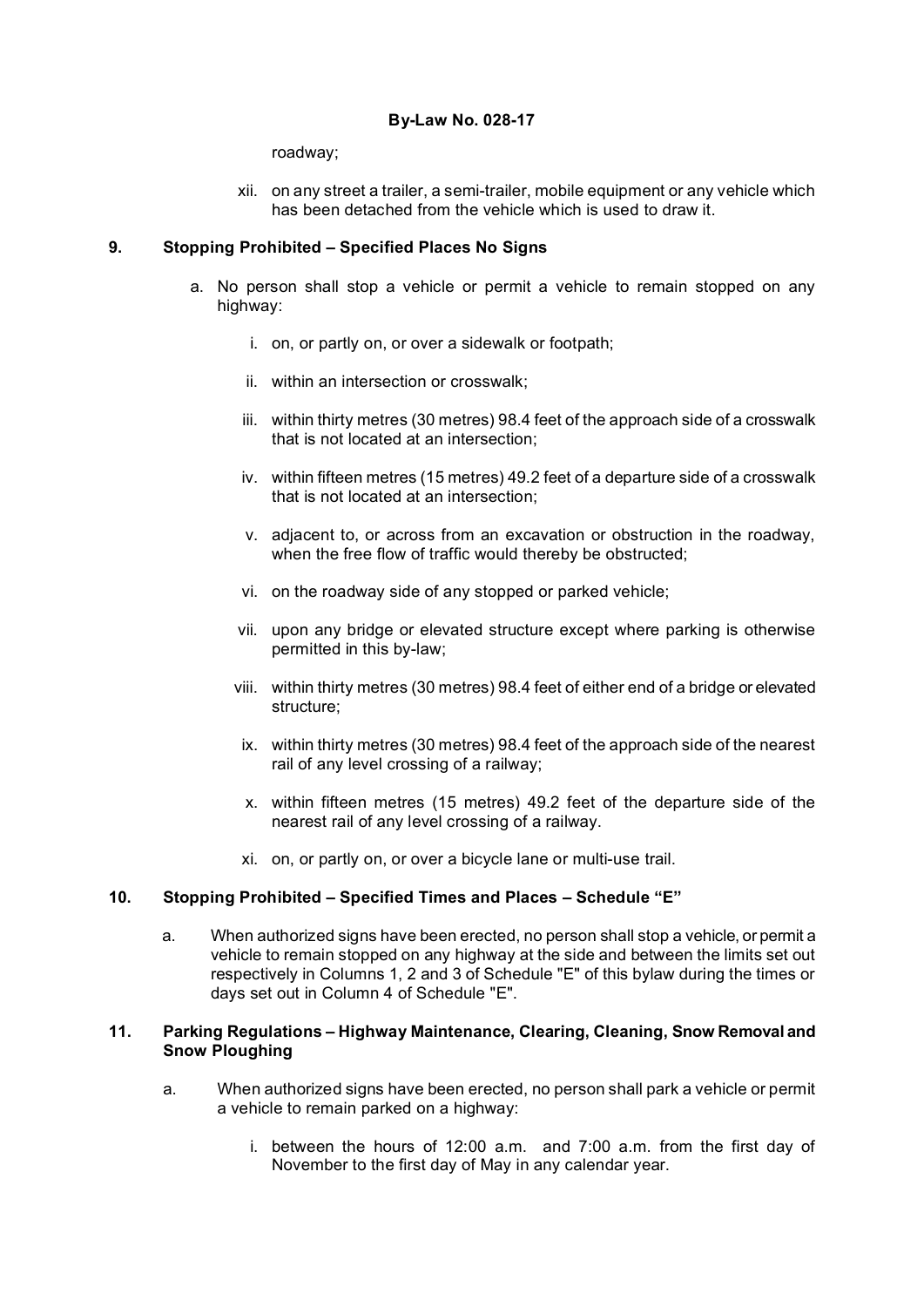- b. No person shall park a vehicle or permit a vehicle to remain parked on a highway:
	- i. so as to interfere in any manner with the work of clearing and/or removing snow or ice there from, or
	- ii. in such a manner so as to interfere with any highway cleaning, clearing and maintenance operations (year round).

## **12. Parking Prohibited – Specified Times and Places – Schedule "A"**

a. When authorized signs have been erected, no person shall park a vehicle, or permit a vehicle to remain parked on any highway at the side and between the limits set out respectively in Columns 1, 2 and 3 of Schedule "A" of this bylaw during the times or days set out in Column 4 of Schedule "A".

## **13. Parking or Stopping Prohibited – Vending Vehicles**

- a. No person:
	- i. who is selling or offering for sale goods or produce from a stationary vehicle on a highway, park the vehicle or permit the vehicle to remain parked in such a manner as to obstruct traffic;
	- ii. shall offer for sale or sell goods or produce from a vehicle on a highway, except from the side of such vehicle facing an inner or outer boulevard;
	- iii. who is selling or offering for sale goods or produce from a vehicle, for the purpose of carrying on his business, stop the vehicle on any part of a highway for a period of time in excess of ten (10) minutes at any one location.

#### **14. Parking Prohibited – Private Property and Property of the Municipality**

- a. For the purposes of this section the following definitions shall apply:
	- i. **Occupant** when used in relation to property means:
		- 1. the lawful tenant or lessee of the property;
		- 2. the registered tenant or lessee of a condominium unit, whose
			- i. consent shall extend only to the control of the unit of which he is tenant or lessee and any parking spaces allotted to him by the condominium corporation or reserved for his exclusive use in the declaration or description of the property;
		- 3. the spouse of a person described in the 14.a) i) 1.or14.a) i) 2.;
		- 4. the board of directors of the condominium corporation;
		- 5. a person authorized, in writing, by the property owner as
			- i. defined in 14.a)i)1., 14.a)i)2., 14.a)i)3.or 14.a)i)4.to act on the owner's behalf for requesting the enforcement of a by-law passed under this paragraph.
	- ii. **Owner** when used in relation to property means:
		- 1. the registered owner of the property;
		- 2. the registered owner of a condominium unit, whose consent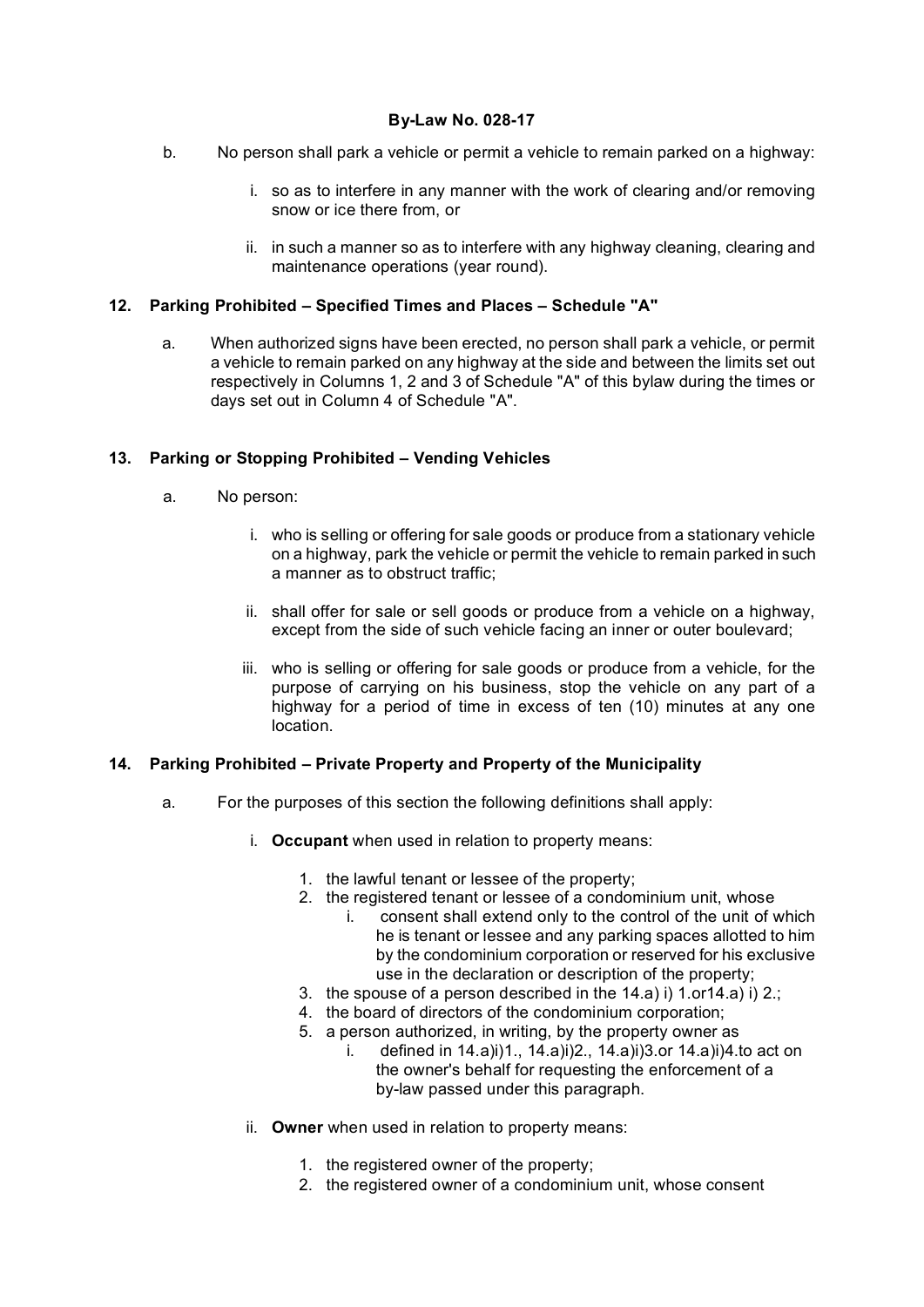- i. shall extend only to the control of the unit of which he is owner and any parking spaces allotted to him by the condominium corporation or reserved for his exclusive use in the declaration or description of the property;
- 3. the spouse of a person described  $14.a$ )ii) $1.$ or  $14.a$ )ii) $2;$
- 4. where the property is included in a description registered i. under the Condominium Act, the board of directors of the condominium corporation.
- iii. **Private property** means all property except the property described in Section 1.21 of this by-law.
- iv. **Municipal property** means all property owned or occupied by the Town of Innisfil or any local board thereof except municipal roads controlled under the Highway Traffic Act or a municipal traffic control by-law;
- b. Where an owner or occupant of property has posted signs:
	- i. stating conditions on which a vehicle may be parked or left on the property, or
	- ii. prohibiting the parking or leaving of a vehicle on the property;
	- iii. the vehicle shall be deemed to be left without consent.
- c. No person shall park or leave a vehicle on:
	- i. private property without first having obtained written permission from the owner or occupant of the property;
	- ii. property owned or occupied by the Town or any local board thereof without first having obtained written consent from the Town or the local board unless authorized signs have been posted indicating parking is permitted.
- d. No person shall be charged under Section 14.c)i) of this by-law except when an owner or occupant has entered into an agreement with the municipality and a signed request has been received.
- e. No person shall park or leave a vehicle on private property without consent of the owner, occupant or any adult resident of the property.
- f. Where a driver of a vehicle, not being the owner has been charged under Section 14.c) of this by-law and is liable to a penalty, the owner of the vehicle is also liable to such penalty unless, at the time of the offence, the vehicle was being used without the owner's consent.
- g. No person shall park a vehicle or permit a vehicle to remain parked on property owned by the Town or any local board thereof where:
	- i. an area that is designated by sign as reserved, unless the area is reserved for such person, and
	- ii. an area designated by sign as an area where parking is prohibited;
	- iii. for any period in excess of seven days.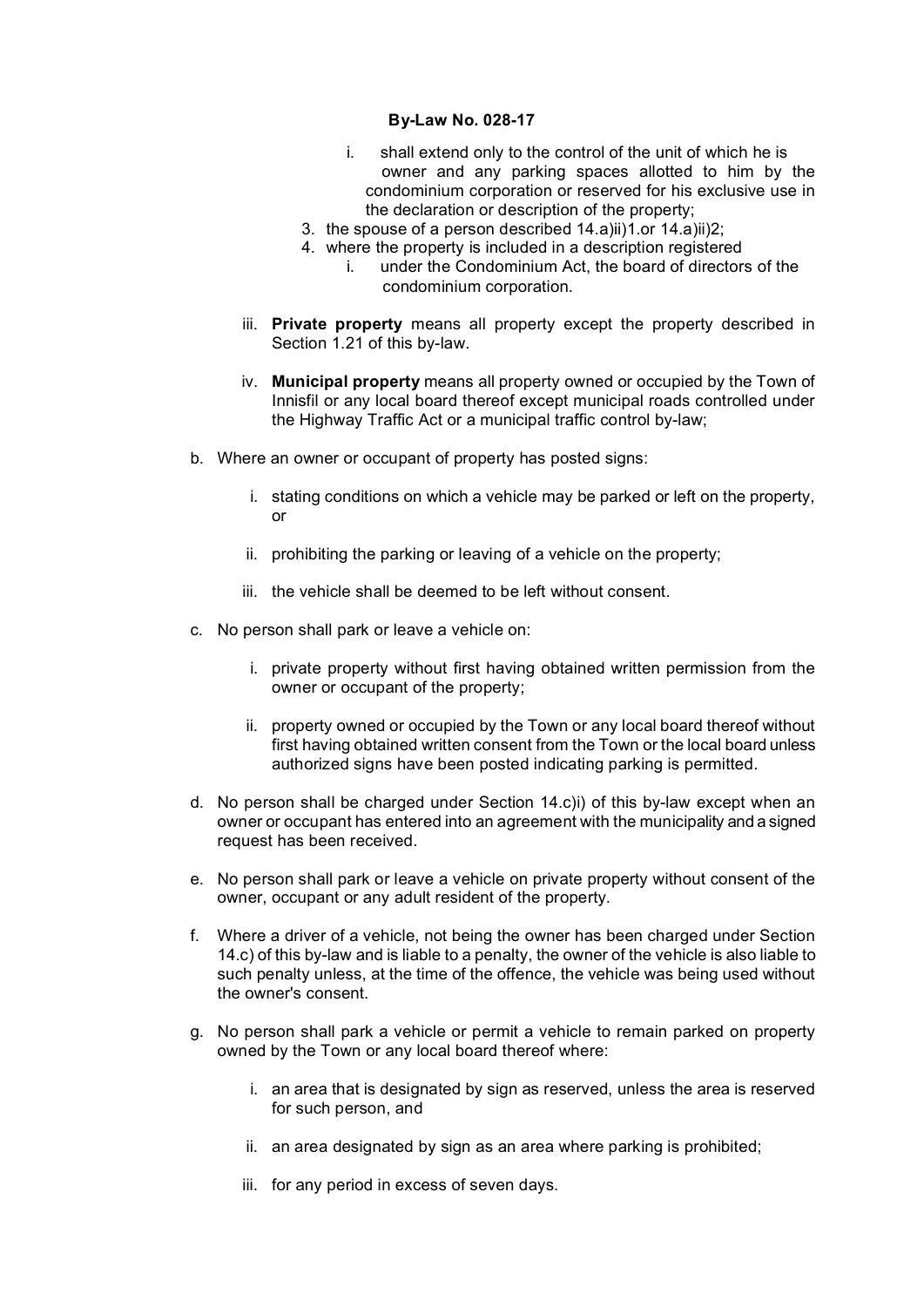## **15. Parking Spaces for Person with Disabilities – Prohibited Parking with Signs**

- a. For the purposes of this Section:
	- i. **Authorized sign** means a sign thirty centimetres (30 cm) 11.8 inches in width and forty-five centimetres (45 cm) 17.7 inches in height displaying the symbols and colours as shown in Schedule "B" to this by-law, but one (1) or both of the arrows may be deleted.
	- ii. When authorized signs have been erected, designating a space as a disable persons parking space no person shall:
	- iii. park or stop a vehicle or allow a vehicle to remain parked or stopped in a public parking area in a parking space reserved for persons with disabilities unless a valid disabled person parking permit is openly displayed on the dashboard of the vehicle.
- b. Enforcement of this Section on property other than property owned by the municipality will only be carried out upon written request and agreement by the owner.

## **16. Heavy Motor Vehicle – Prohibited with Signs**

- a. For the purposes of this Section, the following definition shall apply:
	- i. **Heavy motor vehicle** means a commercial vehicle or other type of vehicle having a weight of three tons (2.7 tonnes) or more, but does not include an ambulance, police, fire, or emergency utility vehicles.
- b. Except as provided in Section 16.c) of this Section, when authorized signs to that effect are displayed, no person shall move, drive, park, stop or operate a heavy motor vehicle or permit a heavy motor vehicle to remain parked or stopped on any highway or parts of highways as set out in Schedule "C" to this by-law.
- c. Section 16.b) shall not apply to any vehicle actually engaged in making a delivery to, or a collection from, premises which cannot be reached except by way of a highway or a portion of a highway referred to in the said section, or to prohibit the use of such vehicles for such purpose, provided that in making such delivery or collection, the said highway or portion of a highway is travelled only insofar as is unavoidable in getting to and from such premises.

#### **17. Defacing Signs – Traffic Signals**

a. No person shall move, remove, deface or in any manner interfere with any sign, traffic control signal, marking, or other traffic control device placed, erected or maintained under this bylaw.

#### **18. Freshly Painted Lines on Roadway**

a. No person shall drive any vehicle over any marking on the roadway where markers are in place to indicate that the marking material has been freshly applied.

#### **19. Parking and Stopping Prohibited – Fire Route with Signs**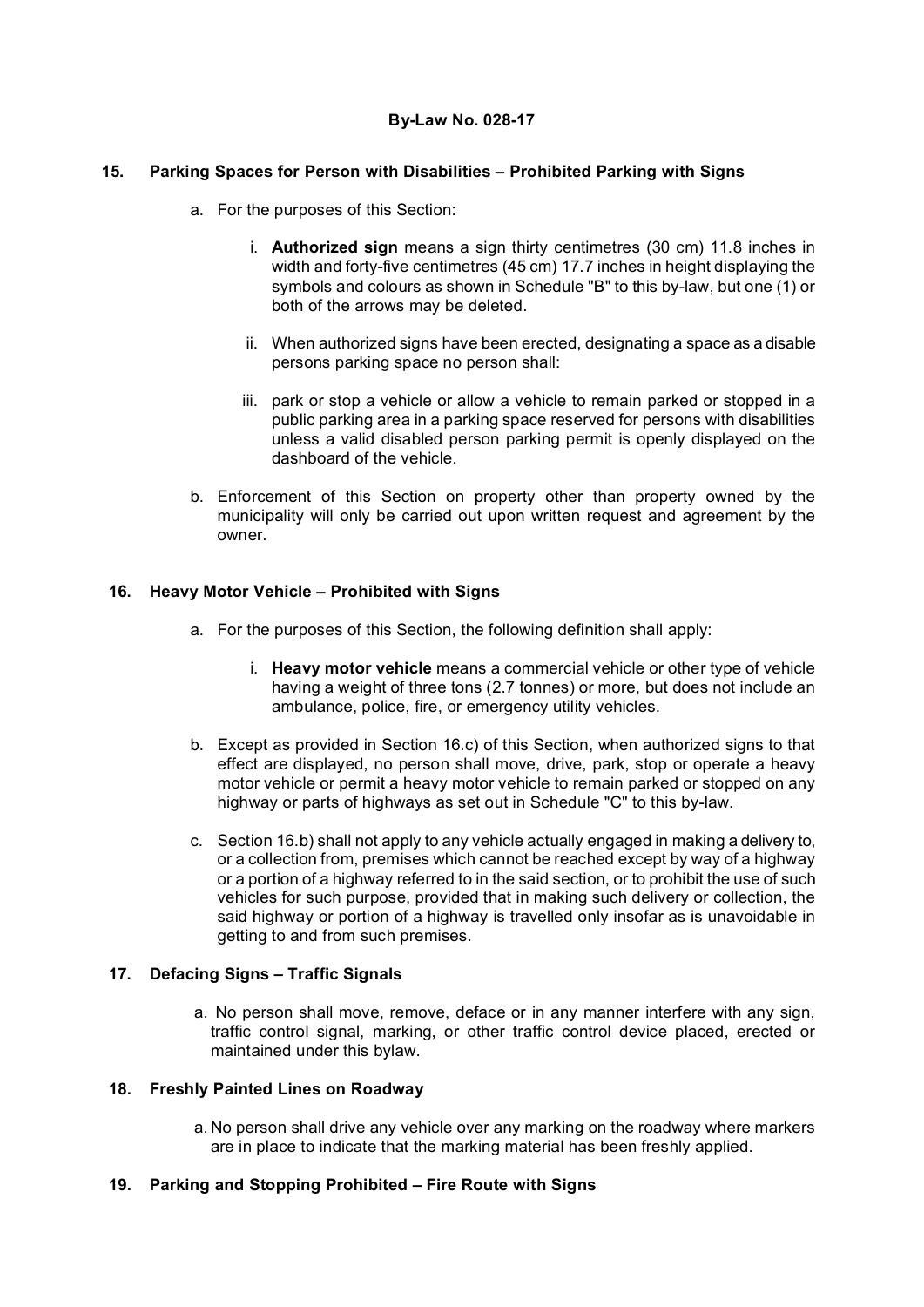a. When authorized signs have been erected, no person shall park or stop a vehicle or permit a vehicle to be stopped or parked in a designated fire route.

## **20. Resident Permit Parking Only**

a. When authorized signs have been erected, no person shall park a vehicle or permit a vehicle to remain parked on any highway or municipally owned lot as set out in Column 1 at the side as set out in Columns 2 and 3 of Schedule "D" to this bylaw unless a resident parking permit has been issued and visible on the vehicle.

## **21. Parking Meters / Pay and Display Machines**

- a. The provisions of this section shall apply to the parking meter zones described in Schedule "F" to this bylaw and shall apply only during such hours as parking or stopping are not prohibited; all provisions of this bylaw prohibiting or restricting parking or stopping on portions of such highways, or otherwise, shall remain in full force and effect.
- b. No driver of a vehicle shall park the vehicle in the parking meter zones described in Schedule "F" to this bylaw, unless the driver holds a valid Resident Parking Permit, or makes use of the pay and display machine designated for the municipally owned parking lot or the parking meter reserved for a designated parking meter zone and pays for parking such vehicle a fee as set out in the Corporation's "Fees and Charges" bylaw as amended and displays a valid receipt.
- c. Every owner of a vehicle shall ensure when parked adjacent to any parking meter or in a municipally owned lot, that the vehicle is parked within the markings of a designated parking space, provided however, that if the vehicle is of such a length as to prevent parking within a single parking space, the vehicle may occupy two such spaces and the owner shall deposit payment in both of the meters for the parking spaces occupied, or deposit payment in the pay and display machine and display a valid receipt for both of the parking spaces occupied. The vehicle shall be parked wholly within the limits of the two parking spaces. No vehicle greater than 6.5 meters in length shall be parked in any parking meter zone designated for parking vehicles at an angle to the sidewalk, curb or boulevard.
- d. No owner of a vehicle shall permit the vehicle to remain parked in a parking space in the parking meter zone while displaying an expired pay and display receipt, expired permit or while the parking meter for the space displays an indication that the vehicle is unlawfully parked, whether the indication is the result of failing to deposit a coin or the mechanical operation of the parking meter following the expiration of the authorized parking time.

## **22. Ontario Accessible Parking Permit and Veteran Person Parking**

a. Motorists displaying a valid Ontario Accessible Parking Permit or an Ontario Issued Veteran's license plate shall be exempt from paying parking rates for parking at any parking meter zones as described in Schedule "F".

## **23. Enforcement and Administration**

a. This bylaw shall be enforced and administered by: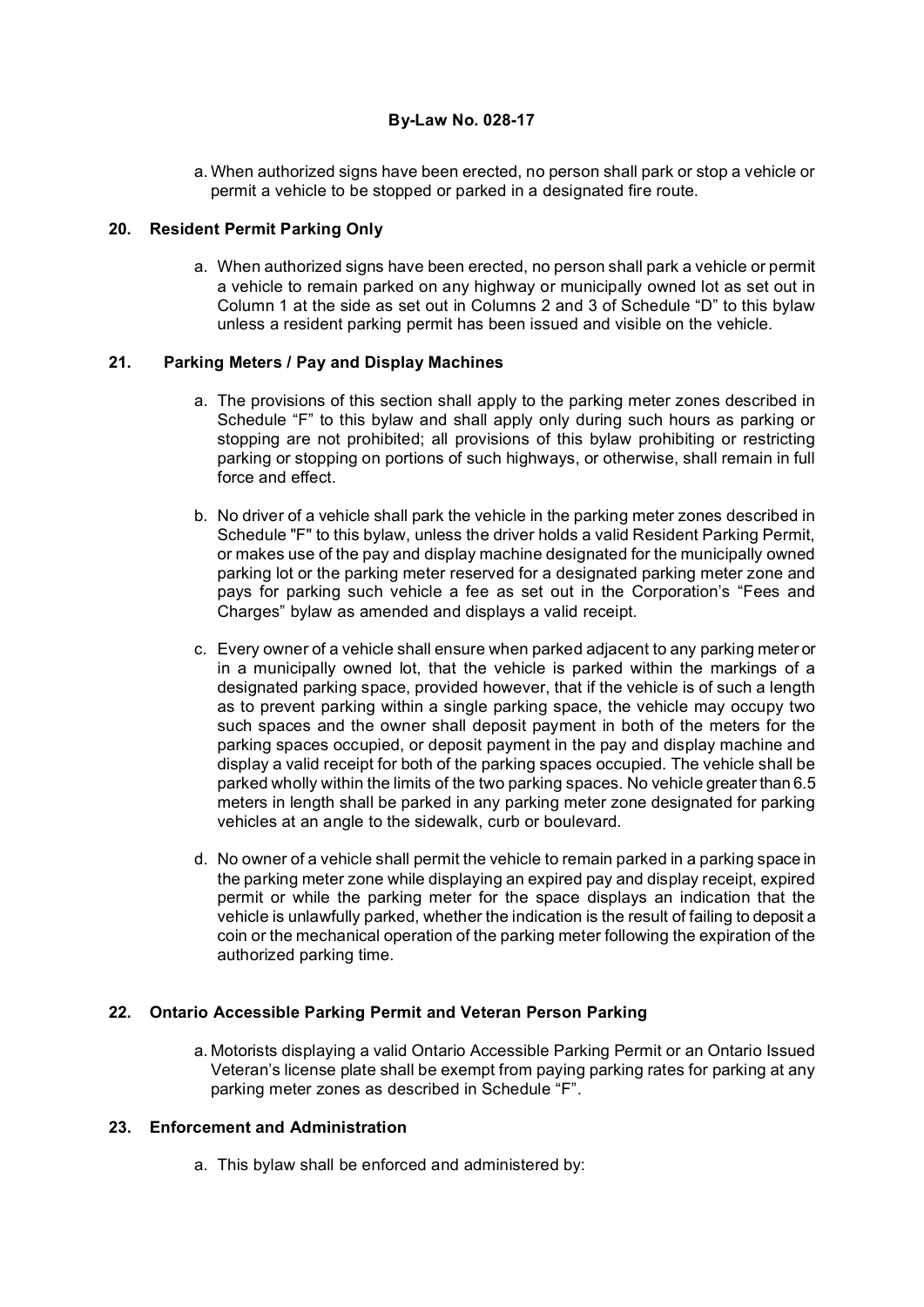- i. Any Community Standards Officer of the Corporation or his/her designate, and
- ii. Any Police Officer of the South Simcoe Police Service.

## **24. Parking Infraction Notice**

- a. Where a vehicle is found parked in contravention of the provisions of this bylaw, a Police Officer or Community Standards Officer may complete and place upon or attach to the vehicle or give to the person driving the vehicle a parking infraction notice in the form of a serially numbered notice stating:
	- i. the license number of the vehicle, concise description of the vehicle and the expiry date of the sticker;
	- ii. a description of the offence;
	- iii. the date, time and location of the alleged offence;
	- iv. the signature of the signing officer;
	- v. the set fine for the alleged offence;
	- vi. that the owner or drive thereof may make a voluntary early payment in the amount and manner set forth in Section 28 or pay the fine as indicated on the parking infraction notice prior to the 15th day as set out in the *Provincial Offences Act,* 1990 Part II.
- b. The Community Standards Officer or Police Officer shall prepare the parking ticket in duplicate and shall attach one copy of the parking infraction notice to the vehicle or give the copy to the driver of the vehicle and deliver one copy to the Corporation.

#### **25. Owner Liable**

a. The owner of a vehicle may be charged with and convicted of an offence under this bylaw for which the driver or the vehicle is subject to be charged and on conviction the owner is liable to the penalty prescribed or provided for the offence, unless, at the time of the offence, the vehicle was in possession of some person other than the owner without the owner's consent.

#### **26. Exemptions**

- a. This Bylaw shall not apply to the Corporation, or to its employees when engaged in the maintenance of a designated parking space or the enforcement of this bylaw.
- b. Any Person may apply in writing to the CAO of the corporation or his/her designate for an exemption to this bylaw. Prior to granting the exemption, the CAO of the corporation or his/her designate shall make whatever inquiry is deemed necessary to determine if the exemption is warranted and will not pose an undue risk to the Public or obstruct the flow of vehicle or pedestrian traffic or interfere with road maintenance operations. The decision of the CAO of the corporation or his/her designate will be final.
- c. Upon granting an exemption to this bylaw, the Owner of the vehicle(s) shall abide by such terms and conditions as imposed by the CAO of the corporation or his/her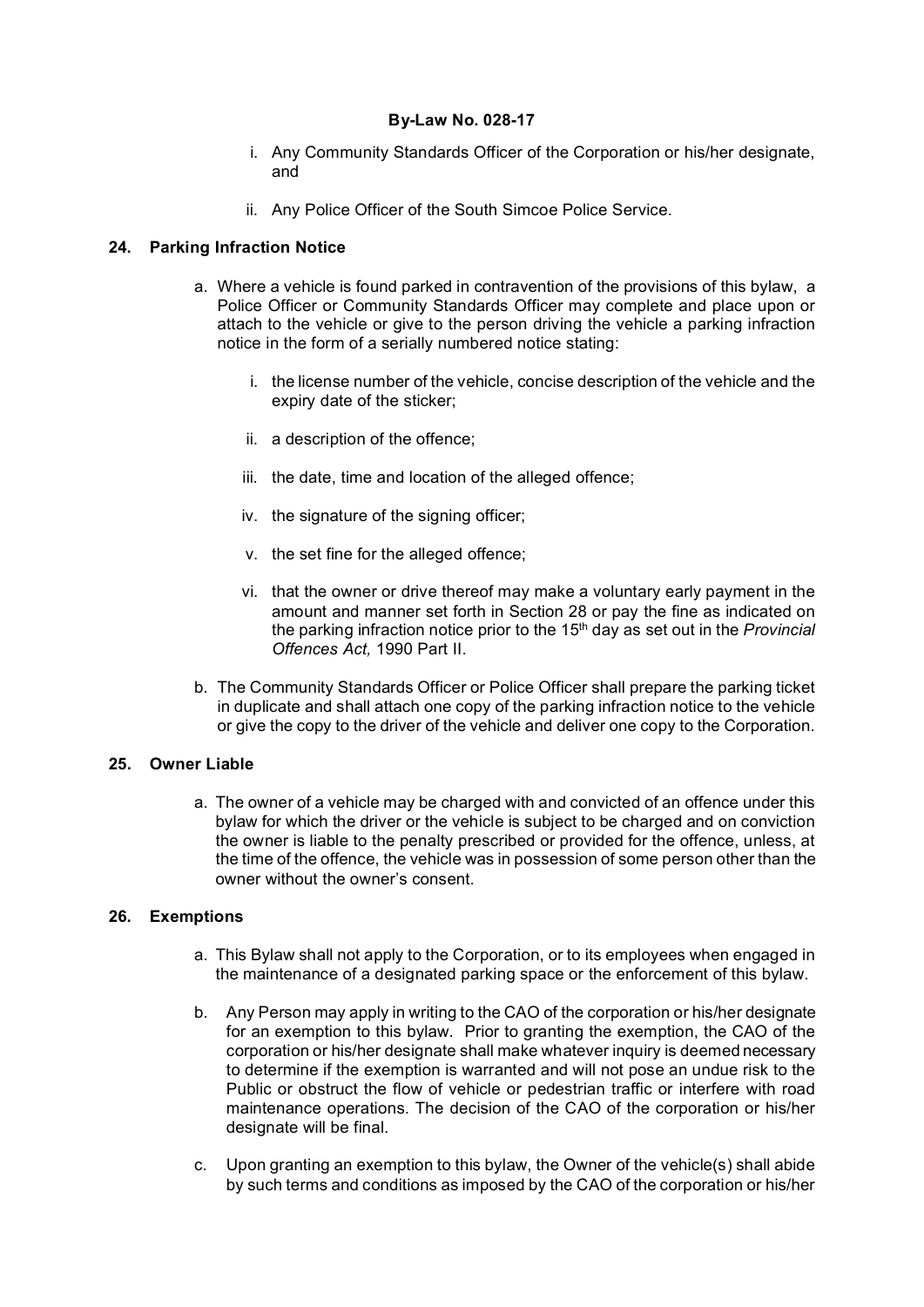designate in granting the exemption. Such terms and conditions may include, but are not limited to, the duration of the exemption, the location of the exemption, not contravening any other section of this bylaw or other applicable law and any unforeseen events or other circumstances that may require an exemption to be cancelled without notice.

## **27. Penalties**

a. Any person who contravenes any provision of this bylaw is guilty of an offence and on conviction is liable to the maximum fine as provided for in the *Provincial Offences Act,* R.S.O., 1990, c.P.33, and any amendments thereto.

## **28. Voluntary Payment**

- a. Notwithstanding the provisions of Section 25 of this bylaw, any person may, upon presentation of a Parking Infraction Notice:
	- i. issued by an officer,
	- ii. indicating the commission of an offence as set in this by-law, and
	- iii. showing a set fine as approved by the Attorney General, may make an early payment in the manner shown in the options on the certificate of parking infraction. If the early payment option is chosen such payment must be received by the Treasurer of the Corporation, or his/her designate, within seven days of the date on which the notice was issued, inclusive of Saturdays, Sundays and holidays

#### **29. Impound Vehicle**

- a. Notwithstanding any other penalty imposed by this bylaw, the Community Standards Officer or Police Officer issuing the parking infraction notice may have the vehicle towed away and impounded at the owner's expense pursuant to section 170(15) of the *Highway Traffic Act*, 1990, and amendments thereto.
- b. All towing and impounding charges incurred shall become a lien against the vehicle and enforced in accordance with the *Repair and Storage Liens* Act, R.S.O. 1990, c.R.25 and amendments thereto.

#### **30. By-Laws Repealed**

a. Bylaw 070-11, 069-12, 101-12, 172-12, 173-12, 039-13, 052-13, 070-13, 116-13, 130-13, 136-13, 068-14, 089-14, 016-15, 061-15, 076-15, 143-15, 002-16, 027-16, plus all amendments and any bylaw or part of any bylaw passed previously by the Town of Innisfil which are in conflict with the provisions of this bylaw, are hereby repealed on the day the set fines associated with this bylaw are approved by the Attorney General.

## **31. Conflict**

a. Subject to section 27.2 of the Municipal Act, 2001, S.O. 2001, c. 25, in the event of a conflict between the provisions of this by-law with the provision of any other by-law of the Corporation or any applicable government regulation, the provision that establishes the higher standard to protect the health, safety and welfare of the general public shall prevail.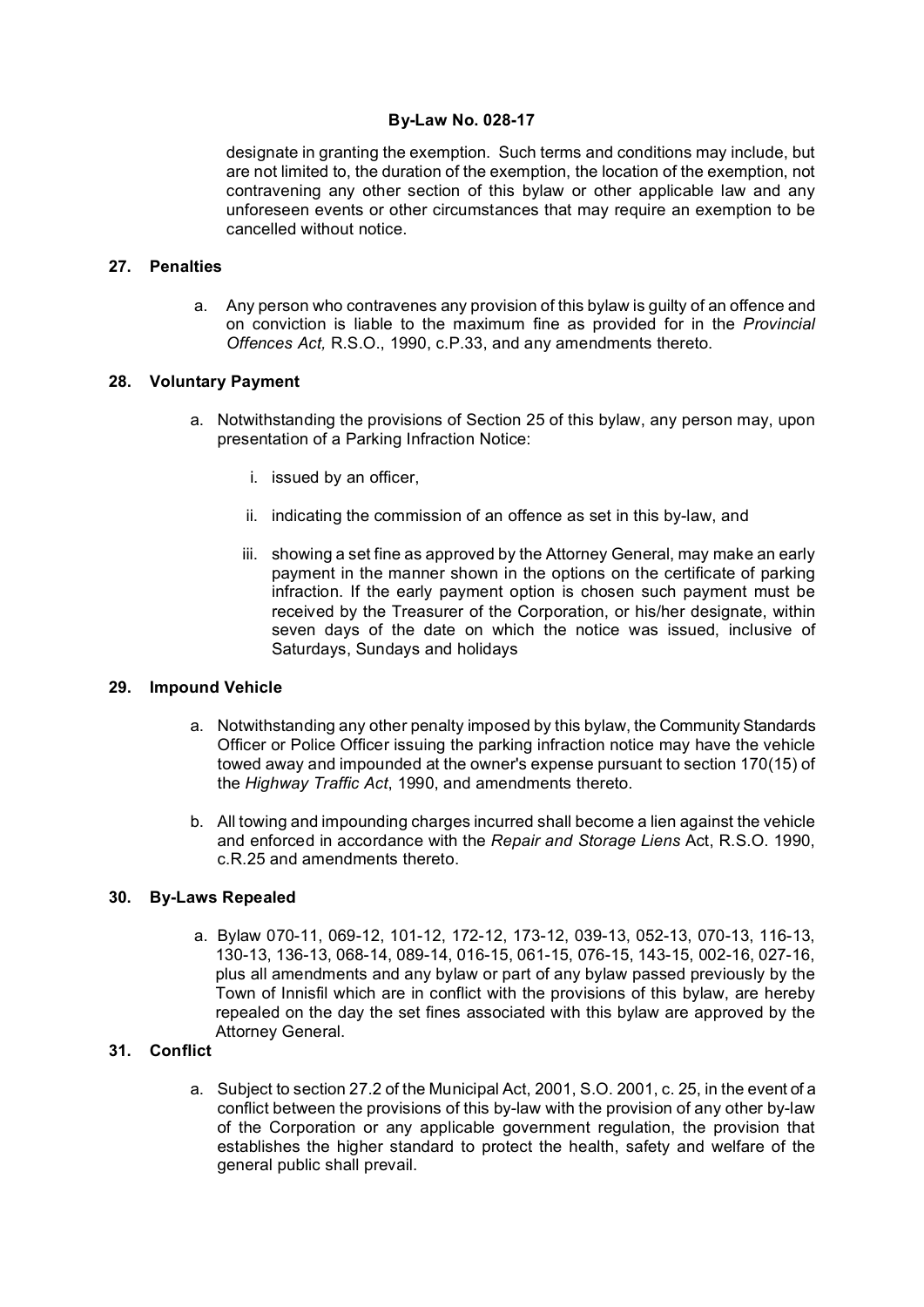b. Notwithstanding section 27.1 of the Municipal Act, 2001, S.O. 2001, c. 25, if there is a conflict between this by-law and the *Highway Traffic Act,* 1990 the provisions of the *Highway Traffic Act*, 1990 shall prevail.

## **32. Short Title**

a. This By-law shall be known as the "Town Parking Bylaw".

## **33. Exemption Limited By Act of Law**

a. Any exemption authorized by this bylaw in any manner shall in no way be construed or interpreted as an exemption, limitation or excuse from a person's requirement to abide by and comply with any other Federal, Provincial or Municipal Law.

## **34. Severability**

a. If a court of competent jurisdiction should declare any section of this by-law, or part thereof, including any part of the schedules, to be invalid, such section or part thereof is deemed severable from this by-law and shall not be construed as having influenced Council to pass the remainder of this bylaw and it is the intention of Council that the remainder of the bylaw shall survive and remain in force.

#### **35. Enactment**

- a. This bylaw shall come into force and take effect on and from the day the set fines associated with this bylaw are approved by the Attorney General.
- b. This set fines associated with the bylaw shall come into force and take effect upon the approval of the fines by the Attorney General.

## **READ A FIRST TIME AND PASSED THIS, 19th DAY OF APRIL, 2017.**

**Mayor**

 **Gord Wauchope,**

 $\overline{\phantom{a}}$  , which is a set of the set of the set of the set of the set of the set of the set of the set of the set of the set of the set of the set of the set of the set of the set of the set of the set of the set of th

 $\mathcal{L}=\mathcal{L}=\mathcal{L}=\mathcal{L}=\mathcal{L}=\mathcal{L}=\mathcal{L}=\mathcal{L}=\mathcal{L}=\mathcal{L}=\mathcal{L}=\mathcal{L}=\mathcal{L}=\mathcal{L}=\mathcal{L}=\mathcal{L}=\mathcal{L}=\mathcal{L}=\mathcal{L}=\mathcal{L}=\mathcal{L}=\mathcal{L}=\mathcal{L}=\mathcal{L}=\mathcal{L}=\mathcal{L}=\mathcal{L}=\mathcal{L}=\mathcal{L}=\mathcal{L}=\mathcal{L}=\mathcal{L}=\mathcal{L}=\mathcal{L}=\mathcal{L}=\mathcal{L}=\mathcal{$ 

**Lee Parkin, Clerk**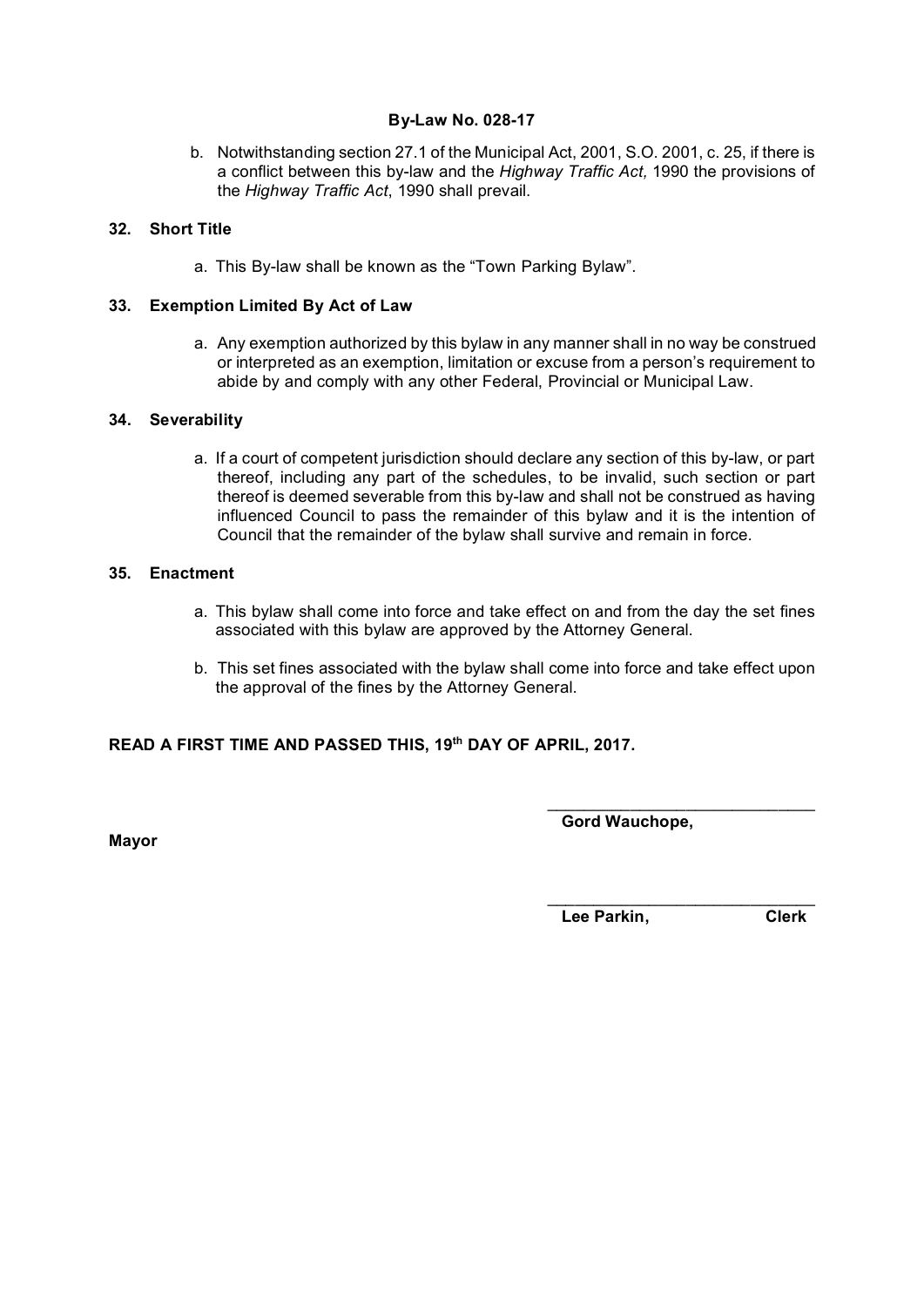# **SCHEDULE "A"**

# **PARKING PROHIBITED**

# **PART 1 CONCESSION 1**

| <b>COLUMN1</b>            | <b>COLUMN 2</b>          | <b>COLUMN 3</b>        | <b>COLUMN 4</b>                 |
|---------------------------|--------------------------|------------------------|---------------------------------|
| <b>HIGHWAY</b>            | <b>FROM</b>              | TO.                    | TIME                            |
| Lakeshore Boulevard       | Parkway Drive            | Dead End               | Anytime                         |
| (Both sides)              |                          |                        |                                 |
| <b>Shore Acres Drive</b>  | <b>Everton Drive</b>     | the Shores of          | Anytime                         |
| (Both sides)              |                          | Lake Simcoe            |                                 |
| <b>Shores Acres Drive</b> | A point 50 metres        | The Shores of Lake     | Anytime                         |
| (Both sides)              | west of Everton Drive    | Simcoe                 |                                 |
| <b>Shore Acres Drive</b>  | 1230 Shore Acres         | A point 50 metres      | November 1 <sup>st</sup> to May |
| (North side)              | Drive                    | west of Everton Drive  | 1st                             |
| <b>Everton Drive</b>      | <b>Shore Acres Drive</b> | <b>Glen Kerr Drive</b> | Anytime                         |
| (East side)               |                          |                        |                                 |
| <b>Everton Drive</b>      | <b>Shore Acres Drive</b> | <b>Glen Kerr Drive</b> | November 1 <sup>st</sup> to May |
| (West side)               |                          |                        | 1st                             |
| <b>Everton Drive</b>      | <b>Glen Kerr Drive</b>   | <b>Acres Street</b>    | Anytime                         |
| (Both sides)              |                          |                        |                                 |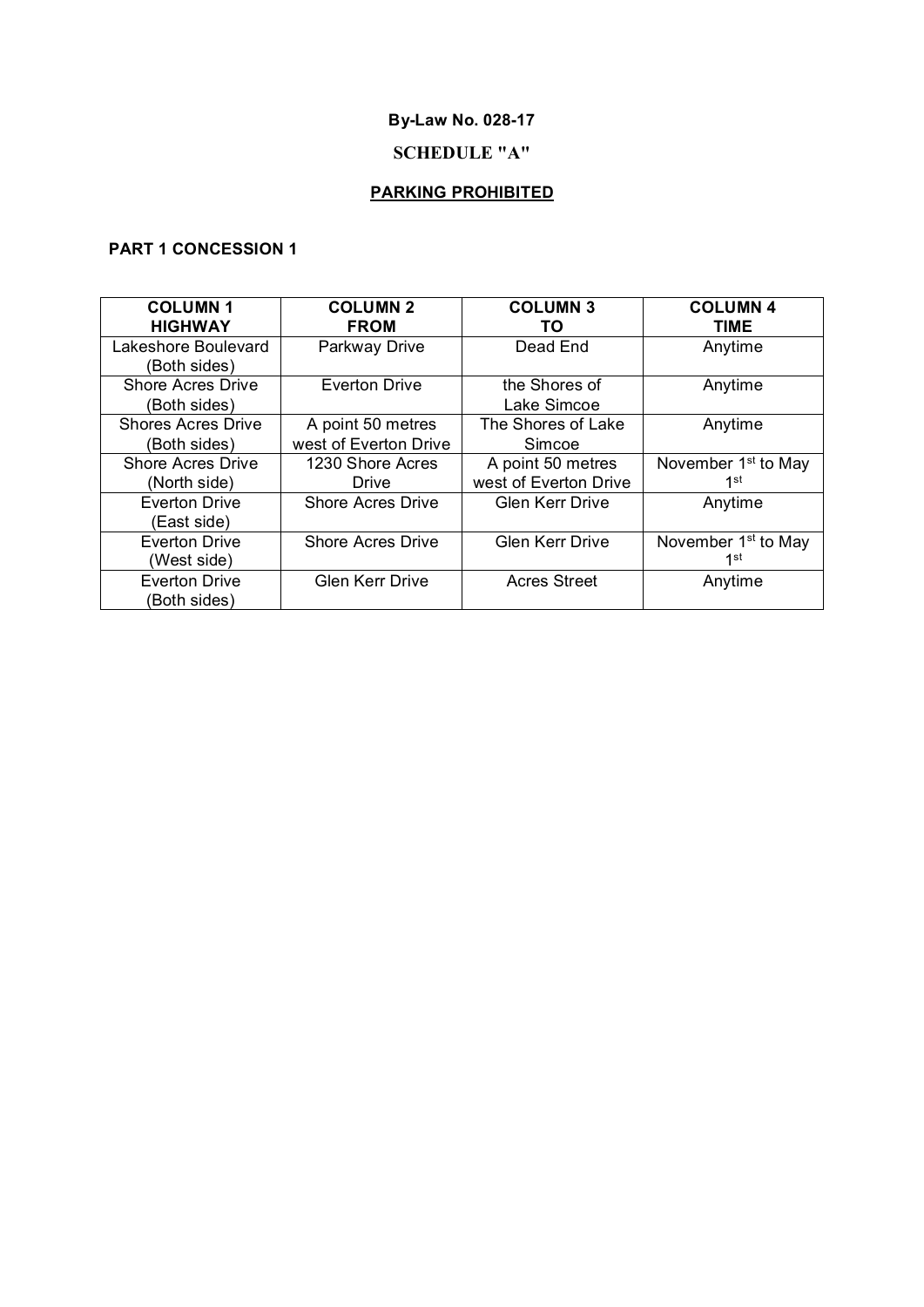# **SCHEDULE "A"**

# **PARKING PROHIBITED**

# **PART 2 CONCESSION 2**

| <b>COLUMN1</b><br><b>HIGHWAY</b>            | <b>COLUMN 2</b><br><b>FROM</b>                 | <b>COLUMN 3</b><br>то        | <b>COLUMN 4</b><br><b>TIME</b> |
|---------------------------------------------|------------------------------------------------|------------------------------|--------------------------------|
| Second Line<br>South side                   | 1117 Second Line                               | the shores of<br>Lake Simcoe | Anytime                        |
| Second Line<br>North Side                   | 15 Meters Westerly of<br><b>Dempsey Street</b> | the shores of<br>Lake Simcoe | Anytime                        |
| <b>Limerick Street</b><br><b>Both Sides</b> | $2nd$ Line                                     | 15 Meters North              | Anytime                        |
| <b>Dempsey Street</b><br>East Side          | Second Line                                    | <b>Bayshore Road</b>         | Anytime                        |
| <b>Dempsey Street</b><br><b>West Side</b>   | $2nd$ Line                                     | 15 meters South              | Anytime                        |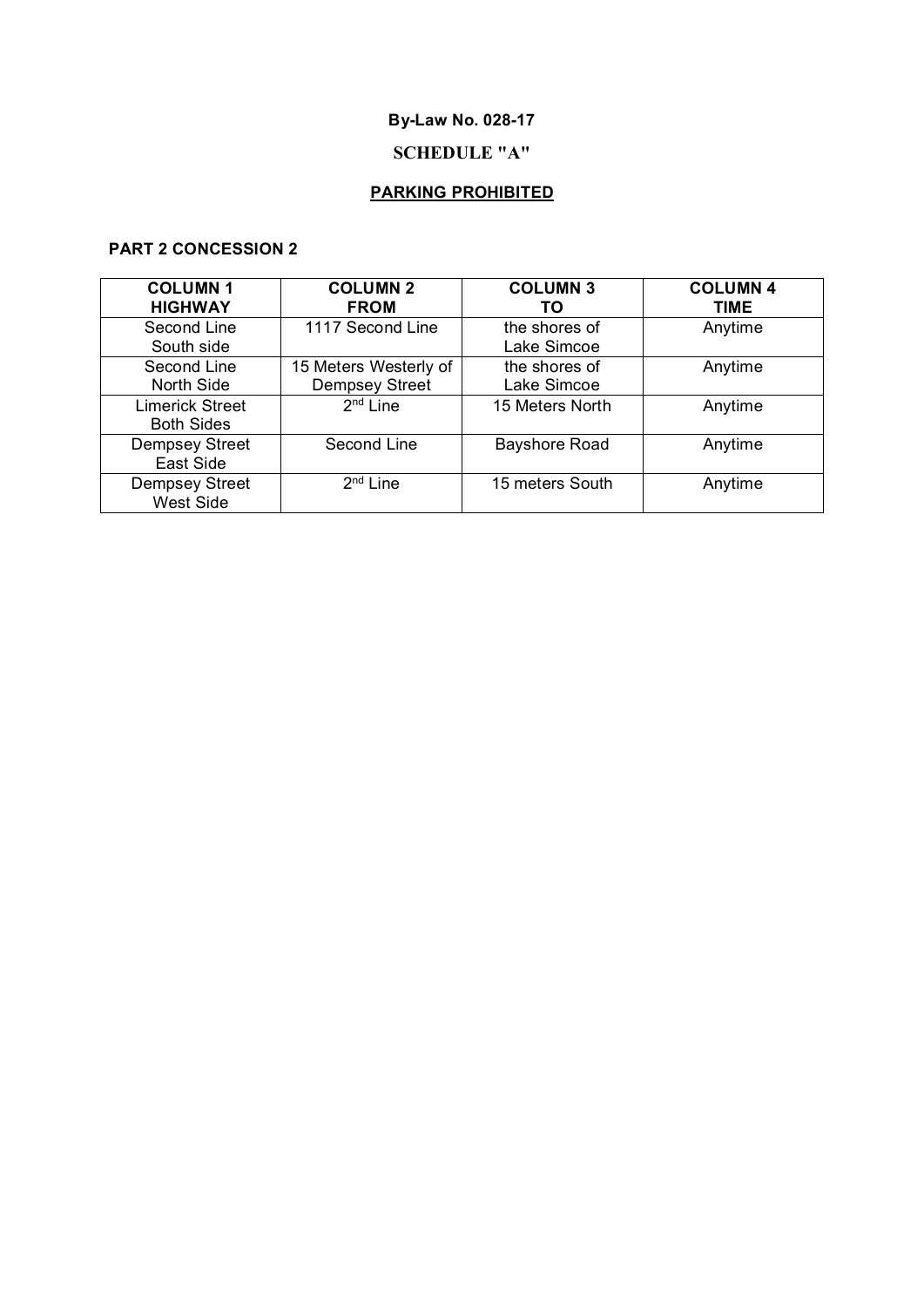# **SCHEDULE "A"**

# **PARKING PROHIBITED**

## **PART 3 CONCESSION 3**

| <b>COLUMN 1</b> | <b>COLUMN 2</b> | <b>COLUMN 3</b> | <b>COLUMN</b> |
|-----------------|-----------------|-----------------|---------------|
| <b>HIGHWAY</b>  | <b>FROM</b>     | ТС              | TIME          |
|                 |                 |                 |               |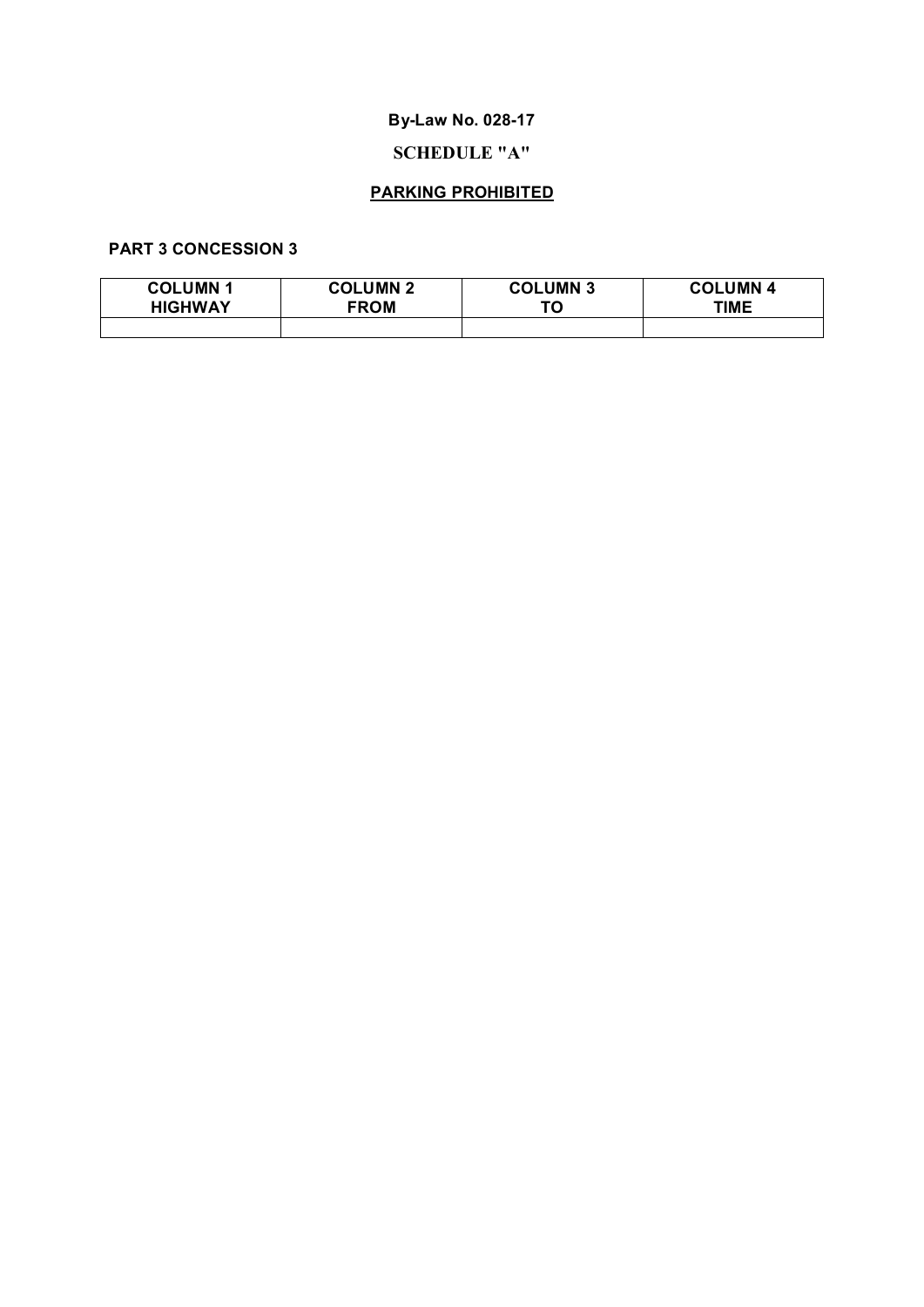## **SCHEDULE "A"**

# **PARKING PROHIBITED**

## **PART 4 CONCESSION 4**

| <b>COLUMN1</b>           | <b>COLUMN 2</b>           | <b>COLUMN 3</b>             | <b>COLUMN 4</b> |
|--------------------------|---------------------------|-----------------------------|-----------------|
| <b>HIGHWAY</b>           | <b>FROM</b>               | TO                          | <b>TIME</b>     |
| Killarney Beach          | <b>Ewart Street</b>       | the shores of               | Anytime         |
| Road (North side)        |                           | Lake Simcoe                 |                 |
| Killarney Beach          | County Road 4 at          | for a distance              | Anytime         |
| Road (South side)        | <b>Churchill Easterly</b> | of 68 metres                |                 |
| Killarney Beach          | County Road 4 at          | for a distance              | Anytime         |
| Road (North side)        | <b>Churchill Easterly</b> | 910 metres                  |                 |
| <b>Barry Avenue</b>      | Killarney Beach Road      | <b>Cumberland Street</b>    | Anytime         |
| (West side)              |                           |                             |                 |
| <b>Isabella Street</b>   | Easterly limits of        | the shores of               | Anytime         |
| (Both sides)             | <b>Ewart Street East</b>  | Lake Simcoe                 |                 |
| <b>Emily Street</b>      | <b>Evans Place</b>        | <b>Arnold Street</b>        | Anytime         |
| (East side)              |                           |                             |                 |
| <b>Ewart Street</b>      | Maple Road North          | the shores of               | Anytime         |
| (Both sides)             |                           | Lake Simcoe                 |                 |
| Maple Road               | Intersection of           | <b>Belle Air Beach</b>      | Anytime         |
| (Both sides)             | Ewart St. Northerly       | Road                        |                 |
| <b>Wisker Avenue</b>     | <b>Isabella Street</b>    | 100 metres Southerly        | Anytime         |
| (East side)              |                           |                             |                 |
| <b>Wisker Avenue</b>     | <b>Isabella Street</b>    | <b>Cumberland Street</b>    | Anytime         |
| (West side)              |                           |                             |                 |
| <b>Evans Place</b>       | <b>Emily Street</b>       | <b>Isabella Street</b>      | Anytime         |
| (North side)             |                           |                             |                 |
| <b>Wisker Avenue</b>     | <b>Cumberland Street</b>  | 30 metres North             | Anytime         |
| (East side)              |                           |                             |                 |
| <b>Cumberland Avenue</b> | <b>Wisker Avenue</b>      | <b>Barry Avenue</b>         | Anytime         |
| (Both sides)             |                           |                             |                 |
| <b>Robinson Street</b>   | <b>Ewart Street</b>       | Lake Simcoe                 | Anytime         |
| (South side)             |                           |                             |                 |
| Sheppard's Trail         | <b>Robinson Street</b>    | <b>Chapman Street</b>       | Anytime         |
| (Both sides)             |                           |                             |                 |
| Chapman Street           | <b>Ewart Street</b>       | Lake Simcoe                 | Anytime         |
| (North side)             |                           |                             |                 |
| <b>Alfred Street</b>     | <b>Chapman Street</b>     | <b>Little Cedar Avenue</b>  | Anytime         |
| (East side)              |                           |                             |                 |
| <b>Alfred Street</b>     | <b>Chapman Street</b>     | Lake Simcoe                 | Anytime         |
| (West side)              |                           |                             |                 |
| <b>Frederick Street</b>  | <b>Robinson Street</b>    | <b>Chapman Street</b>       | Anytime         |
| (Both sides)             |                           |                             |                 |
| <b>Fredrick Street</b>   | Junction of Claver        | Junction of Trombley        | Anytime         |
| (Both sides)             | Avenue                    | <b>Street</b>               |                 |
| <b>Claver Avenue</b>     | <b>Frederick Street</b>   | <b>Ewart Street</b>         | Anytime         |
| (North side)             |                           |                             |                 |
| <b>Frederick Street</b>  | Chapman Street            | <b>Claver Street</b>        | Anytime         |
| (East side)              |                           |                             |                 |
| <b>Trombley Street</b>   | Junction of Martha        | <b>Junction of Fredrick</b> | Anytime         |
| (Both Sides)             | <b>Street</b>             | <b>Street</b>               |                 |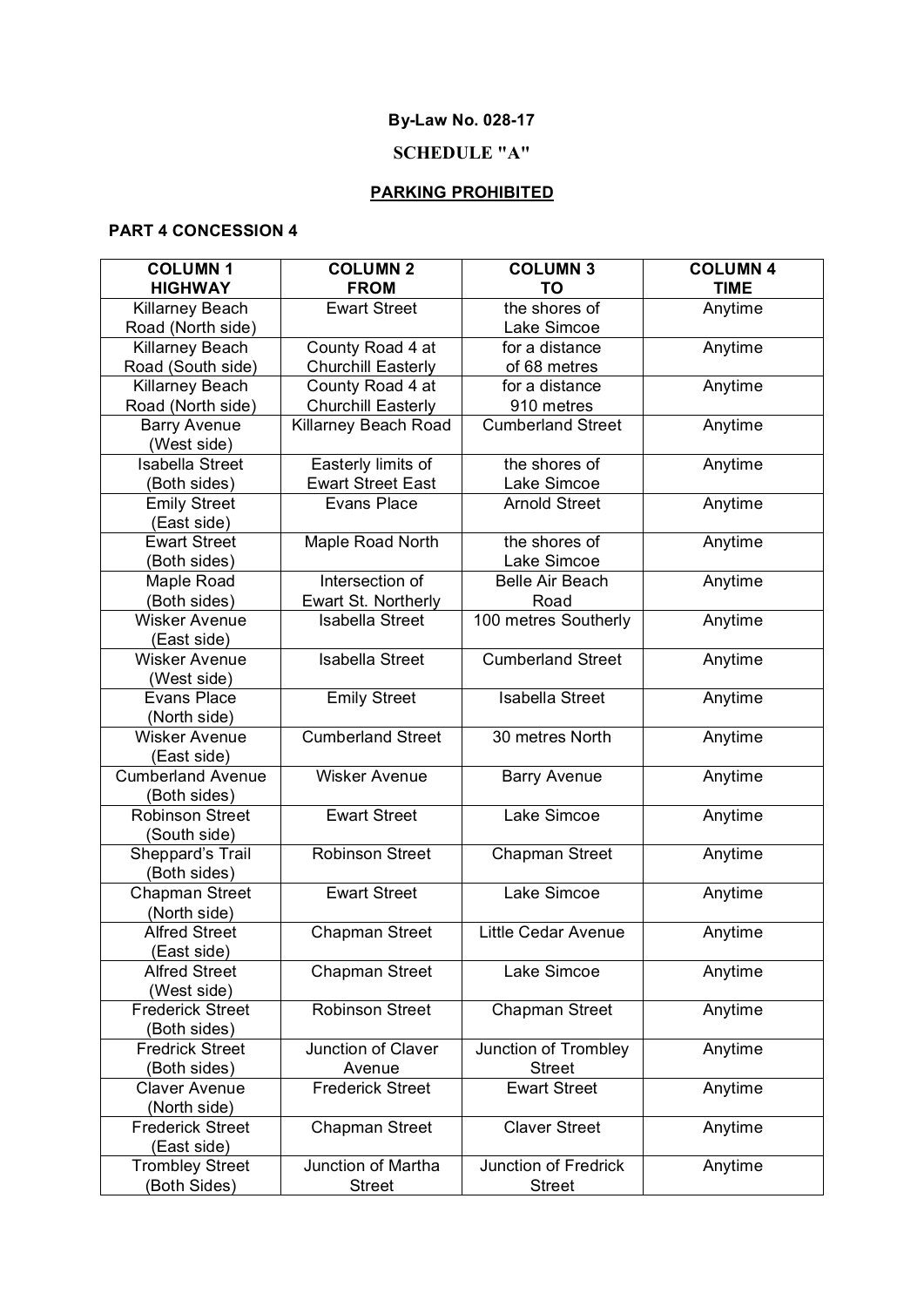| ∟ittle Cedar Avenue⊹             | 1028 | ake Simcoe | Anvtıme |
|----------------------------------|------|------------|---------|
| $\sqrt{C}$<br>Cedar Point Place) |      |            |         |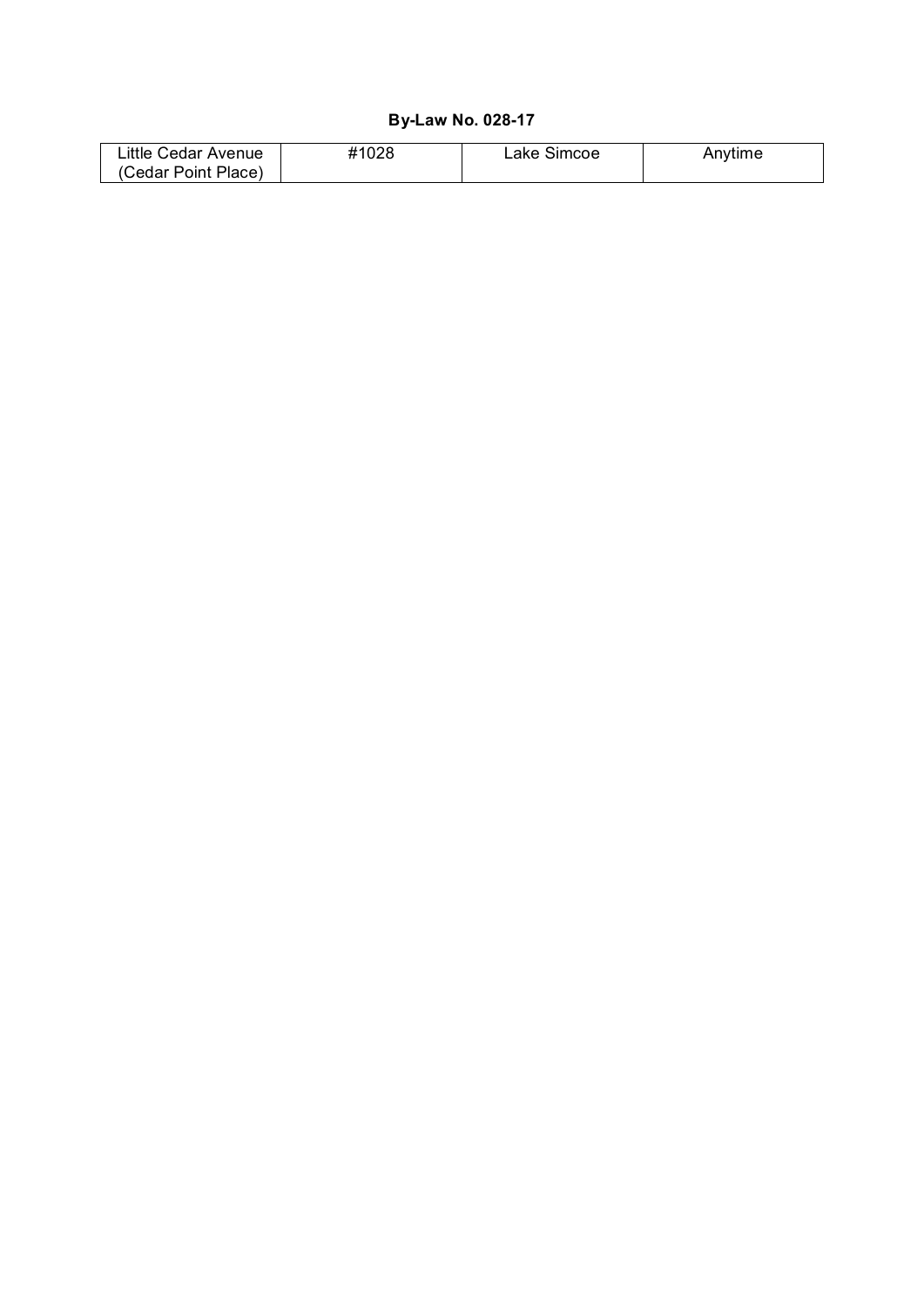# **SCHEDULE "A"**

# **PARKING PROHIBITED**

## **PART 5 CONCESSION 5**

| <b>COLUMN1</b>  | <b>COLUMN 2</b>      | <b>COLUMN 3</b> | <b>COLUMN 4</b> |
|-----------------|----------------------|-----------------|-----------------|
| <b>HIGHWAY</b>  | <b>FROM</b>          | ΤO              | TIME            |
| 5th Line        | Maple Road East      | the shores of   | Anytime         |
| (Both sides)    |                      | Lake Simcoe     |                 |
| Maple Road      | Belle Air Beach Rd.  | St. John's Road | Anytime         |
| (Both sides)    | Northerly            |                 |                 |
| St. John's Road | 6th Line             | the shores of   | Anytime         |
| (Both sides)    | Southerly            | Lake Simcoe     |                 |
| Spooner's Road  | Maple Road           | Temple Avenue   | Anytime         |
| Maple Road      | Belle Air Beach Road | Intersection of | Anytime         |
|                 | Northerly            | Moyer Avenue    |                 |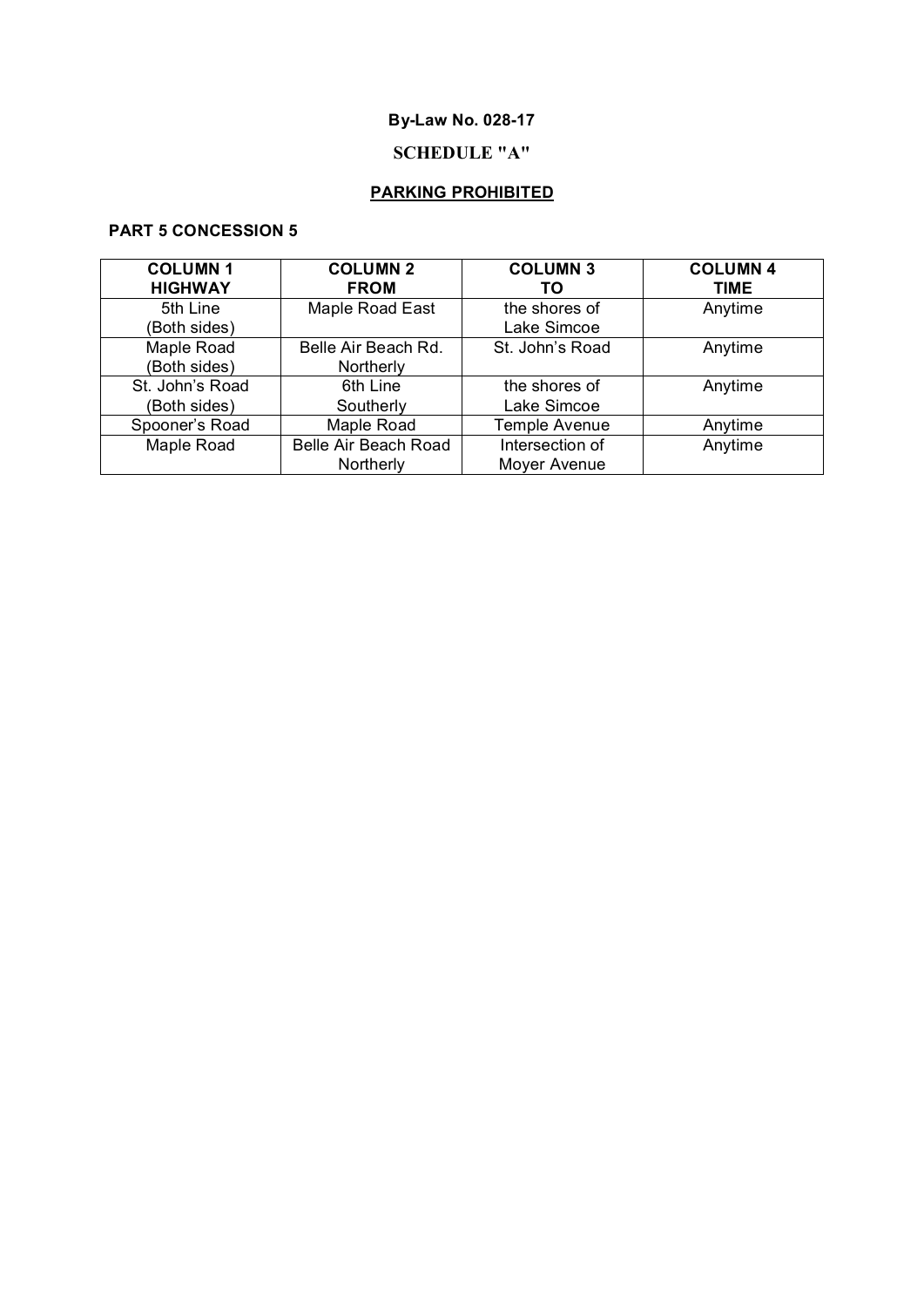# **SCHEDULE "A"**

# **PARKING PROHIBITED**

## **PART 6 CONCESSION 6**

| <b>COLUMN1</b>        | <b>COLUMN 2</b>            | <b>COLUMN 3</b>          | <b>COLUMN 4</b> |
|-----------------------|----------------------------|--------------------------|-----------------|
| <b>HIGHWAY</b>        | <b>FROM</b>                | TO.                      | <b>TIME</b>     |
| 6th Line              | St. John's Road            | <b>Houston Avenue</b>    | Anytime         |
| (North side)          | Easterly                   |                          |                 |
| 6th Line              | <b>Houston Avenue</b>      | the shores of            | Anytime         |
| (Both sides)          | Easterly                   | Lake Simcoe              |                 |
| <b>Booth Avenue</b>   | <b>Quarry Drive</b>        | <b>Webster Boulevard</b> | Anytime         |
| (South side)          |                            |                          |                 |
| <b>Booth Avenue</b>   | 27 metres West of          | <b>Lamstone Street</b>   | Anytime         |
|                       | Lamstone Street            |                          |                 |
| <b>Houston Avenue</b> | 6th Line Northerly         | <b>Chandos Avenue</b>    | Anytime         |
| (Both sides)          |                            |                          |                 |
| <b>Quarry Drive</b>   | <b>Booth Avenue</b>        | <b>Webster Boulevard</b> | Anytime         |
| (North side)          |                            |                          |                 |
| St. John's Road       | 7 <sup>th</sup> Line South | <b>Clifton Boulevard</b> | Anytime         |
| (Both Sides)          |                            |                          |                 |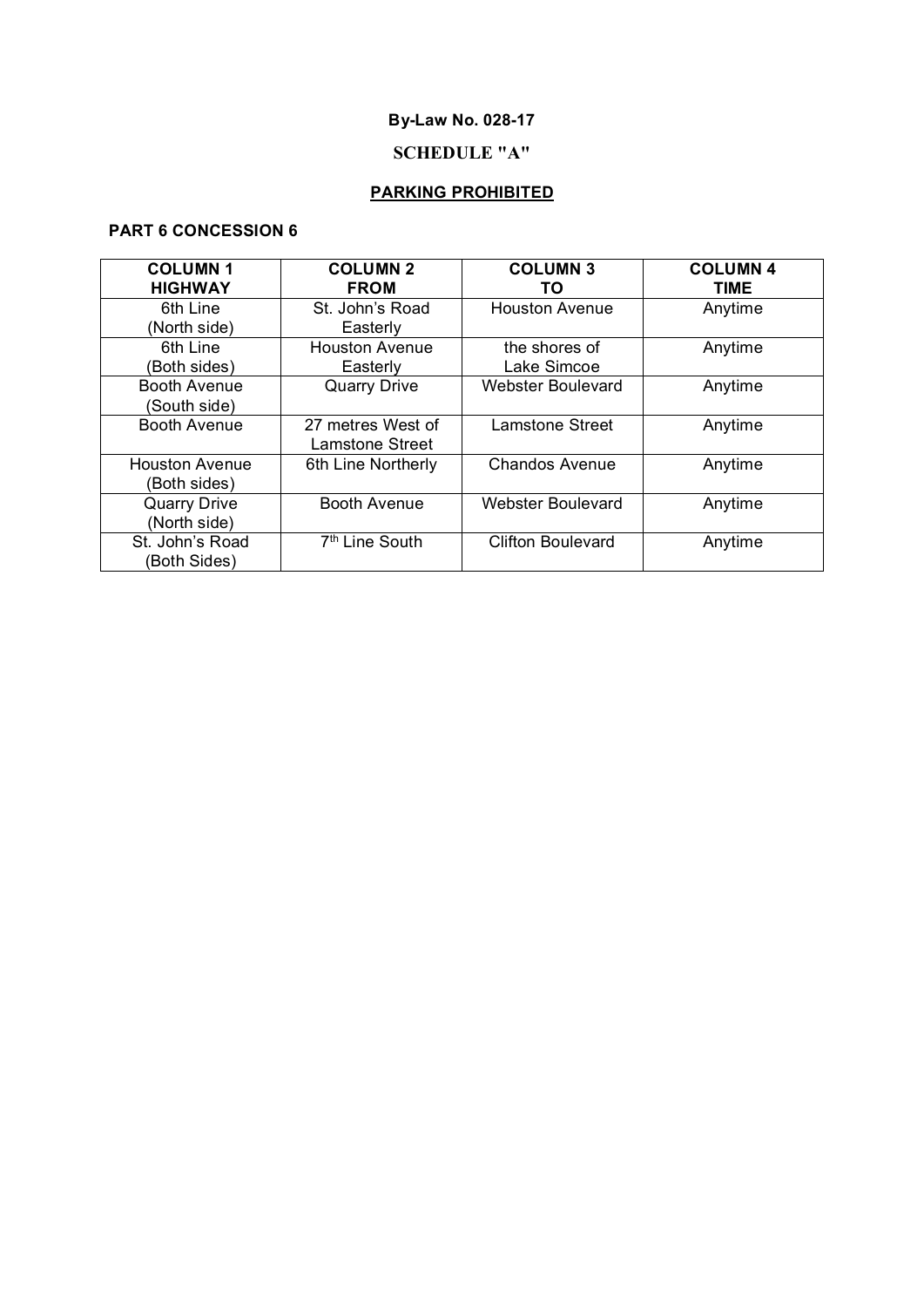# **SCHEDULE "A"**

# **PARKING PROHIBITED**

## **PART 7 CONCESSION 7**

| <b>COLUMN1</b>             | <b>COLUMN 2</b>            | <b>COLUMN 3</b>         | <b>COLUMN 4</b> |
|----------------------------|----------------------------|-------------------------|-----------------|
| <b>HIGHWAY</b>             | <b>FROM</b>                | ТΟ                      | <b>TIME</b>     |
| 7th Line                   | St. John's Road            | the shores of           | Anytime         |
| (Both sides)               | Easterly                   | Lake Simcoe             |                 |
| <b>Hastings Avenue</b>     | No. 25 Sideroad            | <b>Lakelands Avenue</b> | Anytime         |
| (North side)               | Easterly                   |                         |                 |
| Lakelands Avenue           | Innisfil Beach Rd.         | No. 25 Sideroad         | Anytime         |
| (East side)                | Southerly                  |                         |                 |
| No. 25 Sideroad            | <b>Lakelands Avenue</b>    | the shores of           | Anytime         |
| (Both sides)               | Southerly                  | Lake Simcoe             |                 |
| Eastern Avenue             | <b>Hastings Avenue</b>     | <b>Lakelands Avenue</b> | Anytime         |
| (West side)                | Southerly                  |                         |                 |
| St. John's Road            | 7 <sup>th</sup> Line North | 90 meters               | Anytime         |
| (Both sides)               |                            |                         |                 |
| Adams Road                 | No. 25 Sideroad            | the dead end            | Anytime         |
| (East side)                | Southerly                  |                         |                 |
| <b>Vicrol Drive</b>        | St. John's Road            | <b>Adams Road</b>       | Anytime         |
| (North side)               |                            | Easterly                |                 |
| <b>Lilac Drive</b>         | <b>Innisfil Beach Road</b> | <b>Central Avenue</b>   | Anytime         |
| (Both sides)               |                            |                         |                 |
| <b>Commerce Park Drive</b> | <b>Commerce Gate</b>       | A point 1 km or         | Anytime         |
| (West side)                | Southerly                  | 1000 metres             |                 |
|                            |                            | Southerly               |                 |
| <b>Commerce Park Drive</b> | <b>Commerce Gate</b>       | A point 550 metres      | Anytime         |
| (East side)                | Southerly                  | Southerly               |                 |
| Innisfil Heights           | <b>Commerce Gate</b>       | 30 metres Easterly      | Anytime         |
| Crescent                   |                            |                         |                 |
| (Both sides)               |                            |                         |                 |
| Swan Street (North         | 1818 Swan Street           | 30 metres Easterly      | Anytime         |
| side)                      |                            |                         |                 |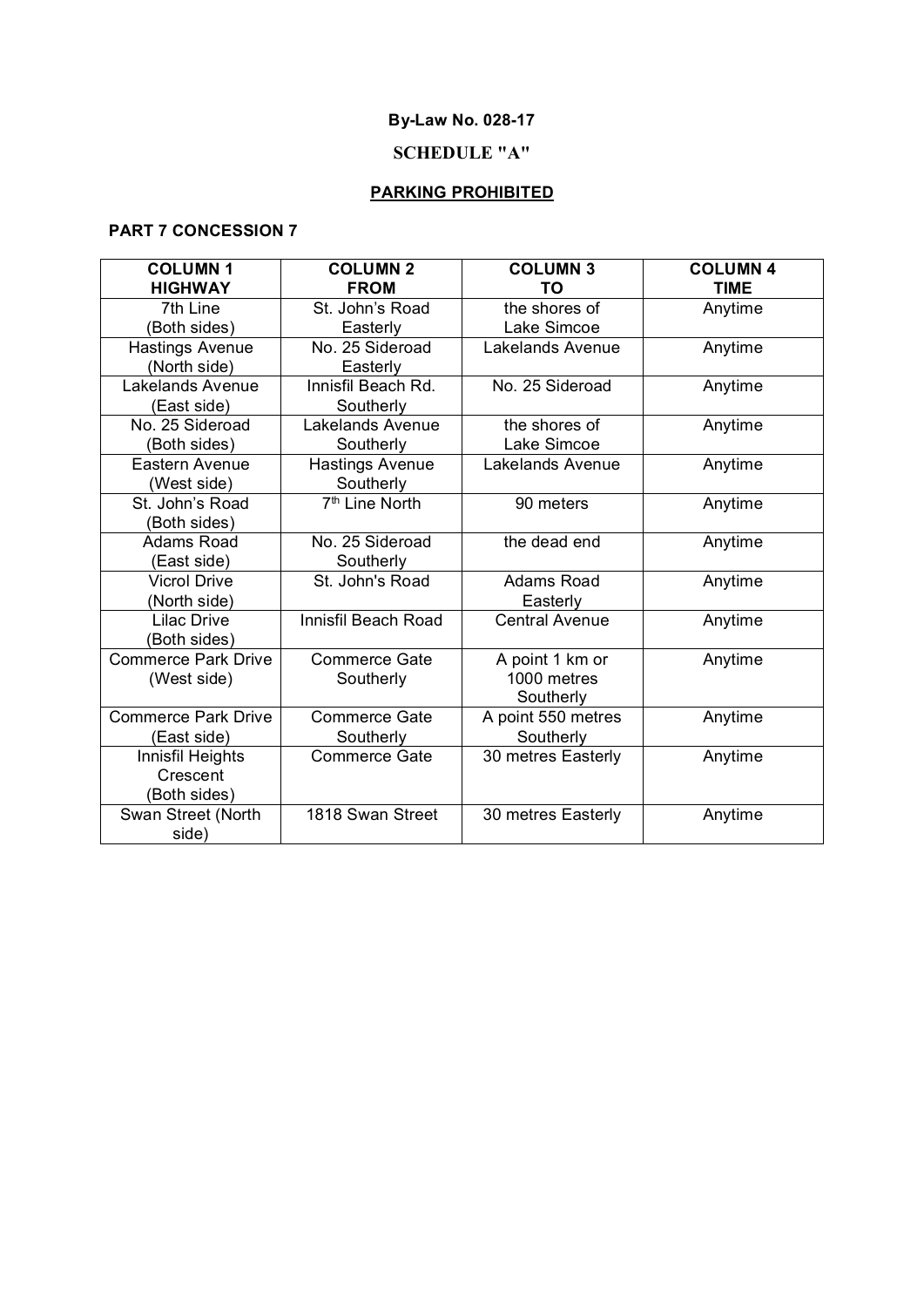# **SCHEDULE "A"**

# **PARKING PROHIBITED**

## **PART 8 CONCESSION 8**

| <b>COLUMN1</b><br><b>HIGHWAY</b>            | <b>COLUMN 2</b><br><b>FROM</b>                                   | <b>COLUMN 3</b><br><b>TO</b>                                     | <b>COLUMN 4</b><br><b>TIME</b> |
|---------------------------------------------|------------------------------------------------------------------|------------------------------------------------------------------|--------------------------------|
| Innisfil Beach                              | <b>Thompson Street</b>                                           | the shores of                                                    | Anytime                        |
| Road (Both sides)                           | Easterly                                                         | Lake Simcoe                                                      |                                |
| Innisfil Beach Road<br>(Both sides)         | <b>Ferguson Street</b>                                           | <b>Webster Boulevard</b>                                         | Anytime                        |
| Park Road<br>(North side)                   | No. 25 Sideroad<br>Easterly                                      | <b>Merrett Street</b>                                            | Anytime                        |
| Park Road<br>(Both sides)                   | <b>Merrett Street</b><br>Easterly                                | <b>Florence Road</b>                                             | Anytime                        |
| Alderslea Ave.<br>(Both sides)              | <b>Roberts Road</b><br>Southerly                                 | North limits of<br>Innisfil Beach Park                           | Anytime                        |
| Florence Ave.<br>(Both sides)               | <b>Merrett Street</b><br>Easterly                                | West limits of<br>Innisfil Beach Park                            | Anytime                        |
| <b>Roberts Road</b><br>(Both sides)         | <b>Merrett Street</b><br>Road                                    | <b>Crystal Beach Road</b>                                        | Anytime                        |
| <b>Roberts Road</b><br>(North Side)         | <b>Crystal Beach Road</b>                                        | 25 <sup>th</sup> Sideroad                                        | Anytime                        |
| <b>Crystal Beach</b><br>Road (Both sides)   | Park Road<br>Northerly                                           | <b>Hartley Road</b>                                              | Anytime                        |
| <b>Industrial Park</b><br>Road (Both sides) | North limit of<br>Innisfil Beach Rd.                             | South limit of<br><b>Thomas Street</b>                           | Anytime                        |
| <b>Thomas Street</b><br>(Both sides)        | 110 metres south of<br>the 9 <sup>th</sup> Line                  | 218 metres South of<br>the 9 <sup>Th</sup> Line                  | Anytime                        |
| 25 <sup>th</sup> Sideroad<br>(both sides)   | 25 <sup>th</sup> Sideroad<br>30 metres south<br>of Joseph Street | 25 <sup>th</sup> Sideroad<br>30 metres north<br>of Joseph Street | Anytime                        |
| <b>Wards Lane</b><br>(East side)            | Park Road<br>Northerly                                           | <b>Florence Road</b>                                             | Anytime                        |
| <b>Merrett Street</b><br>(West side)        | Park Road<br>Northerly                                           | <b>Roberts Road</b>                                              | Anytime                        |
| <b>William Street</b><br>(North Side)       | 25 Sideroad                                                      | Sandy Trail                                                      | Anytime                        |
| Sandy Trail<br>(West side)                  | <b>William Street</b>                                            | North Boundary of<br><b>Sandy Trail</b><br>Development           | Anytime                        |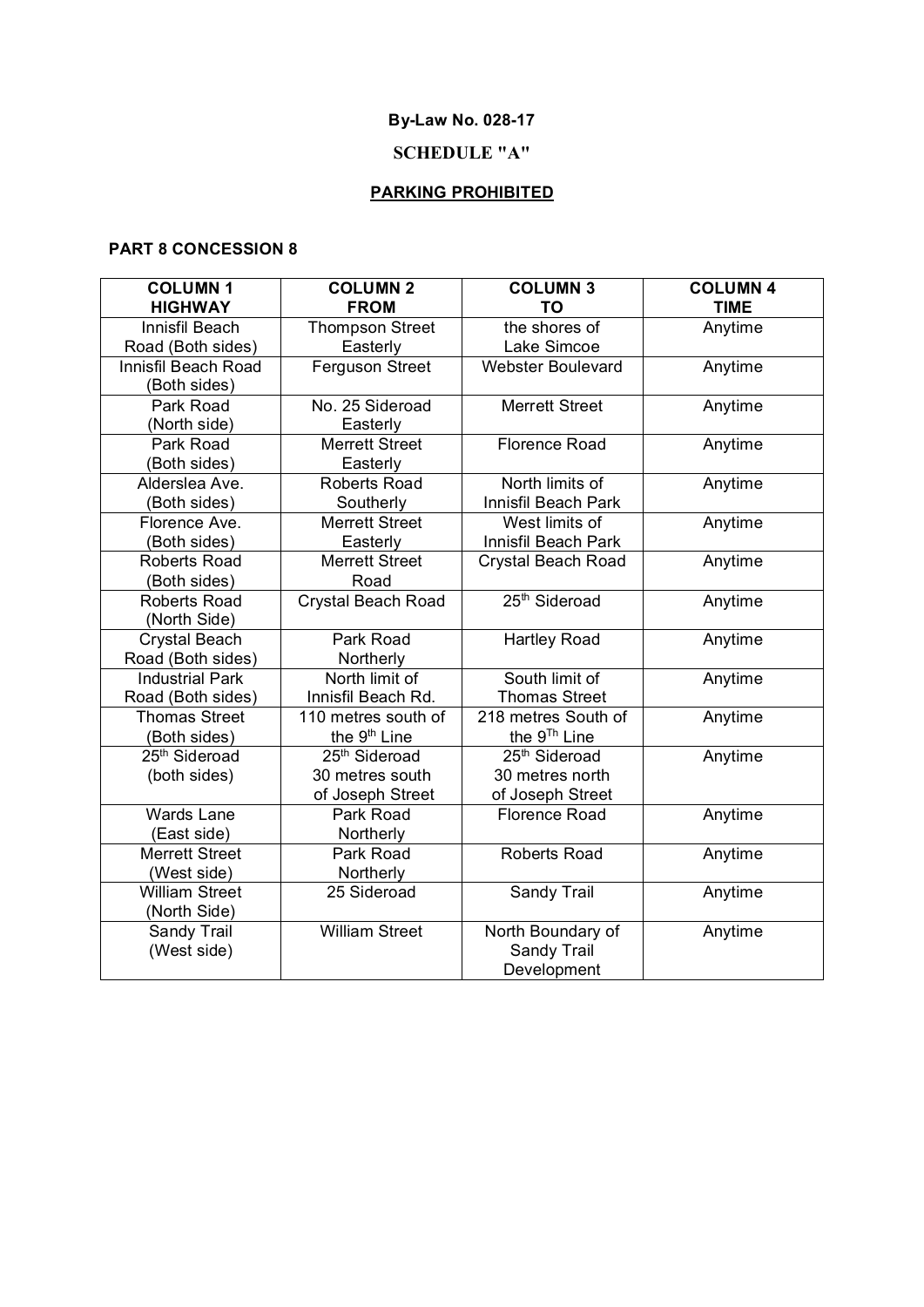# **SCHEDULE "A"**

## **PARKING PROHIBITED**

## **PART 25 CONCESSION 8/9**

| <b>COLUMN1</b><br><b>HIGHWAY</b>          | <b>COLUMN 2</b><br><b>FROM</b> | <b>COLUMN 3</b><br>ТΟ | <b>COLUMN 4</b><br><b>TIME</b> |
|-------------------------------------------|--------------------------------|-----------------------|--------------------------------|
| 9 <sup>th</sup> Line<br>(south side only) | <b>Wallace Avenue</b>          | $100 \text{ m}$ west  | Any time                       |
| Eastern Avenue<br>(southwest side only)   | <b>Hastings Avenue</b>         | Lakelands Avenue      | May to September               |

## **PART 9 CONCESSION 9**

| <b>COLUMN1</b><br><b>HIGHWAY</b>       | <b>COLUMN 2</b><br><b>FROM</b> | <b>COLUMN 3</b><br>ΤО        | <b>COLUMN 4</b><br><b>TIME</b>         |
|----------------------------------------|--------------------------------|------------------------------|----------------------------------------|
| 9th Line<br>(Both sides)               | No. 25 Sideroad<br>Easterly    | the shores of<br>Lake Simcoe | Anytime                                |
| 9 <sup>th</sup> Line<br>(South Side)   | 25 Sideroad<br>Westerly        | <b>Wallace Avenue</b>        | 8:00 am to 5:00 pm<br>Monday to Friday |
| Crescent Ave.<br>(East side)           | 9th Line<br>Northerly          | <b>Leonard Street</b>        | Anytime                                |
| <b>Leonard Street</b><br>(Both sides)  | 10th Line<br>Southerly         | <b>Chestnut Street</b>       | Anytime                                |
| No. 25 Sideroad                        | Rose Lane                      | <b>Chestnut Street</b>       | Anytime                                |
| <b>Chestnut Street</b><br>(North Side) | #641                           | 25 <sup>th</sup> Sideroad    | Anytime                                |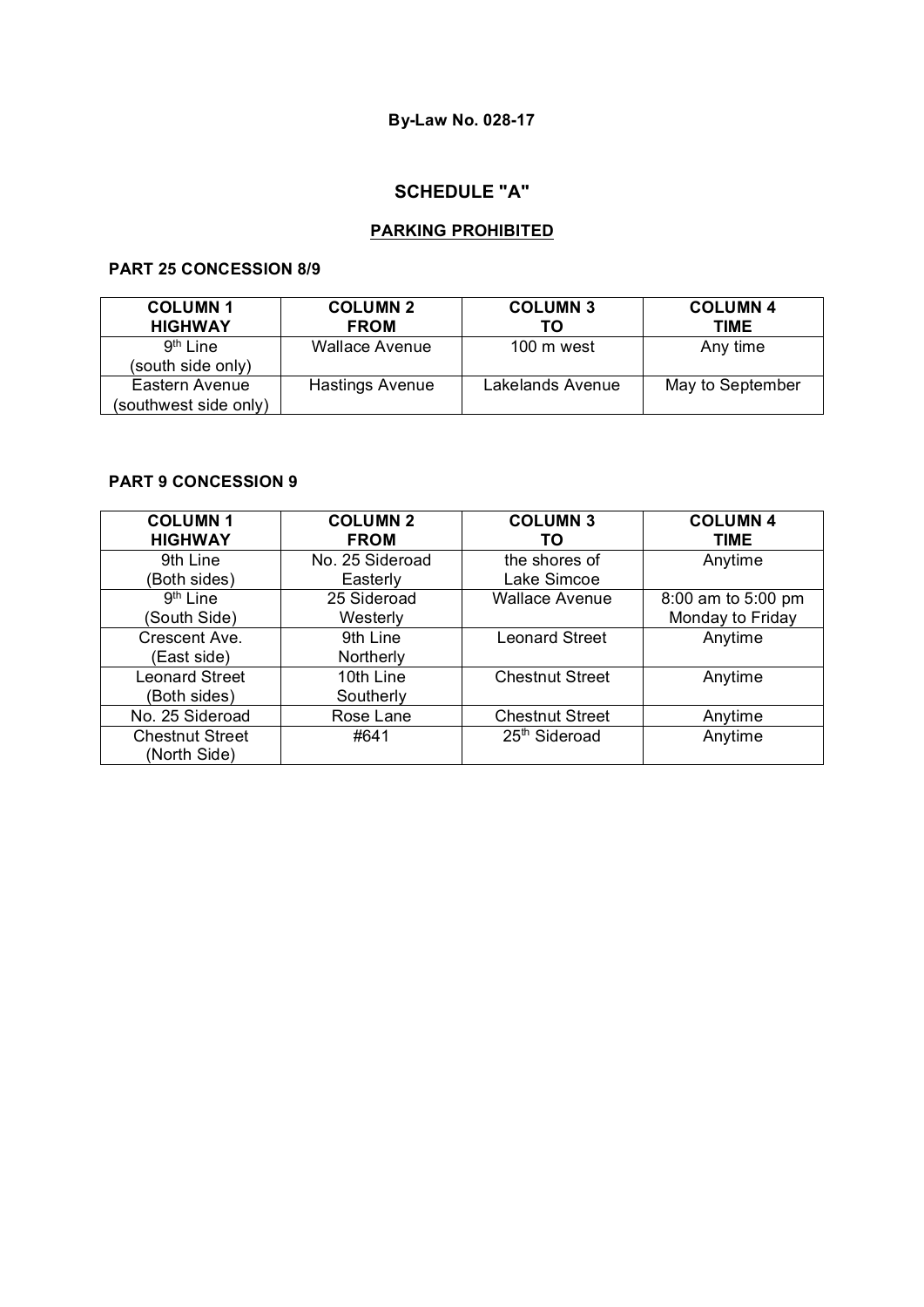# **SCHEDULE "A"**

# **PARKING PROHIBITED**

## **PART 10 CONCESSION 10**

| <b>COLUMN1</b>       | <b>COLUMN 2</b>         | <b>COLUMN 3</b>      | <b>COLUMN 4</b> |
|----------------------|-------------------------|----------------------|-----------------|
| <b>HIGHWAY</b>       | <b>FROM</b>             | TO                   | <b>TIME</b>     |
| <b>Purvis Street</b> | 10th Line               | a distance of        | Anytime         |
| (Both sides)         | Northerly               | 200 metres           |                 |
| 10th Line            | No. 25 Sideroad         | the shores of        | Anytime         |
| (Both sides)         | Easterly                | Lake Simcoe          |                 |
| Victoria St.         | County Road 4           | a distance of        | Anytime         |
| (Both sides)         | Easterly                | 140 metres           |                 |
| Victoria St.         | Mayes Road              | a point of 49        | Anytime         |
| (South side)         | Easterly                | metres West of       |                 |
|                      |                         | County Road 4        |                 |
| Dempster Avenue      | <b>Shering Crescent</b> | A point 150 metres   | Anytime         |
| (Both sides)         |                         | Northerly            |                 |
| <b>Glenn Avenue</b>  | a point 267 metres      | a point 310 metres   | Anytime         |
| (South side)         | East of Yonge Street    | East of Yonge Street |                 |
| <b>Glenn Avenue</b>  | Yonge Street            | a point 112 metres   | Anytime         |
| (North side)         |                         | East of Yonge Street |                 |
| <b>Glenn Avenue</b>  | a point 136 metres      | a point 187 metres   | Anytime         |
| South side)          | East of Yonge Street    | East of Yonge Street |                 |
| <b>Glenn Avenue</b>  | a point 267 metres      | a point 310 metres   | Anytime         |
| South side)          | East of Yonge Street    | East of Yonge Street |                 |
| <b>Ireton Street</b> | 10 <sup>th</sup> Line   | North 500 metres     | Anytime         |
| East side)           |                         |                      |                 |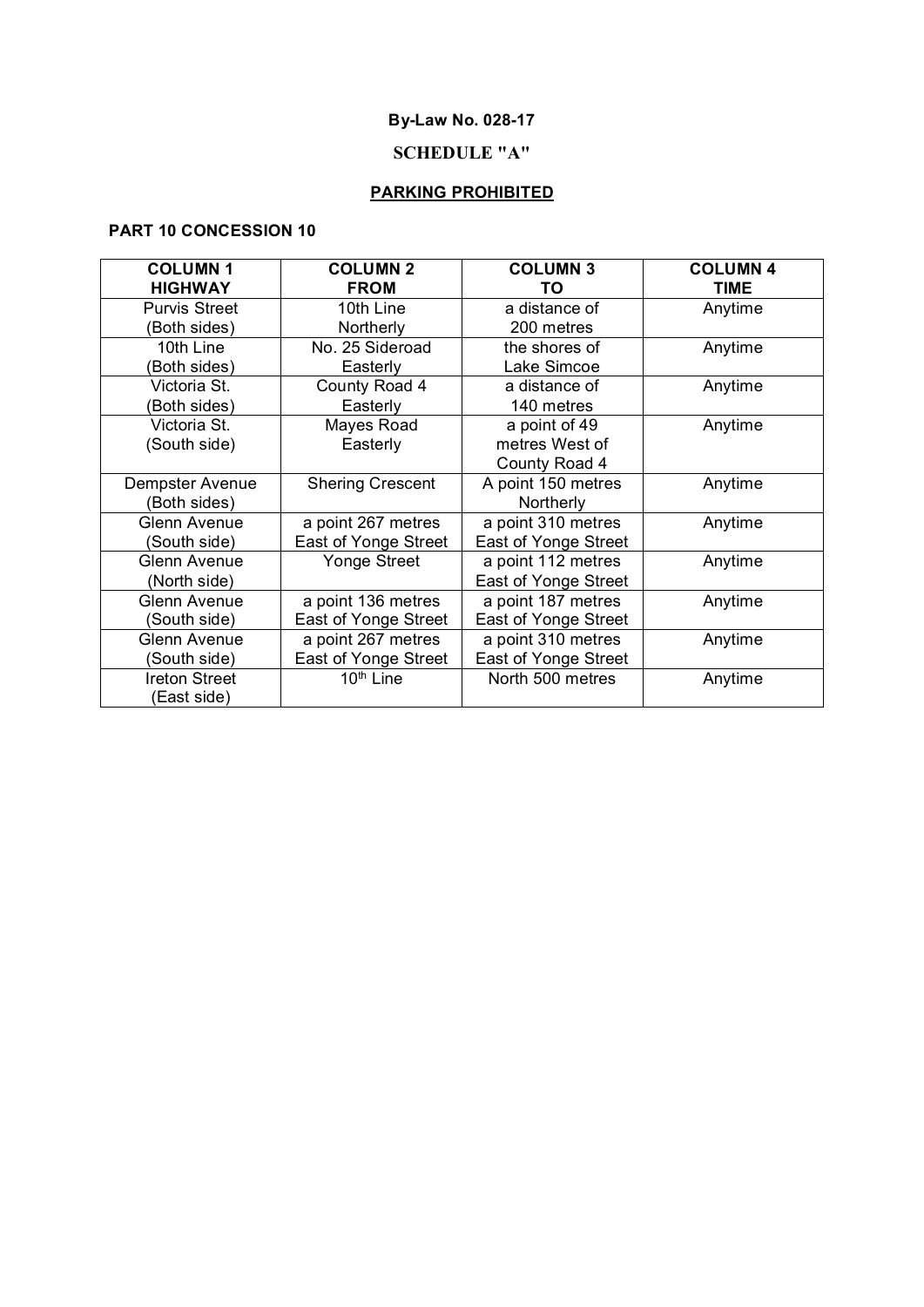# **SCHEDULE "A"**

# **PARKING PROHIBITED**

## **PART 11 CONCESSION 11**

| <b>COLUMN1</b><br><b>HIGHWAY</b> | <b>COLUMN 2</b><br><b>FROM</b> | <b>COLUMN 3</b><br>ТΟ | <b>COLUMN 4</b><br>TIME |
|----------------------------------|--------------------------------|-----------------------|-------------------------|
| Lockhart Road                    | East entrance of               | the shores of         | Anytime                 |
| (Both sides)                     | Crescent Road                  | Lake Simcoe           |                         |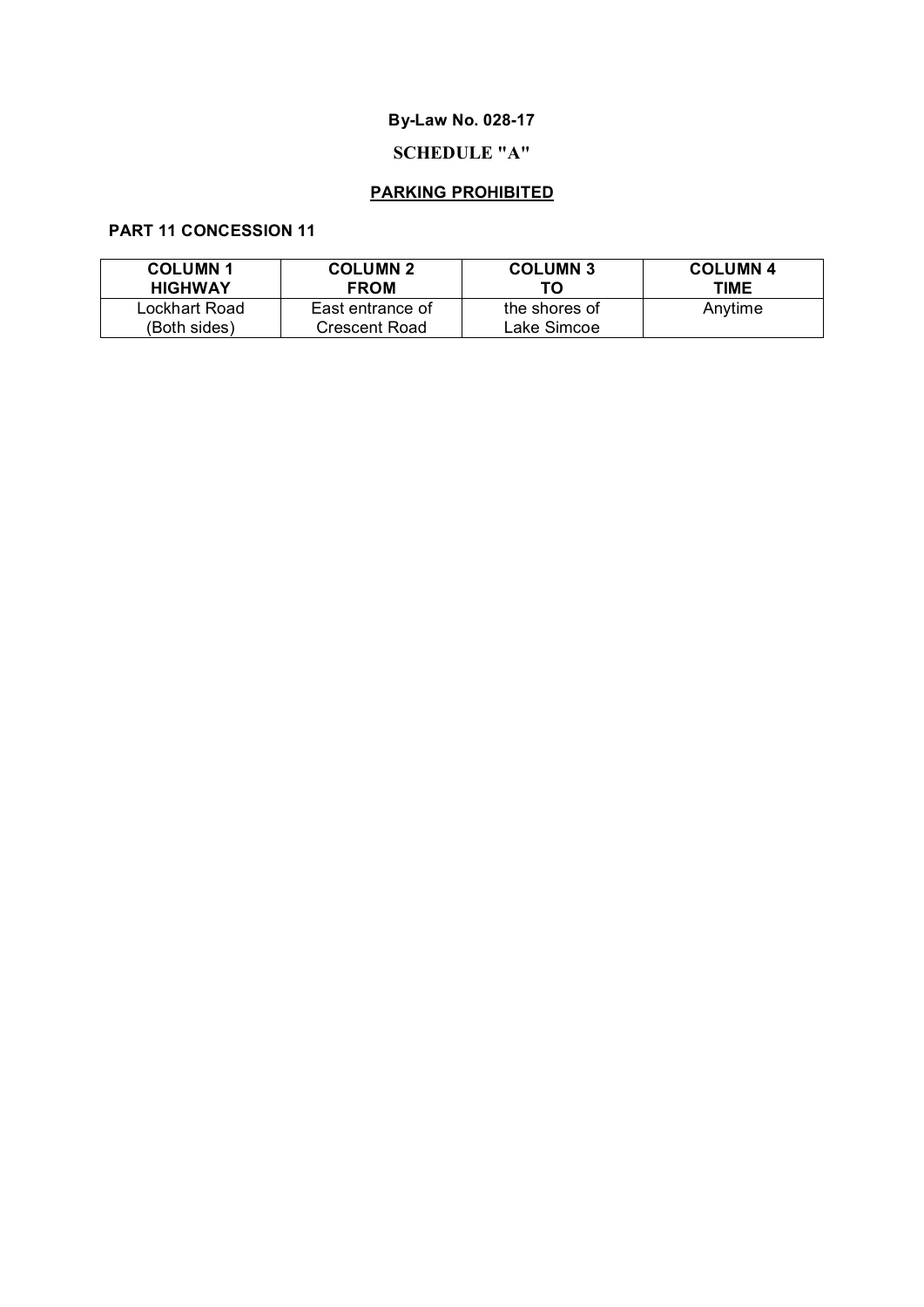# **SCHEDULE "A"**

# **PARKING PROHIBITED**

## **PART 12 CONCESSION 12**

| <b>COLUMN1</b>       | <b>COLUMN 2</b> | <b>COLUMN 3</b> | <b>COLUMN 4</b> |
|----------------------|-----------------|-----------------|-----------------|
| <b>HIGHWAY</b>       | <b>FROM</b>     | ТΟ              | TIME            |
| Mapleview Drive East | Fleming Blvd.   | the shores of   | Anytime         |
| (Both sides)         | Easterly        | Lake Simcoe     |                 |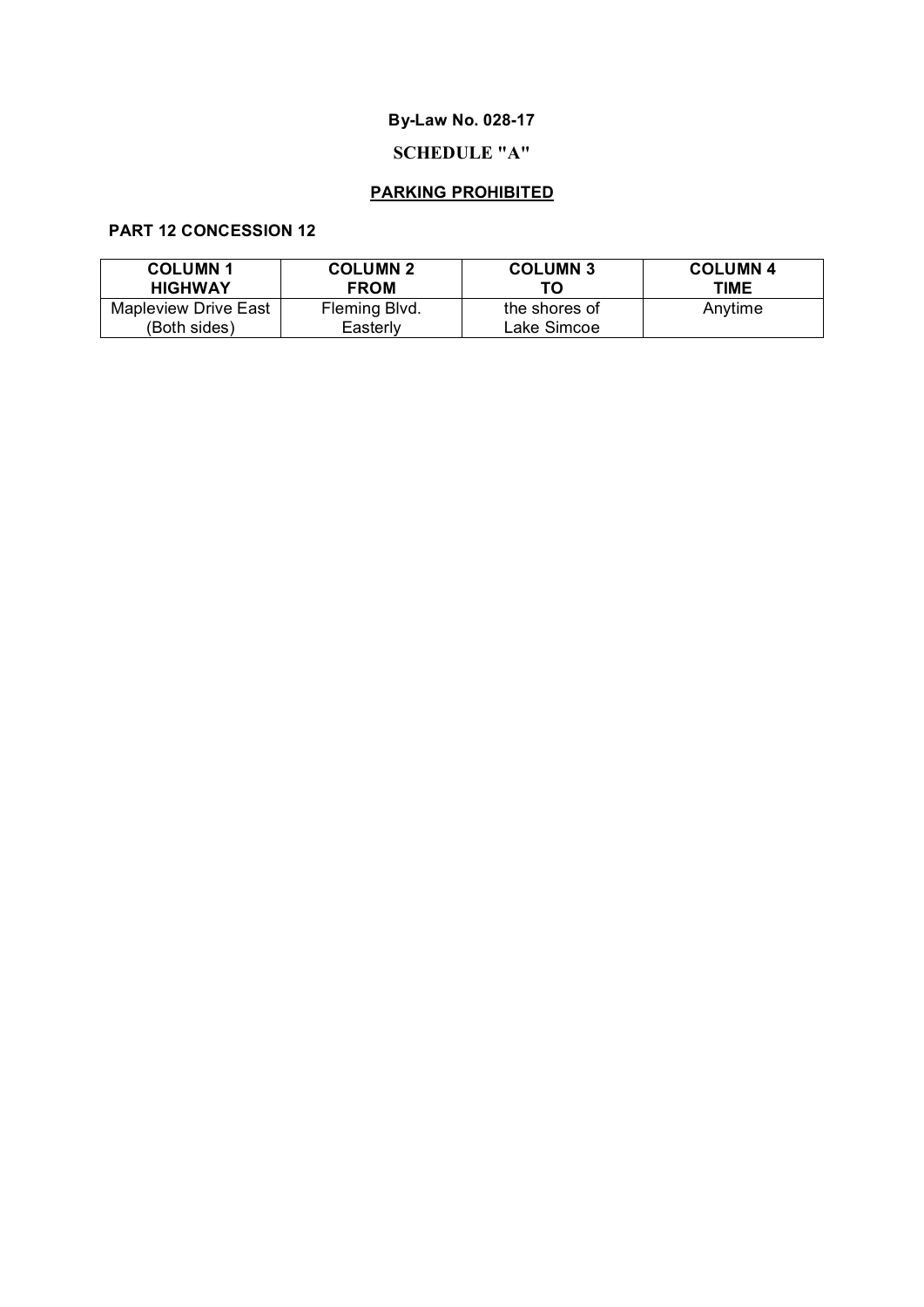# **SCHEDULE "A"**

# **PARKING PROHIBITED**

## **PART 13 CONCESSION 13**

| <b>COLUMN1</b>            | <b>COLUMN 2</b>           | <b>COLUMN 3</b>           | <b>COLUMN 4</b> |
|---------------------------|---------------------------|---------------------------|-----------------|
| <b>HIGHWAY</b>            | <b>FROM</b>               | TO.                       | <b>TIME</b>     |
| 13th Line                 | the shores of Lake        | to a distance             | Anytime         |
| (Both sides)              | Simcoe Westerly           | of 300 metres             |                 |
| 30 <sup>th</sup> Sideroad | <b>Big Bay Point Road</b> | the shores of             | Anytime         |
| (Both sides)              |                           | Lake Simcoe               |                 |
| <b>East Street</b>        | <b>Big Bay Point Road</b> | <b>West Street</b>        | Anytime         |
| (West Side)               |                           |                           |                 |
| Minnetonka Road           | Dead end                  | 30 <sup>th</sup> Sideroad | Anytime         |
| (Both sides)              |                           |                           |                 |
| <b>West Street</b>        | <b>Big Bay Point Road</b> | End of West Street        | Anytime         |
| (West Side)               |                           |                           |                 |
| <b>West Street</b>        | 97 metres south of        | Dead end                  | Anytime         |
|                           | East street               |                           |                 |
| South St                  | <b>East Street</b>        | <b>West Street</b>        | Anytime         |
| South Side)               |                           |                           |                 |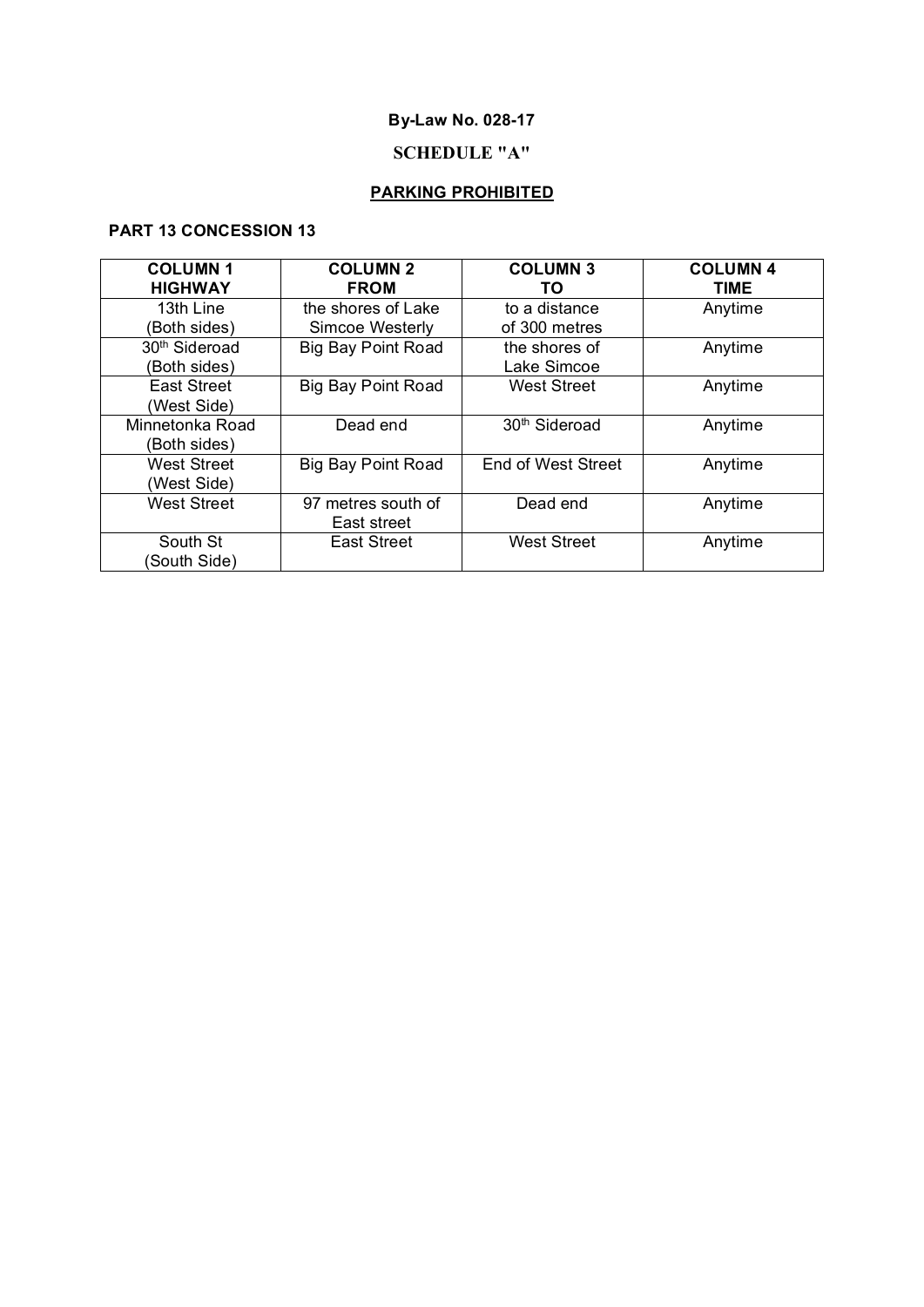## **SCHEDULE "A"**

# **PARKING PROHIBITED**

## **PART 14 CONCESSION 14**

| <b>HIGHWAY</b><br><b>FROM</b><br><b>TIME</b><br>ΤO<br>Dixon Road<br><b>Guest Road</b><br>North boundary of<br>Anytime<br><b>Edward Street</b><br>(Both sides)<br>West boundary<br>North and East<br><b>Edward Street</b><br><b>Dixon Road</b><br>November 1 <sup>st</sup> to May<br><b>Guest Road</b><br>1 <sup>st</sup><br>(North side)<br>East St<br>the shores of<br>Anytime<br><b>Big Bay Point Road</b><br>(South side)<br>Lake Simcoe<br>Lakeview Rd<br>Anytime<br><b>Big Bay Point Road</b><br>the shores of<br>Lake Simcoe<br>North Side<br>Lakeside Drive<br>30 Sideroad<br>Irwin St<br>Anytime<br>(North side)<br>Easterly<br>Lakeside Drive<br>Irwin St<br>Alberta Ave<br>Anytime<br><b>Big Bay Point Road</b><br>Algoma Avenue<br>Lakeside Dr<br>Anytime<br>(West Side)<br>November 1 <sup>st</sup> to<br>Algoma Avenue<br>Lakeside Dr<br><b>Big Bay Point Road</b><br>(East Side)<br>May 1 <sup>st</sup><br>Lakeside Drive<br>Anytime<br>Alcina Avenue<br><b>Big Bay Point Road</b><br>(West Side)<br>November 1 <sup>st</sup> to<br>Alcina Avenue<br>Lakeside Dr<br><b>Big Bay Point Road</b><br>May 1 <sup>st</sup><br>(East Side)<br>Lakeside Dr<br><b>Big Bay Point Road</b><br>Algonquin Avenue<br>Anytime<br>(West Side)<br>November 1 <sup>st</sup> to<br>Algonquin Avenue<br>Lakeside Dr<br><b>Big Bay Point Road</b><br>May 1 <sup>st</sup><br>(East Side)<br>Lakeside Dr<br><b>Big Bay Point Road</b><br>Alberta Avenue<br>Anytime<br>(West Side)<br>November 1 <sup>st</sup> to<br>Lakeside Dr<br><b>Big Bay Point Road</b><br>Alberta Avenue<br>May 1 <sup>st</sup><br>(East Side)<br>Lakeside Dr<br><b>Alderly Avenue</b><br><b>Big Bay Point Road</b><br>Anytime<br>(West Side)<br>November 1 <sup>st</sup> to<br>Lakeside Dr<br><b>Alderly Avenue</b><br><b>Big Bay Point Road</b><br>(East Side)<br>May 1 <sup>st</sup><br>Lakeside Dr<br><b>Big Bay Point Road</b><br>Irwin St<br>Anytime<br>(West Side)<br>Lakeside Dr<br><b>Big Bay Point Road</b><br>November 1 <sup>st</sup> to<br>Irwin St<br>May 1 <sup>st</sup><br>(East Side)<br><b>Big Bay Point Road</b><br>Lakeside Dr<br>Lakeview Rd<br>Anytime<br>(West Side)<br>Lakeside Dr<br>Gooch Park Dr<br><b>Big Bay Point Road</b><br>Anytime<br>(South Side)<br>30 <sup>th</sup> Sideroad<br>the shores of Lake<br><b>Big Bay Point Road</b><br>Anytime<br>Simcoe<br>(West side)<br>30 <sup>th</sup> Sideroad<br><b>Big Bay Point Road</b><br>150 metres North of<br>Anytime<br><b>Big Bay Point Rd</b><br>30 <sup>th</sup> Sideroad<br>November 1 <sup>st</sup> to<br>Lakeside Drive<br>150 metres North of<br>May 1 <sup>st</sup><br>(East Side)<br>Big Bay Point Rd | <b>COLUMN1</b> | <b>COLUMN 2</b> | <b>COLUMN 3</b> | <b>COLUMN 4</b> |
|------------------------------------------------------------------------------------------------------------------------------------------------------------------------------------------------------------------------------------------------------------------------------------------------------------------------------------------------------------------------------------------------------------------------------------------------------------------------------------------------------------------------------------------------------------------------------------------------------------------------------------------------------------------------------------------------------------------------------------------------------------------------------------------------------------------------------------------------------------------------------------------------------------------------------------------------------------------------------------------------------------------------------------------------------------------------------------------------------------------------------------------------------------------------------------------------------------------------------------------------------------------------------------------------------------------------------------------------------------------------------------------------------------------------------------------------------------------------------------------------------------------------------------------------------------------------------------------------------------------------------------------------------------------------------------------------------------------------------------------------------------------------------------------------------------------------------------------------------------------------------------------------------------------------------------------------------------------------------------------------------------------------------------------------------------------------------------------------------------------------------------------------------------------------------------------------------------------------------------------------------------------------------------------------------------------------------------------------------------------------------------------------------------------------------------------------------------------------------------------------------------------------------------------------------------------------------------------------------------------------------------------------------------|----------------|-----------------|-----------------|-----------------|
|                                                                                                                                                                                                                                                                                                                                                                                                                                                                                                                                                                                                                                                                                                                                                                                                                                                                                                                                                                                                                                                                                                                                                                                                                                                                                                                                                                                                                                                                                                                                                                                                                                                                                                                                                                                                                                                                                                                                                                                                                                                                                                                                                                                                                                                                                                                                                                                                                                                                                                                                                                                                                                                            |                |                 |                 |                 |
|                                                                                                                                                                                                                                                                                                                                                                                                                                                                                                                                                                                                                                                                                                                                                                                                                                                                                                                                                                                                                                                                                                                                                                                                                                                                                                                                                                                                                                                                                                                                                                                                                                                                                                                                                                                                                                                                                                                                                                                                                                                                                                                                                                                                                                                                                                                                                                                                                                                                                                                                                                                                                                                            |                |                 |                 |                 |
|                                                                                                                                                                                                                                                                                                                                                                                                                                                                                                                                                                                                                                                                                                                                                                                                                                                                                                                                                                                                                                                                                                                                                                                                                                                                                                                                                                                                                                                                                                                                                                                                                                                                                                                                                                                                                                                                                                                                                                                                                                                                                                                                                                                                                                                                                                                                                                                                                                                                                                                                                                                                                                                            |                |                 |                 |                 |
|                                                                                                                                                                                                                                                                                                                                                                                                                                                                                                                                                                                                                                                                                                                                                                                                                                                                                                                                                                                                                                                                                                                                                                                                                                                                                                                                                                                                                                                                                                                                                                                                                                                                                                                                                                                                                                                                                                                                                                                                                                                                                                                                                                                                                                                                                                                                                                                                                                                                                                                                                                                                                                                            |                |                 |                 |                 |
|                                                                                                                                                                                                                                                                                                                                                                                                                                                                                                                                                                                                                                                                                                                                                                                                                                                                                                                                                                                                                                                                                                                                                                                                                                                                                                                                                                                                                                                                                                                                                                                                                                                                                                                                                                                                                                                                                                                                                                                                                                                                                                                                                                                                                                                                                                                                                                                                                                                                                                                                                                                                                                                            |                |                 |                 |                 |
|                                                                                                                                                                                                                                                                                                                                                                                                                                                                                                                                                                                                                                                                                                                                                                                                                                                                                                                                                                                                                                                                                                                                                                                                                                                                                                                                                                                                                                                                                                                                                                                                                                                                                                                                                                                                                                                                                                                                                                                                                                                                                                                                                                                                                                                                                                                                                                                                                                                                                                                                                                                                                                                            |                |                 |                 |                 |
|                                                                                                                                                                                                                                                                                                                                                                                                                                                                                                                                                                                                                                                                                                                                                                                                                                                                                                                                                                                                                                                                                                                                                                                                                                                                                                                                                                                                                                                                                                                                                                                                                                                                                                                                                                                                                                                                                                                                                                                                                                                                                                                                                                                                                                                                                                                                                                                                                                                                                                                                                                                                                                                            |                |                 |                 |                 |
|                                                                                                                                                                                                                                                                                                                                                                                                                                                                                                                                                                                                                                                                                                                                                                                                                                                                                                                                                                                                                                                                                                                                                                                                                                                                                                                                                                                                                                                                                                                                                                                                                                                                                                                                                                                                                                                                                                                                                                                                                                                                                                                                                                                                                                                                                                                                                                                                                                                                                                                                                                                                                                                            |                |                 |                 |                 |
|                                                                                                                                                                                                                                                                                                                                                                                                                                                                                                                                                                                                                                                                                                                                                                                                                                                                                                                                                                                                                                                                                                                                                                                                                                                                                                                                                                                                                                                                                                                                                                                                                                                                                                                                                                                                                                                                                                                                                                                                                                                                                                                                                                                                                                                                                                                                                                                                                                                                                                                                                                                                                                                            |                |                 |                 |                 |
|                                                                                                                                                                                                                                                                                                                                                                                                                                                                                                                                                                                                                                                                                                                                                                                                                                                                                                                                                                                                                                                                                                                                                                                                                                                                                                                                                                                                                                                                                                                                                                                                                                                                                                                                                                                                                                                                                                                                                                                                                                                                                                                                                                                                                                                                                                                                                                                                                                                                                                                                                                                                                                                            |                |                 |                 |                 |
|                                                                                                                                                                                                                                                                                                                                                                                                                                                                                                                                                                                                                                                                                                                                                                                                                                                                                                                                                                                                                                                                                                                                                                                                                                                                                                                                                                                                                                                                                                                                                                                                                                                                                                                                                                                                                                                                                                                                                                                                                                                                                                                                                                                                                                                                                                                                                                                                                                                                                                                                                                                                                                                            |                |                 |                 |                 |
|                                                                                                                                                                                                                                                                                                                                                                                                                                                                                                                                                                                                                                                                                                                                                                                                                                                                                                                                                                                                                                                                                                                                                                                                                                                                                                                                                                                                                                                                                                                                                                                                                                                                                                                                                                                                                                                                                                                                                                                                                                                                                                                                                                                                                                                                                                                                                                                                                                                                                                                                                                                                                                                            |                |                 |                 |                 |
|                                                                                                                                                                                                                                                                                                                                                                                                                                                                                                                                                                                                                                                                                                                                                                                                                                                                                                                                                                                                                                                                                                                                                                                                                                                                                                                                                                                                                                                                                                                                                                                                                                                                                                                                                                                                                                                                                                                                                                                                                                                                                                                                                                                                                                                                                                                                                                                                                                                                                                                                                                                                                                                            |                |                 |                 |                 |
|                                                                                                                                                                                                                                                                                                                                                                                                                                                                                                                                                                                                                                                                                                                                                                                                                                                                                                                                                                                                                                                                                                                                                                                                                                                                                                                                                                                                                                                                                                                                                                                                                                                                                                                                                                                                                                                                                                                                                                                                                                                                                                                                                                                                                                                                                                                                                                                                                                                                                                                                                                                                                                                            |                |                 |                 |                 |
|                                                                                                                                                                                                                                                                                                                                                                                                                                                                                                                                                                                                                                                                                                                                                                                                                                                                                                                                                                                                                                                                                                                                                                                                                                                                                                                                                                                                                                                                                                                                                                                                                                                                                                                                                                                                                                                                                                                                                                                                                                                                                                                                                                                                                                                                                                                                                                                                                                                                                                                                                                                                                                                            |                |                 |                 |                 |
|                                                                                                                                                                                                                                                                                                                                                                                                                                                                                                                                                                                                                                                                                                                                                                                                                                                                                                                                                                                                                                                                                                                                                                                                                                                                                                                                                                                                                                                                                                                                                                                                                                                                                                                                                                                                                                                                                                                                                                                                                                                                                                                                                                                                                                                                                                                                                                                                                                                                                                                                                                                                                                                            |                |                 |                 |                 |
|                                                                                                                                                                                                                                                                                                                                                                                                                                                                                                                                                                                                                                                                                                                                                                                                                                                                                                                                                                                                                                                                                                                                                                                                                                                                                                                                                                                                                                                                                                                                                                                                                                                                                                                                                                                                                                                                                                                                                                                                                                                                                                                                                                                                                                                                                                                                                                                                                                                                                                                                                                                                                                                            |                |                 |                 |                 |
|                                                                                                                                                                                                                                                                                                                                                                                                                                                                                                                                                                                                                                                                                                                                                                                                                                                                                                                                                                                                                                                                                                                                                                                                                                                                                                                                                                                                                                                                                                                                                                                                                                                                                                                                                                                                                                                                                                                                                                                                                                                                                                                                                                                                                                                                                                                                                                                                                                                                                                                                                                                                                                                            |                |                 |                 |                 |
|                                                                                                                                                                                                                                                                                                                                                                                                                                                                                                                                                                                                                                                                                                                                                                                                                                                                                                                                                                                                                                                                                                                                                                                                                                                                                                                                                                                                                                                                                                                                                                                                                                                                                                                                                                                                                                                                                                                                                                                                                                                                                                                                                                                                                                                                                                                                                                                                                                                                                                                                                                                                                                                            |                |                 |                 |                 |
|                                                                                                                                                                                                                                                                                                                                                                                                                                                                                                                                                                                                                                                                                                                                                                                                                                                                                                                                                                                                                                                                                                                                                                                                                                                                                                                                                                                                                                                                                                                                                                                                                                                                                                                                                                                                                                                                                                                                                                                                                                                                                                                                                                                                                                                                                                                                                                                                                                                                                                                                                                                                                                                            |                |                 |                 |                 |
|                                                                                                                                                                                                                                                                                                                                                                                                                                                                                                                                                                                                                                                                                                                                                                                                                                                                                                                                                                                                                                                                                                                                                                                                                                                                                                                                                                                                                                                                                                                                                                                                                                                                                                                                                                                                                                                                                                                                                                                                                                                                                                                                                                                                                                                                                                                                                                                                                                                                                                                                                                                                                                                            |                |                 |                 |                 |
|                                                                                                                                                                                                                                                                                                                                                                                                                                                                                                                                                                                                                                                                                                                                                                                                                                                                                                                                                                                                                                                                                                                                                                                                                                                                                                                                                                                                                                                                                                                                                                                                                                                                                                                                                                                                                                                                                                                                                                                                                                                                                                                                                                                                                                                                                                                                                                                                                                                                                                                                                                                                                                                            |                |                 |                 |                 |
|                                                                                                                                                                                                                                                                                                                                                                                                                                                                                                                                                                                                                                                                                                                                                                                                                                                                                                                                                                                                                                                                                                                                                                                                                                                                                                                                                                                                                                                                                                                                                                                                                                                                                                                                                                                                                                                                                                                                                                                                                                                                                                                                                                                                                                                                                                                                                                                                                                                                                                                                                                                                                                                            |                |                 |                 |                 |
|                                                                                                                                                                                                                                                                                                                                                                                                                                                                                                                                                                                                                                                                                                                                                                                                                                                                                                                                                                                                                                                                                                                                                                                                                                                                                                                                                                                                                                                                                                                                                                                                                                                                                                                                                                                                                                                                                                                                                                                                                                                                                                                                                                                                                                                                                                                                                                                                                                                                                                                                                                                                                                                            |                |                 |                 |                 |
|                                                                                                                                                                                                                                                                                                                                                                                                                                                                                                                                                                                                                                                                                                                                                                                                                                                                                                                                                                                                                                                                                                                                                                                                                                                                                                                                                                                                                                                                                                                                                                                                                                                                                                                                                                                                                                                                                                                                                                                                                                                                                                                                                                                                                                                                                                                                                                                                                                                                                                                                                                                                                                                            |                |                 |                 |                 |
|                                                                                                                                                                                                                                                                                                                                                                                                                                                                                                                                                                                                                                                                                                                                                                                                                                                                                                                                                                                                                                                                                                                                                                                                                                                                                                                                                                                                                                                                                                                                                                                                                                                                                                                                                                                                                                                                                                                                                                                                                                                                                                                                                                                                                                                                                                                                                                                                                                                                                                                                                                                                                                                            |                |                 |                 |                 |
|                                                                                                                                                                                                                                                                                                                                                                                                                                                                                                                                                                                                                                                                                                                                                                                                                                                                                                                                                                                                                                                                                                                                                                                                                                                                                                                                                                                                                                                                                                                                                                                                                                                                                                                                                                                                                                                                                                                                                                                                                                                                                                                                                                                                                                                                                                                                                                                                                                                                                                                                                                                                                                                            |                |                 |                 |                 |
|                                                                                                                                                                                                                                                                                                                                                                                                                                                                                                                                                                                                                                                                                                                                                                                                                                                                                                                                                                                                                                                                                                                                                                                                                                                                                                                                                                                                                                                                                                                                                                                                                                                                                                                                                                                                                                                                                                                                                                                                                                                                                                                                                                                                                                                                                                                                                                                                                                                                                                                                                                                                                                                            |                |                 |                 |                 |
|                                                                                                                                                                                                                                                                                                                                                                                                                                                                                                                                                                                                                                                                                                                                                                                                                                                                                                                                                                                                                                                                                                                                                                                                                                                                                                                                                                                                                                                                                                                                                                                                                                                                                                                                                                                                                                                                                                                                                                                                                                                                                                                                                                                                                                                                                                                                                                                                                                                                                                                                                                                                                                                            |                |                 |                 |                 |
|                                                                                                                                                                                                                                                                                                                                                                                                                                                                                                                                                                                                                                                                                                                                                                                                                                                                                                                                                                                                                                                                                                                                                                                                                                                                                                                                                                                                                                                                                                                                                                                                                                                                                                                                                                                                                                                                                                                                                                                                                                                                                                                                                                                                                                                                                                                                                                                                                                                                                                                                                                                                                                                            |                |                 |                 |                 |
|                                                                                                                                                                                                                                                                                                                                                                                                                                                                                                                                                                                                                                                                                                                                                                                                                                                                                                                                                                                                                                                                                                                                                                                                                                                                                                                                                                                                                                                                                                                                                                                                                                                                                                                                                                                                                                                                                                                                                                                                                                                                                                                                                                                                                                                                                                                                                                                                                                                                                                                                                                                                                                                            |                |                 |                 |                 |
|                                                                                                                                                                                                                                                                                                                                                                                                                                                                                                                                                                                                                                                                                                                                                                                                                                                                                                                                                                                                                                                                                                                                                                                                                                                                                                                                                                                                                                                                                                                                                                                                                                                                                                                                                                                                                                                                                                                                                                                                                                                                                                                                                                                                                                                                                                                                                                                                                                                                                                                                                                                                                                                            |                |                 |                 |                 |
|                                                                                                                                                                                                                                                                                                                                                                                                                                                                                                                                                                                                                                                                                                                                                                                                                                                                                                                                                                                                                                                                                                                                                                                                                                                                                                                                                                                                                                                                                                                                                                                                                                                                                                                                                                                                                                                                                                                                                                                                                                                                                                                                                                                                                                                                                                                                                                                                                                                                                                                                                                                                                                                            |                |                 |                 |                 |
|                                                                                                                                                                                                                                                                                                                                                                                                                                                                                                                                                                                                                                                                                                                                                                                                                                                                                                                                                                                                                                                                                                                                                                                                                                                                                                                                                                                                                                                                                                                                                                                                                                                                                                                                                                                                                                                                                                                                                                                                                                                                                                                                                                                                                                                                                                                                                                                                                                                                                                                                                                                                                                                            |                |                 |                 |                 |
|                                                                                                                                                                                                                                                                                                                                                                                                                                                                                                                                                                                                                                                                                                                                                                                                                                                                                                                                                                                                                                                                                                                                                                                                                                                                                                                                                                                                                                                                                                                                                                                                                                                                                                                                                                                                                                                                                                                                                                                                                                                                                                                                                                                                                                                                                                                                                                                                                                                                                                                                                                                                                                                            |                |                 |                 |                 |
|                                                                                                                                                                                                                                                                                                                                                                                                                                                                                                                                                                                                                                                                                                                                                                                                                                                                                                                                                                                                                                                                                                                                                                                                                                                                                                                                                                                                                                                                                                                                                                                                                                                                                                                                                                                                                                                                                                                                                                                                                                                                                                                                                                                                                                                                                                                                                                                                                                                                                                                                                                                                                                                            |                |                 |                 |                 |
|                                                                                                                                                                                                                                                                                                                                                                                                                                                                                                                                                                                                                                                                                                                                                                                                                                                                                                                                                                                                                                                                                                                                                                                                                                                                                                                                                                                                                                                                                                                                                                                                                                                                                                                                                                                                                                                                                                                                                                                                                                                                                                                                                                                                                                                                                                                                                                                                                                                                                                                                                                                                                                                            |                |                 |                 |                 |
|                                                                                                                                                                                                                                                                                                                                                                                                                                                                                                                                                                                                                                                                                                                                                                                                                                                                                                                                                                                                                                                                                                                                                                                                                                                                                                                                                                                                                                                                                                                                                                                                                                                                                                                                                                                                                                                                                                                                                                                                                                                                                                                                                                                                                                                                                                                                                                                                                                                                                                                                                                                                                                                            |                |                 |                 |                 |
|                                                                                                                                                                                                                                                                                                                                                                                                                                                                                                                                                                                                                                                                                                                                                                                                                                                                                                                                                                                                                                                                                                                                                                                                                                                                                                                                                                                                                                                                                                                                                                                                                                                                                                                                                                                                                                                                                                                                                                                                                                                                                                                                                                                                                                                                                                                                                                                                                                                                                                                                                                                                                                                            |                |                 |                 |                 |
|                                                                                                                                                                                                                                                                                                                                                                                                                                                                                                                                                                                                                                                                                                                                                                                                                                                                                                                                                                                                                                                                                                                                                                                                                                                                                                                                                                                                                                                                                                                                                                                                                                                                                                                                                                                                                                                                                                                                                                                                                                                                                                                                                                                                                                                                                                                                                                                                                                                                                                                                                                                                                                                            |                |                 |                 |                 |
|                                                                                                                                                                                                                                                                                                                                                                                                                                                                                                                                                                                                                                                                                                                                                                                                                                                                                                                                                                                                                                                                                                                                                                                                                                                                                                                                                                                                                                                                                                                                                                                                                                                                                                                                                                                                                                                                                                                                                                                                                                                                                                                                                                                                                                                                                                                                                                                                                                                                                                                                                                                                                                                            |                |                 |                 |                 |
|                                                                                                                                                                                                                                                                                                                                                                                                                                                                                                                                                                                                                                                                                                                                                                                                                                                                                                                                                                                                                                                                                                                                                                                                                                                                                                                                                                                                                                                                                                                                                                                                                                                                                                                                                                                                                                                                                                                                                                                                                                                                                                                                                                                                                                                                                                                                                                                                                                                                                                                                                                                                                                                            |                |                 |                 |                 |
|                                                                                                                                                                                                                                                                                                                                                                                                                                                                                                                                                                                                                                                                                                                                                                                                                                                                                                                                                                                                                                                                                                                                                                                                                                                                                                                                                                                                                                                                                                                                                                                                                                                                                                                                                                                                                                                                                                                                                                                                                                                                                                                                                                                                                                                                                                                                                                                                                                                                                                                                                                                                                                                            |                |                 |                 |                 |
|                                                                                                                                                                                                                                                                                                                                                                                                                                                                                                                                                                                                                                                                                                                                                                                                                                                                                                                                                                                                                                                                                                                                                                                                                                                                                                                                                                                                                                                                                                                                                                                                                                                                                                                                                                                                                                                                                                                                                                                                                                                                                                                                                                                                                                                                                                                                                                                                                                                                                                                                                                                                                                                            |                |                 |                 |                 |
|                                                                                                                                                                                                                                                                                                                                                                                                                                                                                                                                                                                                                                                                                                                                                                                                                                                                                                                                                                                                                                                                                                                                                                                                                                                                                                                                                                                                                                                                                                                                                                                                                                                                                                                                                                                                                                                                                                                                                                                                                                                                                                                                                                                                                                                                                                                                                                                                                                                                                                                                                                                                                                                            |                |                 |                 |                 |
|                                                                                                                                                                                                                                                                                                                                                                                                                                                                                                                                                                                                                                                                                                                                                                                                                                                                                                                                                                                                                                                                                                                                                                                                                                                                                                                                                                                                                                                                                                                                                                                                                                                                                                                                                                                                                                                                                                                                                                                                                                                                                                                                                                                                                                                                                                                                                                                                                                                                                                                                                                                                                                                            |                |                 |                 |                 |
|                                                                                                                                                                                                                                                                                                                                                                                                                                                                                                                                                                                                                                                                                                                                                                                                                                                                                                                                                                                                                                                                                                                                                                                                                                                                                                                                                                                                                                                                                                                                                                                                                                                                                                                                                                                                                                                                                                                                                                                                                                                                                                                                                                                                                                                                                                                                                                                                                                                                                                                                                                                                                                                            |                |                 |                 |                 |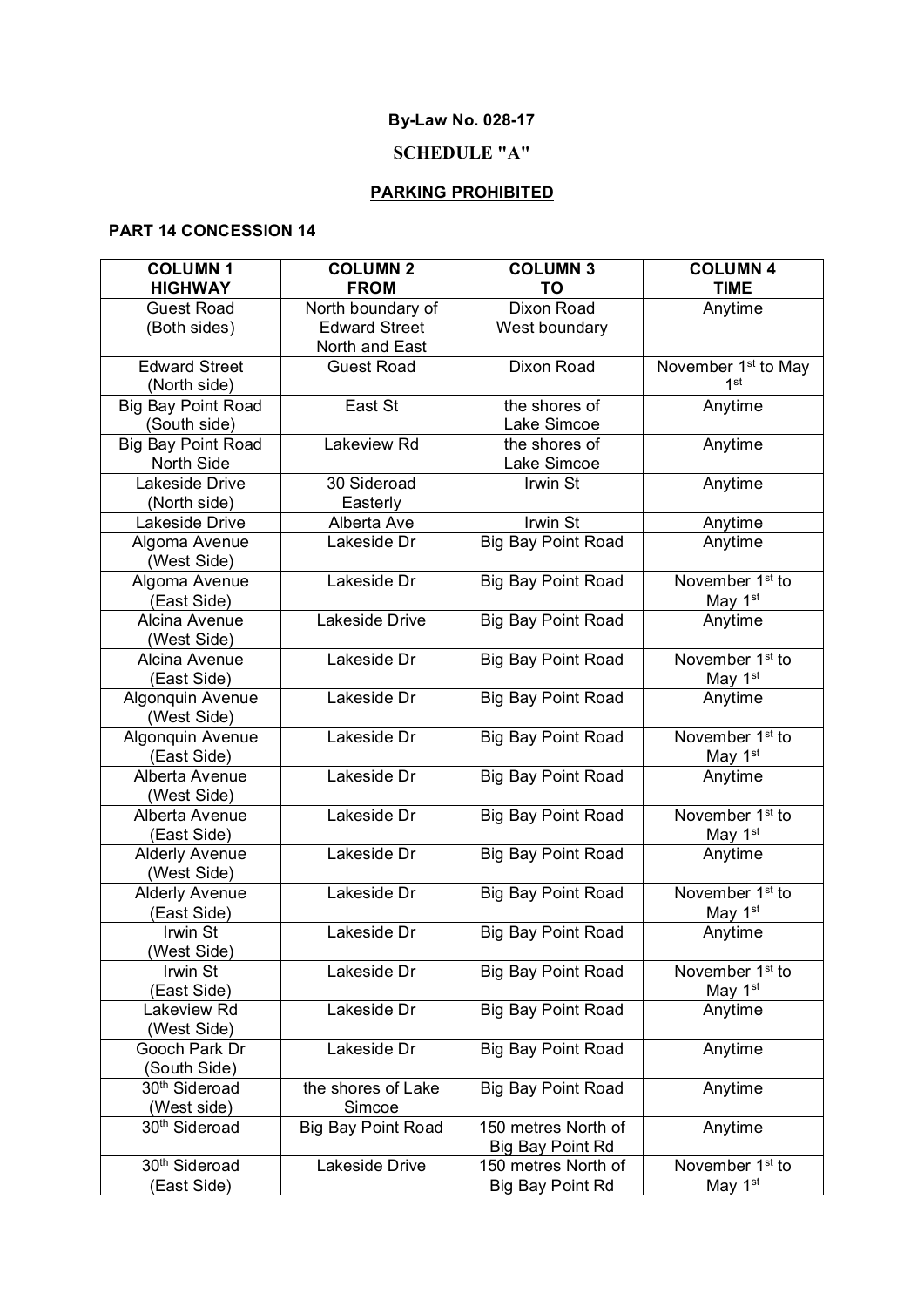| 30 <sup>th</sup> Sideroad | Lakeside Drive | Parking Lot | Anvtime |
|---------------------------|----------------|-------------|---------|
| (East Side)               |                |             |         |

# **SCHEDULE "A"**

## **PARKING PROHIBITED**

## **PART 15 COOKSTOWN**

| <b>COLUMN1</b><br><b>HIGHWAY</b>       | <b>COLUMN 2</b><br><b>FROM</b>                        | <b>COLUMN 3</b><br>ΤО                                 | <b>COLUMN 4</b><br><b>TIME</b> |
|----------------------------------------|-------------------------------------------------------|-------------------------------------------------------|--------------------------------|
| <b>Hamilton Street</b><br>(North side) | King Street South                                     | <b>Albert Street</b>                                  | Anytime                        |
| <b>William Street</b><br>(Both sides)  | Queen Street                                          | Southerly to end                                      | Anytime                        |
| <b>Hamilton Street</b><br>(North side) | <b>William Street</b>                                 | King Street South                                     | Anytime                        |
| <b>Hamilton Street</b>                 | <b>King Street South</b>                              | 22 metres East of<br><b>King Street South</b>         | Anytime                        |
| Elizabeth Street<br>(West side)        | <b>Church Street</b>                                  | <b>Saunders Street</b>                                | Anytime                        |
| <b>Saunders Street</b><br>(North side) | <b>Elizabeth Street</b>                               | East limit of<br><b>Saunders Street</b>               | Anytime                        |
| Highway 27<br>(both sides)             | 25 Sideroad<br>30 metres south of<br>East John Street | 25 Sideroad<br>30 metres north of<br>East John Street | Anytime                        |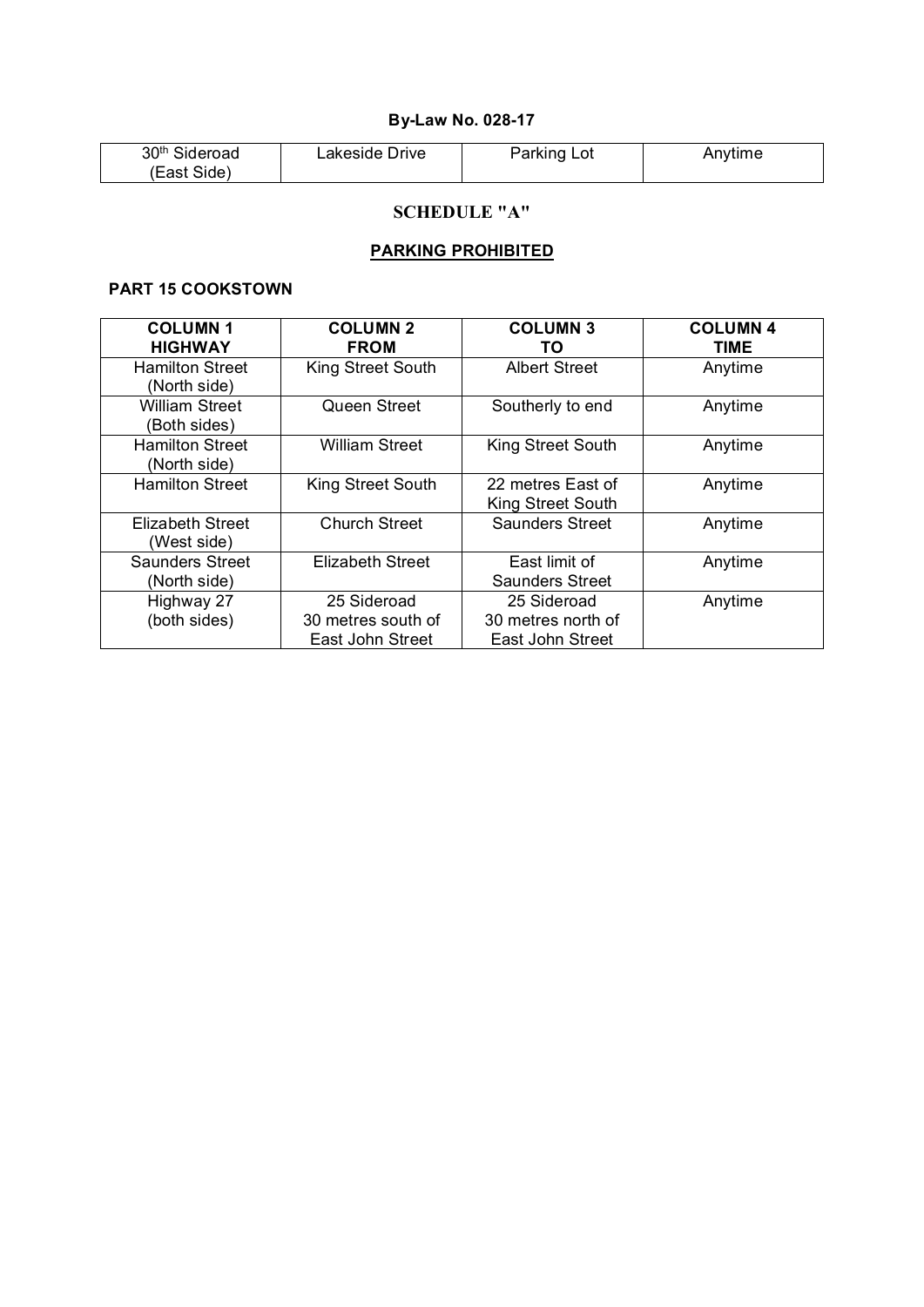# **SCHEDULE "A"**

# **PARKING PROHIBITED**

# **PART 16 CONCESSION 15 (Bradford West Gwillimbury)**

| <b>COLUMN1</b><br><b>HIGHWAY</b>         | <b>COLUMN 2</b><br><b>FROM</b>                 | <b>COLUMN 3</b><br>TO                          | <b>COLUMN 4</b><br><b>TIME</b>                     |
|------------------------------------------|------------------------------------------------|------------------------------------------------|----------------------------------------------------|
| <b>Gilford Road</b><br>(Both sides)      | Lake                                           | Neilly Road                                    | Anytime                                            |
| <b>Gilford Road</b><br>(South side)      | a point 730 metres<br>East of County Road      | a point 1830 metres<br>East of County Road     | Anytime                                            |
| <b>Gilford Road</b><br>(North side)      | Neilly Road                                    | A point 50 meters<br>West                      | Anytime                                            |
| <b>Gilford Road</b><br>(South side)      | A point 50 metres<br>West of Woodfield<br>Road | A point 50 metres<br>East of Woodfield<br>Road | Anytime                                            |
| <b>Gilford Road</b><br>(North side)      | 1234 Gilford Road                              | <b>Neilly Road</b>                             | November 1 <sup>st</sup> to May<br>1 <sup>st</sup> |
| Lindy Lane<br>(North side)               | <b>Beach Road</b>                              | <b>Neilly Road</b>                             | Any time                                           |
| Poplar Road<br>(South side)              | <b>Beach Road</b>                              | <b>Neilly Road</b>                             | Any time                                           |
| <b>Beach Road</b><br>(Both Sides)        | <b>Gilford Road</b>                            | <b>Shore Acres Drive</b>                       | Any time                                           |
| <b>Neilly Road</b><br>(East side)        | <b>Gilford Road</b>                            | <b>Shore Acres Drive</b>                       | Any time                                           |
| <b>Shore Acres Drive</b><br>(South side) | <b>Beach Road</b>                              | 35 m west                                      | Any time if longer<br>than 15 minutes              |

# **Part 17 Concession 14 (Bradford West Gwillimbury)**

| <b>COLUMN1</b><br><b>HIGHWAY</b> | <b>COLUMN 2</b><br><b>FROM</b> | <b>COLUMN 3</b><br>ТΟ | <b>COLUMN 4</b><br>TIME  |
|----------------------------------|--------------------------------|-----------------------|--------------------------|
| Beach Road                       | Gilford Road                   | South to end          | November 1 <sup>st</sup> |
| (Both sides)                     |                                |                       | to May 1 <sup>st</sup>   |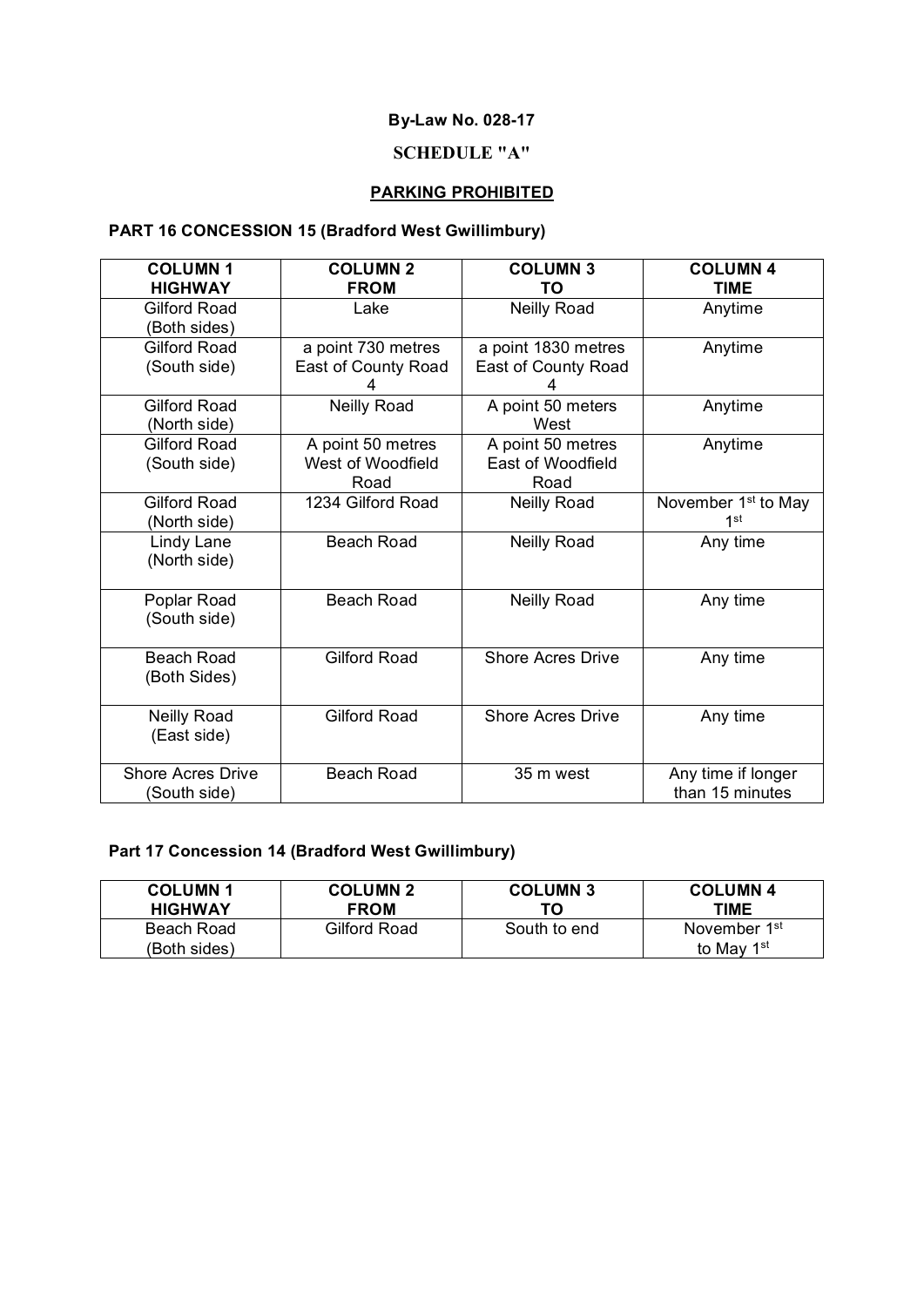## **SCHEDULE "B"**

#### **DISABLED PARKING**

\*As per - R.R.O. 1990, Reg. 581: ACCESSIBLE PARKING FOR PERSONS WITH DISABILITIES under Highway Traffic Act, R.S.O. 1990, c. H.8

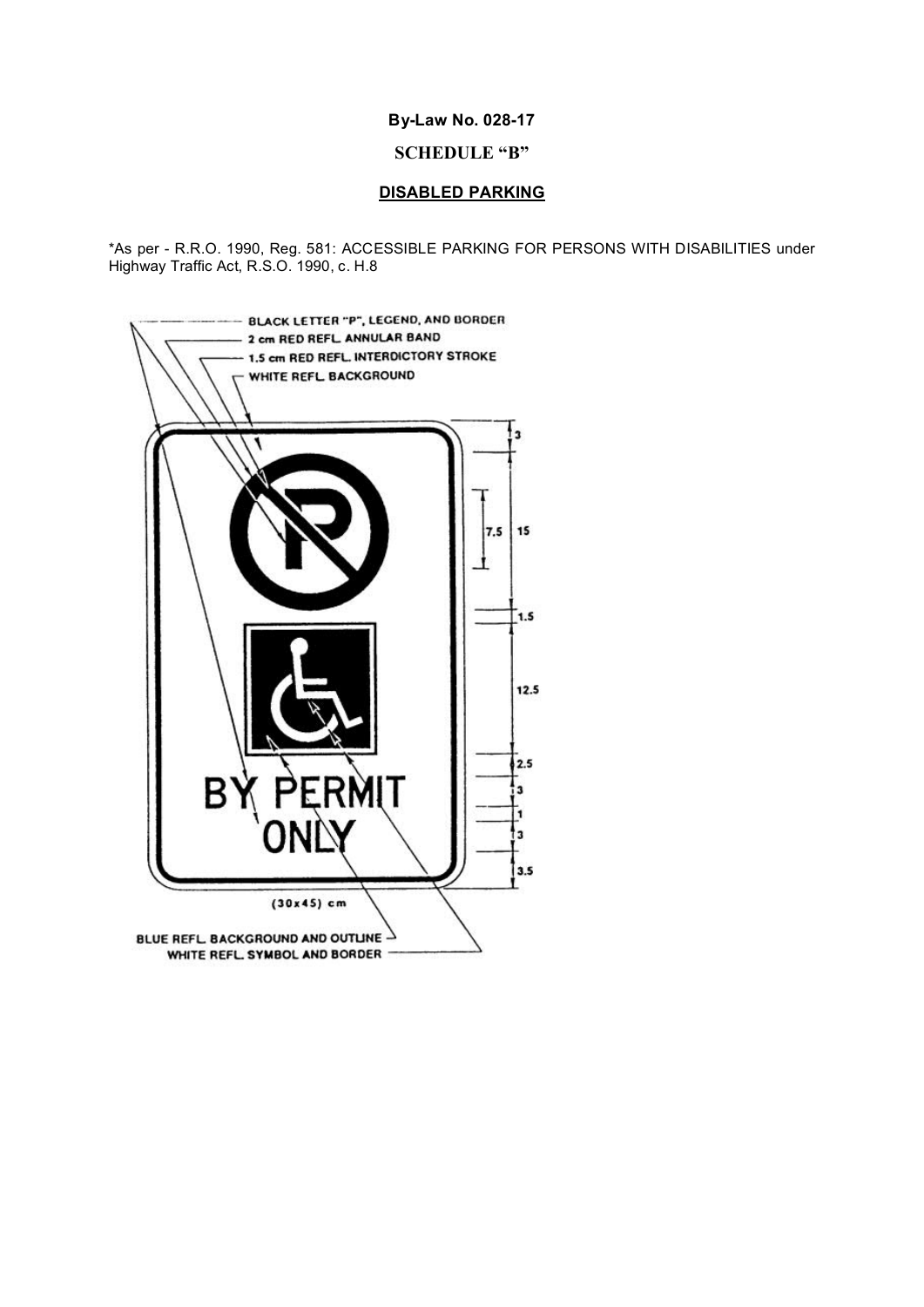## **SCHEDULE "C"**

# **HEAVY VEHICLES PROHIBITED**

## **STROUD**

| <b>COLUMN1</b>           | <b>COLUMN 2</b>             | <b>COLUMN 3</b>             | <b>COLUMN 4</b> |
|--------------------------|-----------------------------|-----------------------------|-----------------|
| <b>HIGHWAY</b>           | <b>FROM</b>                 | <b>TO</b>                   | <b>TIME</b>     |
| Lynn Street              | the Northerly limit         | the Easterly limit of       | Anytime         |
|                          | of Glenn Avenue             | County Road 4               |                 |
| <b>Nelson Crescent</b>   | the Northerly limit         | the Northerly limit of      | Anytime         |
|                          | of Lynn Street              | <b>Victoria Street East</b> |                 |
| <b>Glenn Avenue</b>      | the Easterly limit of       | the Westerly limit of       | Anytime         |
|                          | County Road 4               | <b>Nelson Crescent</b>      |                 |
| Sunnybrae Avenue         | the Easterly limit of       | the Easterly limit of       | Anytime         |
|                          | County Road 4               | Sunnybrae Avenue            |                 |
| <b>Sunset Crescent</b>   | the Easterly limit of       | for its entirety            | Anytime         |
|                          | Lynn Street                 |                             |                 |
| Newholme Circle          | the Southerly limit of      | for its entirety            | Anytime         |
|                          | <b>Nelson Crescent</b>      |                             |                 |
| Elm Grove Drive          | the Easterly limit of       | for its entirety            | Anytime         |
|                          | <b>Nelson Crescent</b>      |                             |                 |
| <b>Parkside Crescent</b> | the Westerly limit of       | the Northerly limit of      | Anytime         |
|                          | <b>Nelson Crescent</b>      | Glenn Avenue                |                 |
| <b>Agnes Street</b>      | the Southerly limit of      | for its entirety            | Anytime         |
|                          | <b>Victoria Street East</b> |                             |                 |
| Lawrence Avenue          | the Southerly limit of      | the Westerly limit of       | Anytime         |
|                          | Victoria Street West        | <b>Richardson Drive</b>     |                 |
| Mayes Avenue             | the Southerly limit of      | the Northerly limit of      | Anytime         |
|                          | Victoria Street West        | <b>Richardson Drive</b>     |                 |
| <b>Richardson Drive</b>  | the Northerly limit of      | for its entirety            | Anytime         |
|                          | Lawrence Avenue             |                             |                 |
| Lynn Street              | County Road 4               | Dempster Avenue             | Anytime         |
|                          | Westerly                    |                             |                 |
| <b>Small Avenue</b>      | <b>Scythes Street</b>       | <b>Webb Street</b>          | Anytime         |
| <b>Webb Street</b>       | Dempster Avenue             | Small Avenue                | Anytime         |
| Dempster Avenue          | Victoria Street West        | <b>Webb Street</b>          | Anytime         |
| <b>Shering Crescent</b>  | Northern limit of           | Southern Limit              | Anytime         |
|                          | of Dempster Avenue          | Dempster Avenue             |                 |
| <b>Scythes Street</b>    | the Easterly limit of       | the Westerly limit          | Anytime         |
|                          | Dempster Avenue             | <b>Small Street</b>         |                 |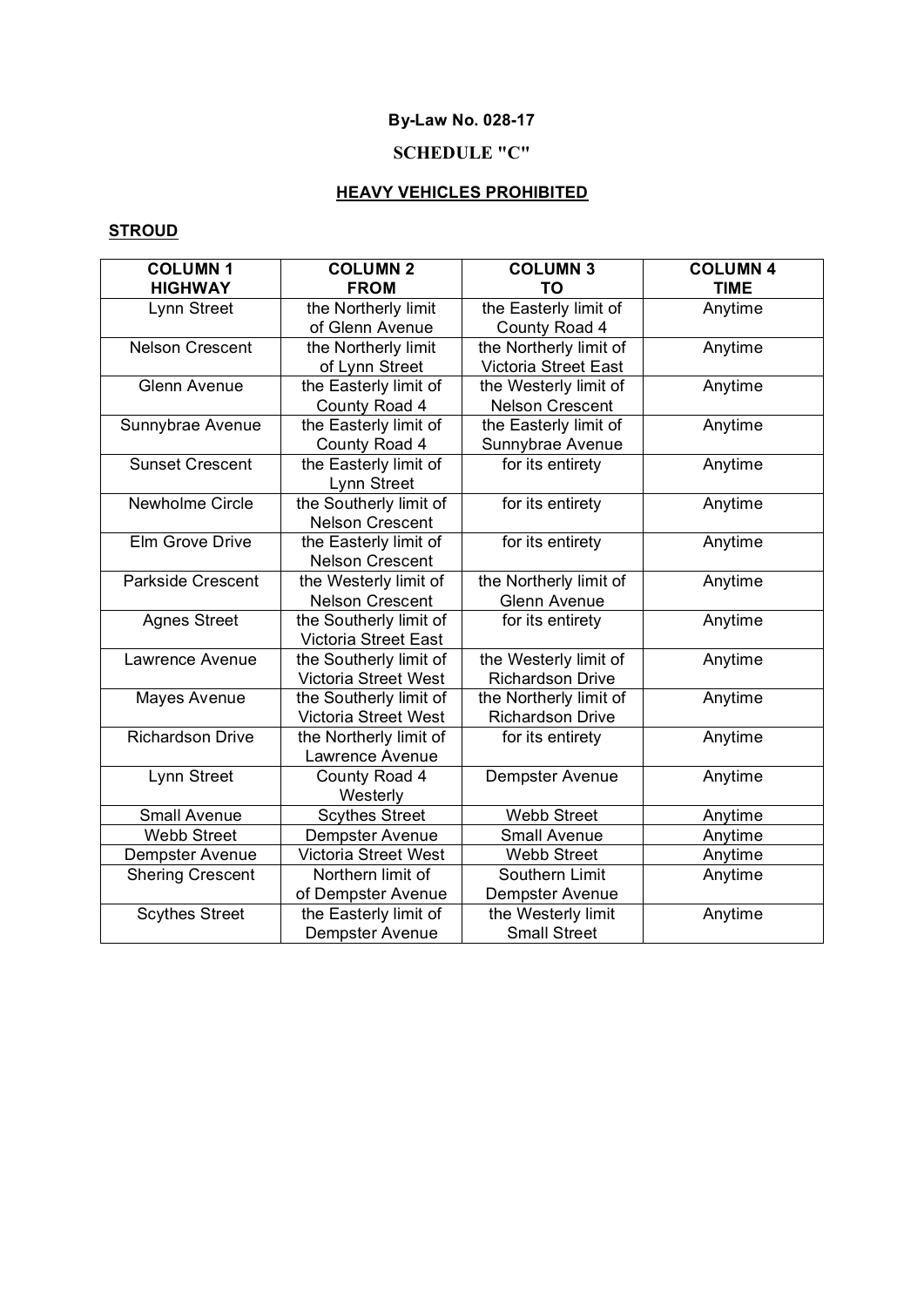# **SCHEDULE "C"**

# **HEAVY VEHICLES PROHIBITED**

# **CHURCHILL**

| <b>COLUMN1</b><br><b>HIGHWAY</b> | <b>COLUMN 2</b><br><b>FROM</b>                            | <b>COLUMN 3</b><br>TO                                     | <b>COLUMN 4</b><br>TIME |
|----------------------------------|-----------------------------------------------------------|-----------------------------------------------------------|-------------------------|
| Allan Street                     | the Southerly limit of<br>the 4th Line                    | the Northerly limit of<br>Lynn Street                     | Anytime                 |
| John Street                      | the Southerly limit of<br>the 4th Line                    | the Northerly limit of<br>John Street                     | Anytime                 |
| <b>Cairns Gate</b>               | the Westerly limit of<br><b>Valleyview Drive</b>          | the Westerly limit of<br><b>Sloan Circle Drive</b>        | Anytime                 |
| <b>Sloan Circle Drive</b>        | the Northerly limit of<br>the 4th Line                    | for its entirety                                          | Anytime                 |
| <b>Valleyview Drive</b>          | the Northerly limit of<br>the 4th Line on the<br>East end | the Northerly limit of<br>the 4th Line on the<br>West end | Anytime                 |
| 4th Line                         | the Westerly limit of<br>County Road 4                    | the Westerly limit of<br>Churchill                        | Anytime                 |
| <b>Meadowland Street</b>         | the Westerly limit of<br>County Road 4                    | the Northerly limit of<br><b>Sloan Circle Drive</b>       | Anytime                 |
| <b>Gimby Crescent</b>            | the Easterly limit of<br>Meadowland Street                | the Southerly limit of<br><b>Meadowland Street</b>        | Anytime                 |

## **LEFROY**

| <b>COLUMN1</b> | <b>COLUMN 2</b>      | <b>COLUMN 3</b> | <b>COLUMN 4</b> |
|----------------|----------------------|-----------------|-----------------|
| <b>HIGHWAY</b> | <b>FROM</b>          | το              | TIME            |
| Arnold Street  | Belle Air Beach Road | Dead end        | Anvtime         |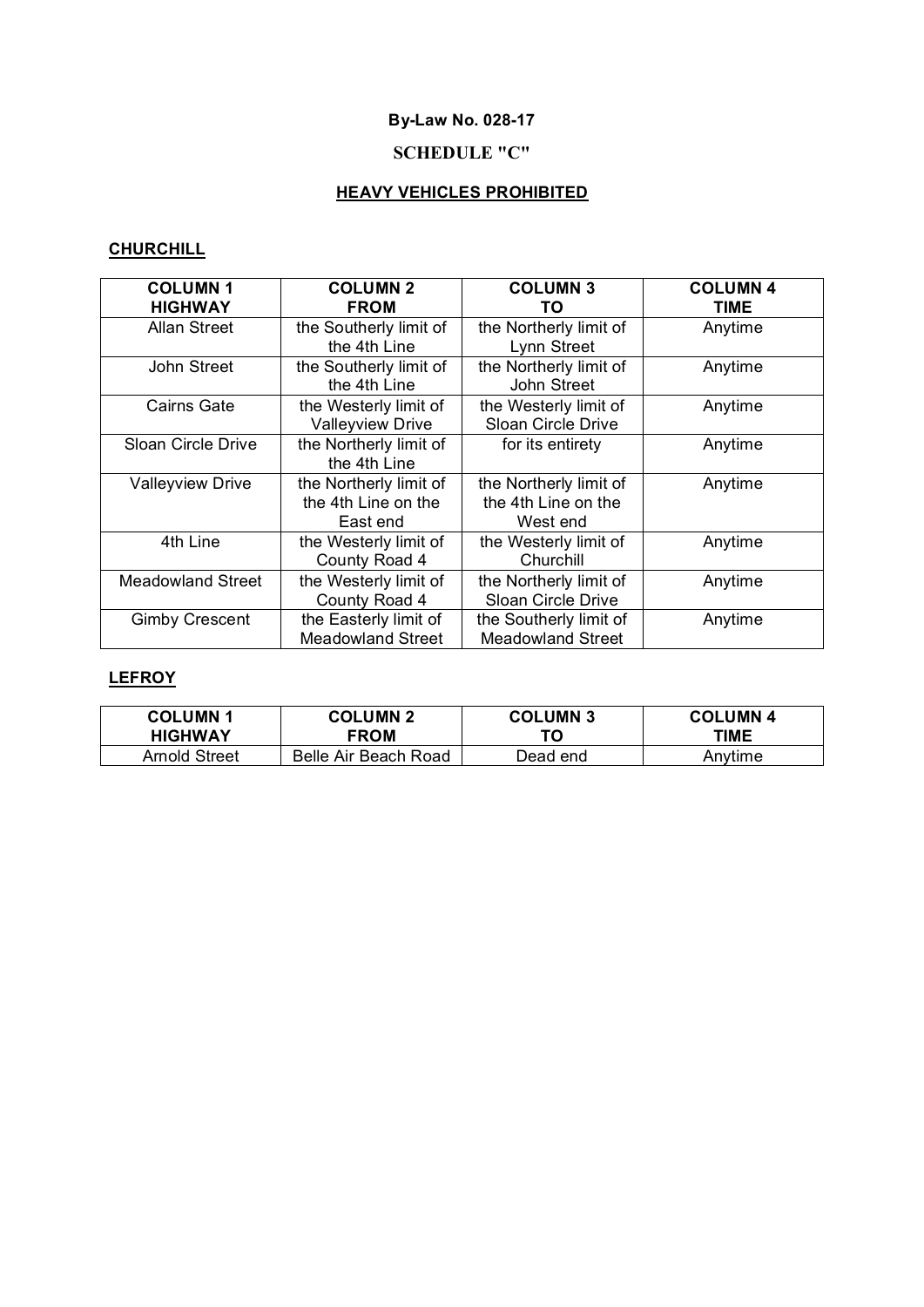# **SCHEDULE "C"**

# **HEAVY VEHICLES PROHIBITED**

## **COOKSTOWN**

| <b>COLUMN1</b>          | <b>COLUMN 2</b> | <b>COLUMN 3</b>        | <b>COLUMN 4</b> |
|-------------------------|-----------------|------------------------|-----------------|
| <b>HIGHWAY</b>          | <b>FROM</b>     | ТΟ                     | <b>TIME</b>     |
| Kidds Lane              | County Road 27  | the East cul-de-sac    | Anytime         |
| <b>Clover Hill Cres</b> | Kidds Lane      | east end of cul-de-sac | Anytime         |
| Heritage Road           | Kidds Lane      | east end of cul-de-sac | Anytime         |
| <b>Cook Street</b>      | Victoria Street | Heritage Road          | Anytime         |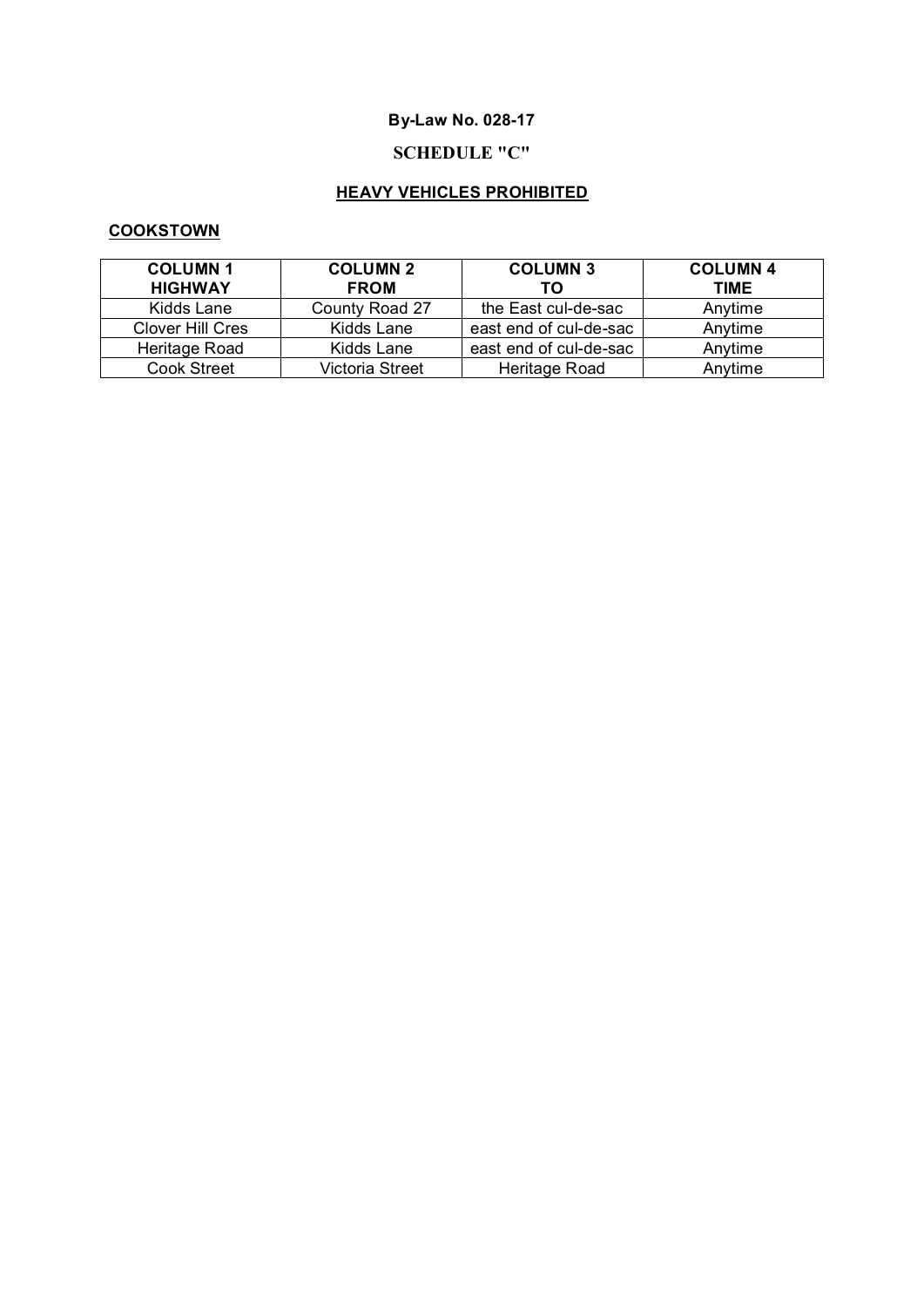# **SCHEDULE "C"**

# **HEAVY VEHICLES PROHIBITED**

## **ALCONA**

| <b>COLUMN1</b>           | <b>COLUMN 2</b>        | <b>COLUMN 3</b>        | <b>COLUMN 4</b> |
|--------------------------|------------------------|------------------------|-----------------|
| <b>HIGHWAY</b>           | <b>FROM</b>            | <b>TO</b>              | <b>TIME</b>     |
| <b>Ferguson Street</b>   | Innisfil Beach Road    | Northerly              | Anytime         |
| <b>Jans Boulevard</b>    | Innisfil Beach Road    | Northerly              | Anytime         |
| Leslie Drive             | Northerly limits of    | both Easterly and      | Anytime         |
|                          | <b>Adullam Avenue</b>  | Westerly directions    |                 |
| 7 <sup>th</sup> Line     | County Road 4          | County Road 39         | Anytime         |
| <b>Oriole Crescent</b>   | the West intersection  | the East intersection  | Anytime         |
|                          | with Leslie Drive      | with Leslie Drive      |                 |
| Kensington Street        | the Southerly limit of | the Westerly limit of  | Anytime         |
|                          | Leslie Drive           | <b>Corrie Street</b>   |                 |
| <b>Corrie Street</b>     | the Southerly limit of | the Easterly limit of  | Anytime         |
|                          | Leslie Drive           | Jans Boulevard         |                 |
| <b>Coleman Court</b>     | the Westerly limit of  | the West end           | Anytime         |
|                          | Ferguson Street        |                        |                 |
| <b>Huron Court</b>       | the Westerly limit of  | the West end           | Anytime         |
|                          | Ferguson Street        |                        |                 |
| Andrade Lane             | the Easterly limit of  | the Westerly limit of  | Anytime         |
|                          | Ferguson Street        | Jans Boulevard         |                 |
| <b>Ashley Court</b>      | the Easterly limit of  | the North end          | Anytime         |
|                          | <b>Jans Boulevard</b>  |                        |                 |
| <b>Hill Street</b>       | the Westerly limit of  | the Southerly limit of | Anytime         |
|                          | Jans Boulevard         | Inniswood Street       |                 |
| <b>Inniswood Street</b>  | the Northerly limit of | the Easterly limit of  | Anytime         |
|                          | <b>Hill Street</b>     | Ferguson Street        |                 |
| <b>Benson Street</b>     | the Westerly limit of  | the West end           | Anytime         |
|                          | Jans Boulevard         |                        |                 |
| <b>Chalmers Crescent</b> | the West intersection  | the East intersection  | Anytime         |
|                          | at Benson Street       | at Benson Street       |                 |
| <b>Spring Street</b>     | Lebanon Drive          | the North end          | Anytime         |
| Park Road                | 25 Sideroad            | Alderslea Crescent     | Anytime         |
| <b>Florence Road</b>     | Ward's Lane            | Alderslea Crescent     | Anytime         |
|                          | Easterly               |                        |                 |
| <b>Merritt Street</b>    | Park Road              | Robert's Road          | Anytime         |
|                          | Northerly              |                        |                 |
| Marg's Lane              | <b>Florence Road</b>   | Robert's Road          | Anytime         |
|                          | Northerly              |                        |                 |
| Ward's Lane              | Park Road              | <b>Florence Road</b>   | Anytime         |
|                          | Northerly              |                        |                 |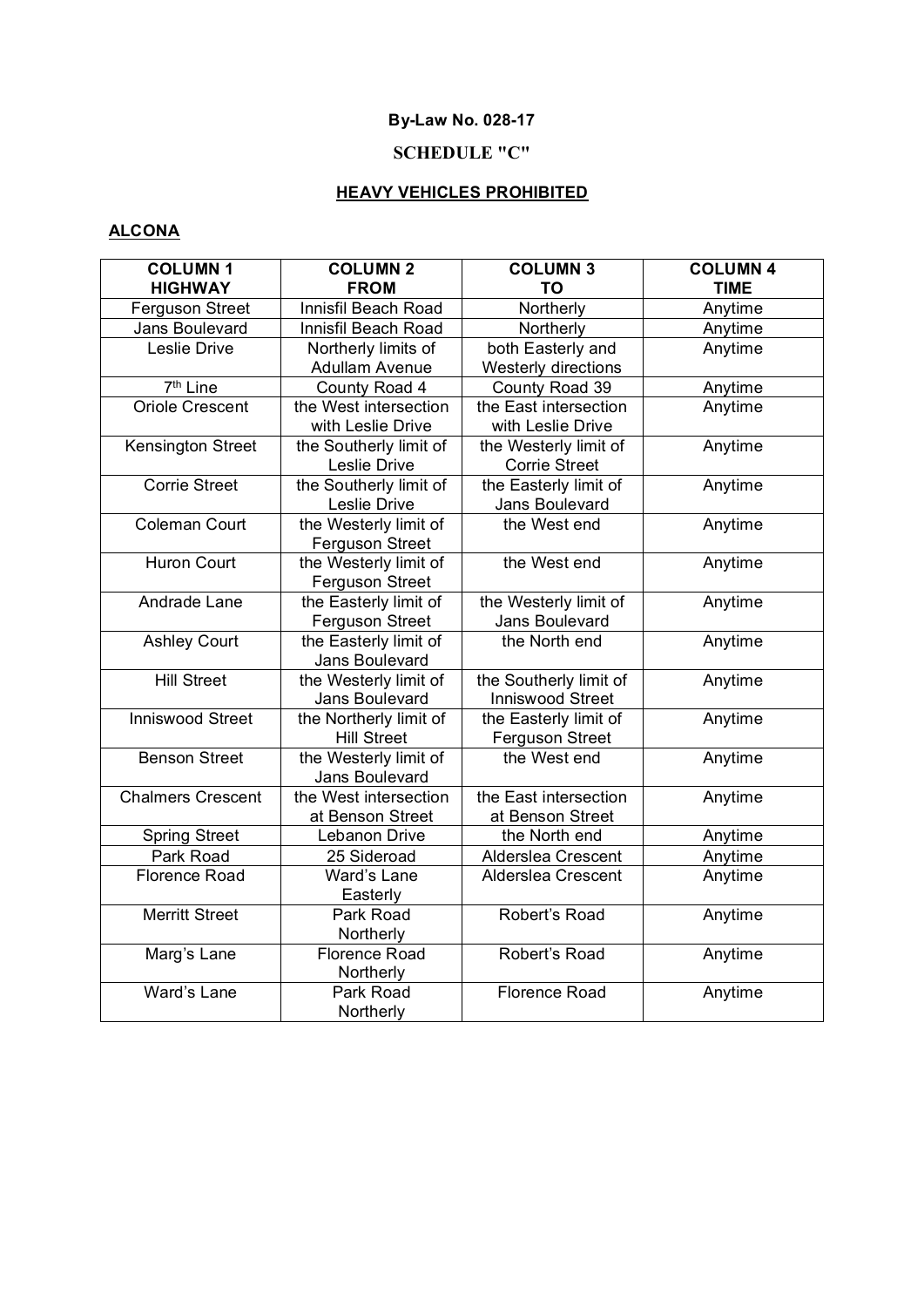# **SCHEDULE "C"**

# **HEAVY VEHICLES PROHIBITED**

# **INNISFIL HEIGHTS AREA**

| <b>COLUMN1</b><br><b>HIGHWAY</b> | <b>COLUMN 2</b><br><b>FROM</b> | <b>COLUMN 3</b><br>ТΟ      | <b>COLUMN 4</b><br><b>TIME</b> |
|----------------------------------|--------------------------------|----------------------------|--------------------------------|
| Innisfil Heights                 | <b>Commerce Park Drive</b>     | Easterly to Innisfil       | Anytime                        |
| Crescent                         |                                | <b>Beach Road</b>          |                                |
| <b>Forest Valley Drive</b>       | the North intersection         | the South intersection     | Anytime                        |
|                                  | of Commerce Park               | <b>Commerce Park Drive</b> |                                |
|                                  | Drive                          |                            |                                |
| Parkview Ridge                   | the Southerly limit of         | the end                    | Anytime                        |
|                                  | Innisfil Heights               |                            |                                |
|                                  | Crescent                       |                            |                                |
| <b>Grand Vista Court</b>         | the Southerly limit of         | the end                    | Anytime                        |
|                                  | Innisfil Heights               |                            |                                |
|                                  | Crescent                       |                            |                                |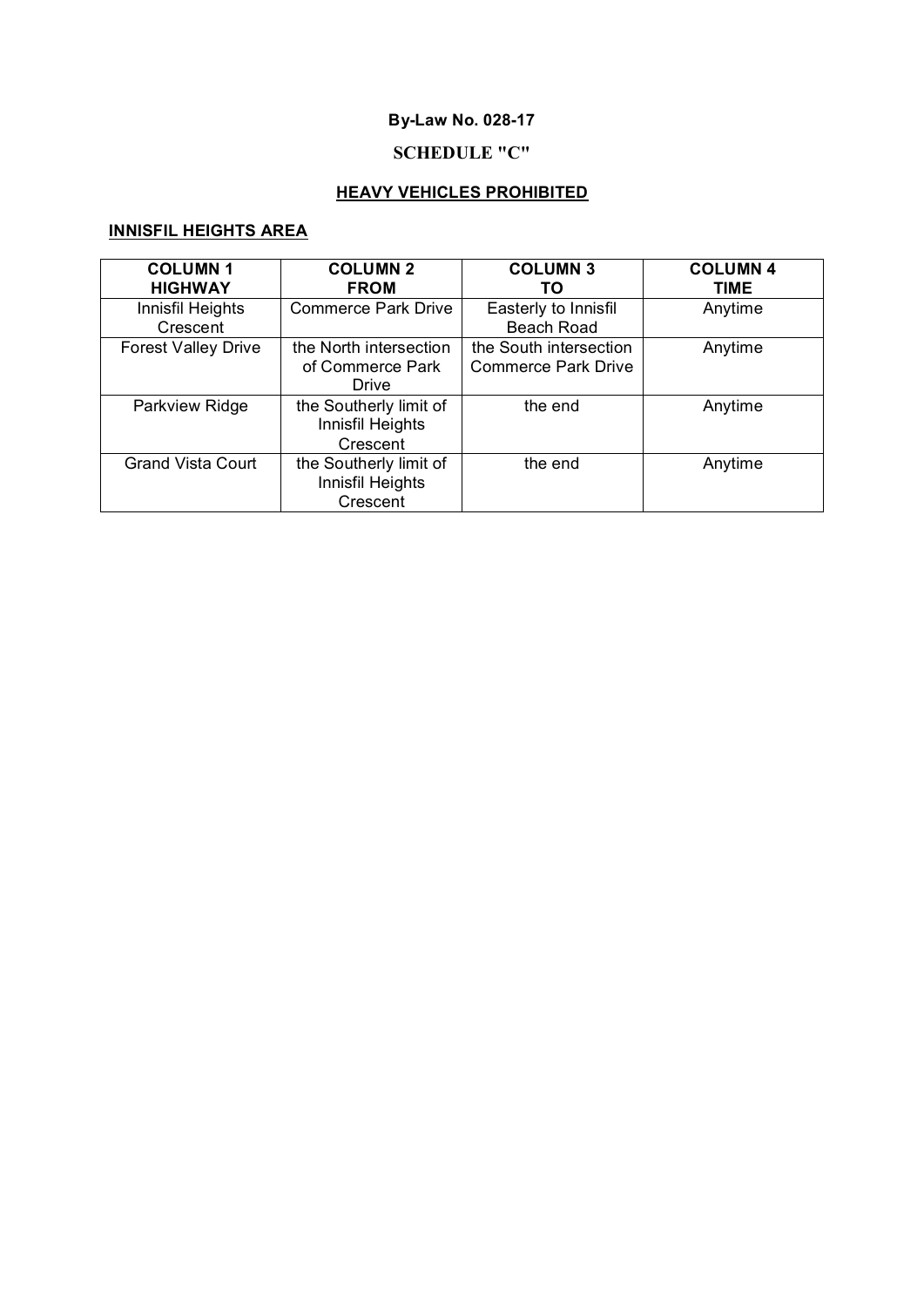# **SCHEDULE "D"**

# **RESIDENT PERMIT PARKING ONLY**

| <b>COLUMN1</b><br><b>HIGHWAY</b>      | <b>COLUMN 2</b><br><b>FROM</b>                     | <b>COLUMN 3</b><br>TO                                                    | <b>COLUMN 4</b><br><b>TIME</b>       |
|---------------------------------------|----------------------------------------------------|--------------------------------------------------------------------------|--------------------------------------|
| Lakeside Drive                        | 30th Sideroad Easterly                             | Alberta Avenue                                                           | Anytime                              |
| (South Side)                          |                                                    |                                                                          |                                      |
| <b>Victoria Street East</b>           | A point 140 metres                                 | A point 230 metres                                                       | Anytime                              |
| (North Side)                          | Easterly from                                      | <b>Easterly from County</b>                                              |                                      |
|                                       | County Road #4                                     | Road #4                                                                  |                                      |
| Lakeside Drive                        | 30 Sideroad                                        | Alberta Ave                                                              | April 30 <sup>th</sup> to            |
| (South Side)                          |                                                    |                                                                          | October 31st                         |
| 30 <sup>th</sup> Sideroad             |                                                    | Parking Lot                                                              | Anytime                              |
| (North Side)                          |                                                    |                                                                          |                                      |
| 3996 30 <sup>th</sup> Sideroad        |                                                    | 30 <sup>th</sup> Sideroad North Road End & Dock Parking<br>Lot           | Anytime                              |
| Innisfil Beach Road                   |                                                    | Parking Lot (Lot "A")                                                    | Anytime                              |
| Innisfil Beach Road                   |                                                    | Parking Lot (Lot "B")                                                    | Anytime                              |
| Innisfil Beach Road                   | Parking Lot (Lot "C")                              |                                                                          | Anytime                              |
| Innisfil Beach Road                   | Parking Lot (Lot "D")                              |                                                                          | Anytime                              |
| Innisfil Beach Road                   | Parking Lot (Lot "E")                              |                                                                          | Anytime                              |
| Innisfil Beach Road                   |                                                    | Parking Lot (Lot "F")                                                    | Anytime                              |
| <b>Mapleview Drive</b>                | Parking Lot East of Fleming Boulevard              |                                                                          | Anytime                              |
| 461 Mapleview Drive                   | 12th/Mapleview Line Parking Lot                    |                                                                          | Anytime                              |
| 600 9th Line                          | 9 <sup>th</sup> Line Road End Parking Lot          |                                                                          | Anytime                              |
| 9 <sup>th</sup> Line Parking Lot      |                                                    |                                                                          | Anytime                              |
| 623 10th Line                         | 10th Line Park                                     |                                                                          | Anytime                              |
| $10th$ line                           | 10 <sup>th</sup> Line Parking Lot                  |                                                                          | Anytime                              |
| 3996 30 <sup>th</sup> Sideroad        | 30th Sideroad North Road End & Dock Parking<br>Lot |                                                                          | Anytime                              |
| Lindy Lane<br>(South side)            | <b>Beach Road</b>                                  | <b>Neilly Road</b>                                                       | Anytime                              |
| Poplar Road                           | <b>Beach Road</b>                                  | <b>Neilly Road</b>                                                       | Anytime                              |
| (North side)                          |                                                    |                                                                          |                                      |
| 3910 Guest Road                       |                                                    | <b>Guest Road Lot</b>                                                    | Anytime                              |
| 316 Neilly Road                       | Shore Acres (Neilly Road Lot)                      |                                                                          | Anytime                              |
| 980 Emily Street                      |                                                    | <b>Belle Ewart Parking Lot</b>                                           | Anytime                              |
| Ireton Street (West<br>side)          |                                                    | 10 <sup>th</sup> Line A point 550m north of<br>the 10 <sup>th</sup> Line | Anytime                              |
| The south boundary                    |                                                    | East from Maple Road to the shores of Lake                               | Anytime                              |
| line of the unopened                  | Simcoe                                             |                                                                          |                                      |
| Road Allowance,                       |                                                    | Anytime                                                                  |                                      |
| shown as Dudley                       |                                                    |                                                                          |                                      |
| Road on PL745                         |                                                    |                                                                          |                                      |
| 25th Sideroad                         |                                                    |                                                                          | Saturdays, Sundays,                  |
| (Both Sides)                          | Joseph Street                                      | Lakelands Avenue                                                         | and Statutory<br>Holidays            |
| <b>Leonard Street</b><br>(Both Sides) | 9 <sup>th</sup> line                               | <b>Burton Drive</b>                                                      | Saturdays, Sundays,<br>and Statutory |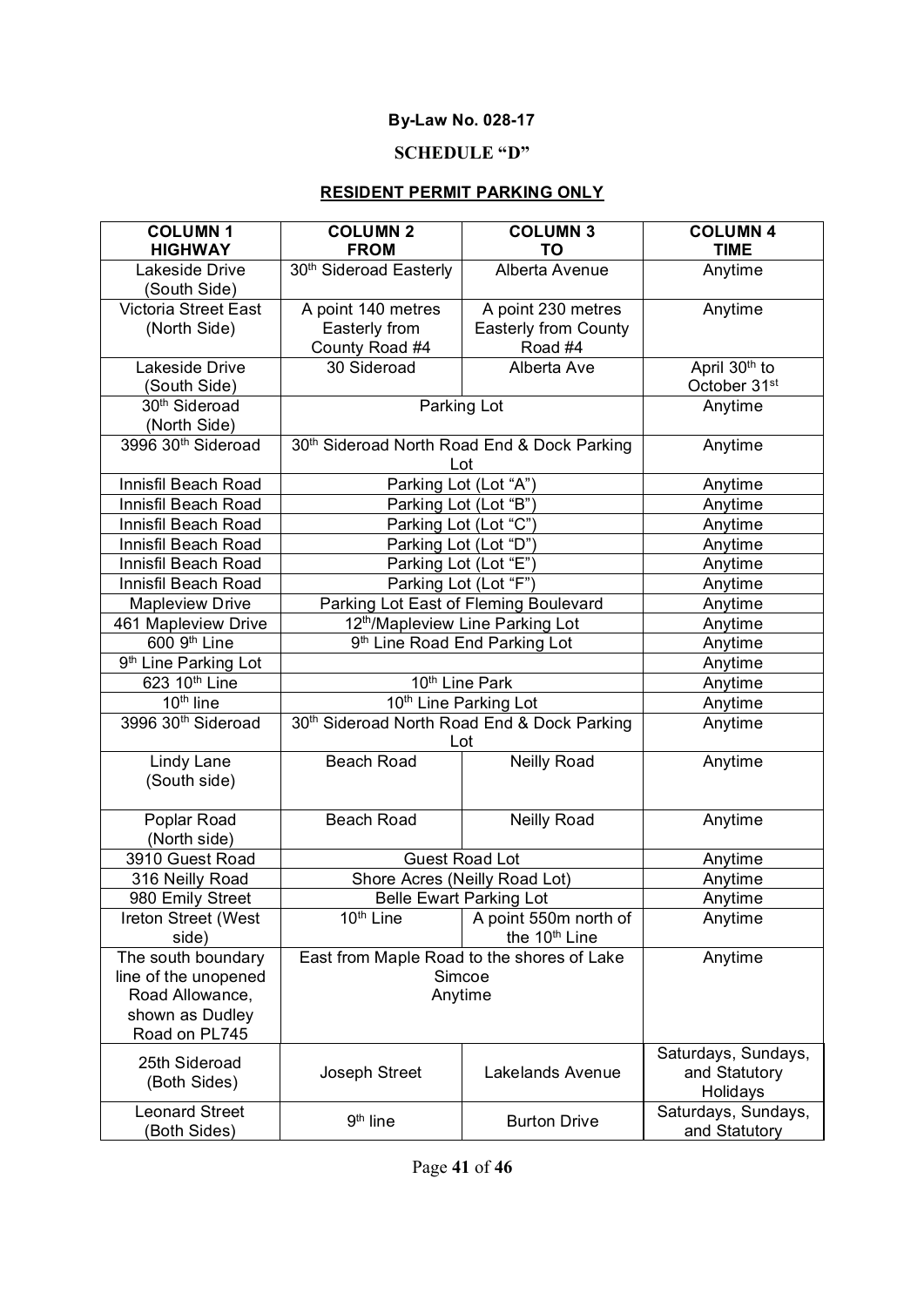|                                                 |                                 |                                 | Holidays                                         |
|-------------------------------------------------|---------------------------------|---------------------------------|--------------------------------------------------|
| <b>Chestnut Street</b><br>(South Side)          | #641 (Easterly)                 | 25 <sup>th</sup> Sideroad       | Saturdays, Sundays,<br>and Statutory<br>Holidays |
| <b>Leonard Street</b><br>(Both Sides)           | <b>Chestnut Street</b>          | 2630 Leonard Street             | Saturdays, Sundays,<br>and Statutory<br>Holidays |
| <b>Buchanan Street</b><br>(Both Sides)          | 9th Line                        | <b>Hartley Road</b>             | Saturdays, Sundays,<br>and Statutory<br>Holidays |
| <b>Tall Tree Lane</b><br>(Both Sides)           | 9th Line                        | Crystal Beach Road              | Saturdays, Sundays,<br>and Statutory<br>Holidays |
| Crystal Beach Road<br>(Both Sides)              | <b>Goodfellow Avenue</b>        | <b>Hartley Road</b>             | Saturdays, Sundays,<br>and Statutory<br>Holidays |
| <b>Bonsecour Crescent</b><br>(Both Sides)       | <b>Goodfellow Avenue</b>        | <b>Goodfellow Avenue</b>        | Saturdays, Sundays,<br>and Statutory<br>Holidays |
| <b>Goodfellow Avenue</b><br>(Both Sides)        | 9th Line                        | End of Road                     | Saturdays, Sundays,<br>and Statutory<br>Holidays |
| Taylorwoods<br><b>Boulevard</b><br>(Both Sides) | Jane Street                     | <b>Happy Vale Drive</b>         | Saturdays, Sundays,<br>and Statutory<br>Holidays |
| <b>Hartley Road</b><br>(Both Sides)             | Taylorwoods<br><b>Boulevard</b> | Crystal Beach Road              | Saturdays, Sundays,<br>and Statutory<br>Holidays |
| <b>Happy Vale Drive</b><br>(Both Sides)         | 25th Sideroad                   | Taylorwoods<br><b>Boulevard</b> | Saturdays, Sundays,<br>and Statutory<br>Holidays |
| Margs Lane<br>(Both Sides)                      | <b>Roberts Road</b>             | <b>Florence Road</b>            | Saturdays, Sundays,<br>and Statutory<br>Holidays |
| <b>Merrett Street</b><br>(East Side)            | Roberts Road                    | Florence Road                   | Saturdays, Sundays,<br>and Statutory<br>Holidays |
| <b>Florence Road</b><br>(Both Sides)            | <b>Merrett Street</b>           | <b>Wards Lane</b>               | Saturdays, Sundays,<br>and Statutory<br>Holidays |
| Lebanon Drive<br>(Both Sides)                   | <b>Willard Avenue</b>           | 25th Sideroad                   | Saturdays, Sundays,<br>and Statutory<br>Holidays |
| <b>Raynor Court</b><br>(Both Sides)             | Lebanon Drive                   | 25th Sideroad                   | Saturdays, Sundays,<br>and Statutory<br>Holidays |
| <b>Hastings Avenue</b><br>(South Side)          | 25th Sideroad                   | Eastern Avenue                  | Saturdays, Sundays,<br>and Statutory<br>Holidays |
| Lakelands Avenue<br>(North Side)                | 25th Sideroad                   | Eastern Avenue                  | Saturdays, Sundays,<br>and Statutory<br>Holidays |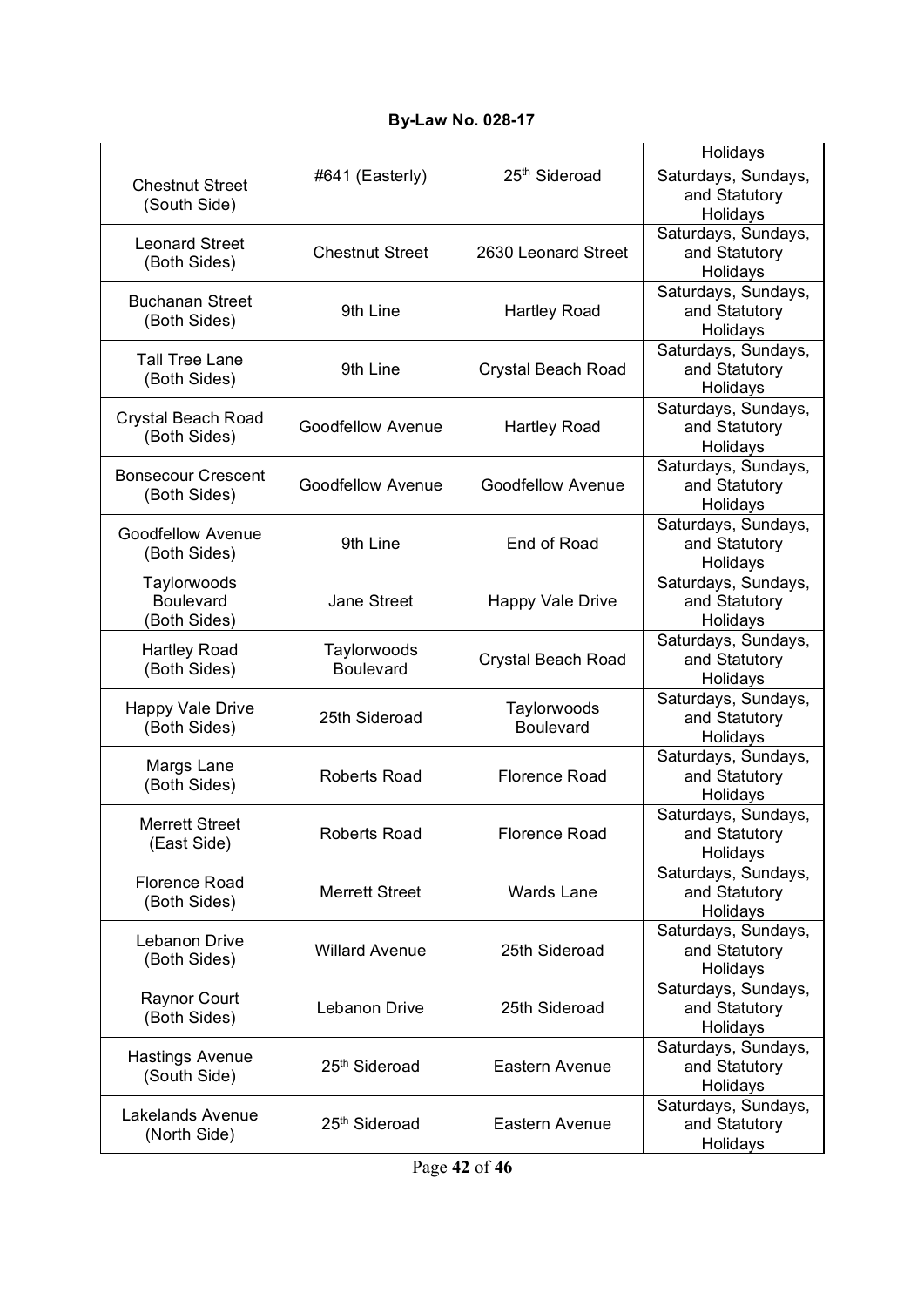| Northern Avenue<br>(Both Sides)      | <b>Hastings Avenue</b> | Lakelands Avenue | Saturdays, Sundays,<br>and Statutory<br>Holidays |
|--------------------------------------|------------------------|------------------|--------------------------------------------------|
| Western Avenue<br>(Both Sides)       | 25th Sideroad          | Northern Avenue  | Saturdays, Sundays,<br>and Statutory<br>Holidays |
| <b>Centre Avenue</b><br>(Both Sides) | <b>Hastings Avenue</b> | Lakelands Avenue | Saturdays, Sundays,<br>and Statutory<br>Holidays |
| Eastern Avenue<br>(East Side)        | <b>Hastings Avenue</b> | Lakelands Avenue | Saturdays, Sundays,<br>and Statutory<br>Holidays |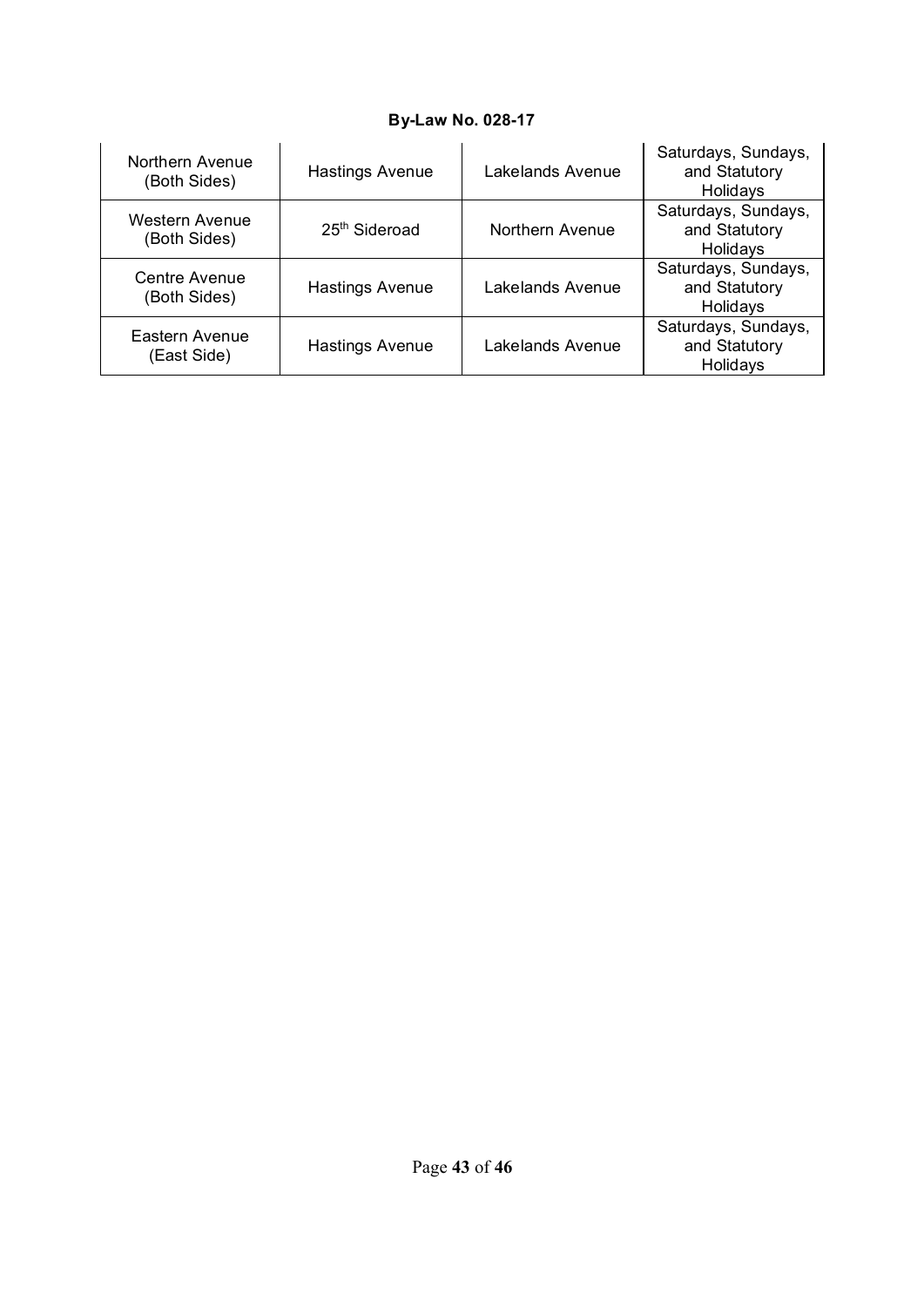# **SCHEDULE "E"**

# **STOPPING PROHIBITED WITH SIGNS**

## **ALCONA**

| <b>COLUMN1</b>                       | <b>COLUMN 2</b>        | <b>COLUMN 3</b>                  | <b>COLUMN 4</b>                        |
|--------------------------------------|------------------------|----------------------------------|----------------------------------------|
| <b>HIGHWAY</b>                       | <b>FROM</b>            | TO                               | <b>TIME</b>                            |
| Lakelands Avenue                     | Innisfil Beach Road    | Eastern Avenue                   | Anytime                                |
| <b>Hastings Avenue</b>               | Lakelands Avenue       | <b>Center Avenue</b>             | Anytime                                |
| <b>Glenn Avenue</b>                  | Lynn Street Easterly   | <b>Parkside Crescent</b>         | 8:00am to 5:00pm                       |
|                                      |                        | Westerly                         |                                        |
| Glenn Avenue                         | a point 267 metres     | a point 310 metres               | 8:00am to 5:00pm                       |
| (South side)                         | East of Yonge Street   | East of Yonge Street             | Monday to Friday                       |
| Sunnybrae Avenue                     | 70 metres East of      | 120 metres East of               | $6:00$ am to                           |
| (North side)                         | <b>Yonge Street</b>    | Yonge                            | 9:00 pm                                |
|                                      |                        | St.                              |                                        |
| Sunnybrae Avenue                     | 120 metres East of     | 210 metres East of               | $6:00$ am to                           |
| (South side)                         | Yonge St               | Yonge St                         | 9:00 pm                                |
| Sunnybrae Avenue                     | 210 metres east of     | 900 metres East of               | Anytime                                |
| (South side)                         | Yonge St               | Yonge St                         |                                        |
| Joseph Street                        | 25 Sideroad            | Entrance of                      | 8:00 am to 5:00 pm                     |
| (North side)                         |                        | Goodfellow School                | Monday to Friday                       |
| Joseph Street                        | 25 Sideroad            | Last westerly                    | 8:00 am to 5:00 pm                     |
| (South side)<br>9 <sup>th</sup> Line | 25 Sideroad            | residence<br><b>Ralph Street</b> | Monday to Friday                       |
|                                      |                        |                                  | 8:00am to 5:00pm                       |
| (North side)<br><b>Swan Street</b>   | (Westerly)<br>#1782    | #1818                            | Monday to Friday<br>8:00 am to 4:00 pm |
| (South side)                         |                        |                                  | Monday to Friday,                      |
|                                      |                        |                                  | September through                      |
|                                      |                        |                                  | June, excluding                        |
|                                      |                        |                                  | statutory holidays                     |
| <b>Maclean Street</b>                | 15 metres North of     | #1005 Maclean Street             | 8:00 am to 5:00 pm                     |
| (Both sides)                         | the junction with Anna |                                  | Monday to Friday,                      |
|                                      | Maria Avenue           |                                  | September through                      |
|                                      |                        |                                  | June, excluding                        |
|                                      |                        |                                  | statutory holidays                     |
| <b>Maclean Street</b>                | The junction with      | 15 metres North                  | Anytime                                |
| (Both sides)                         | Anna Maria Avenue      |                                  |                                        |
| Anna Maria Avenue                    | 15 meters west of the  | 15 metres east of the            | Anytime                                |
| (North side)                         | junction with Maclean  | junction with Maclean            |                                        |
|                                      | <b>Street</b>          | <b>Street</b>                    |                                        |
| Anna Maria Avenue                    | 15 metres east of the  | The junction with                | 8:00 am to 5:00 pm                     |
| (North Side)                         | junction with Maclean  | <b>Vance Crescent</b>            | Monday to Friday,                      |
|                                      | <b>Street</b>          |                                  | September through                      |
|                                      |                        |                                  | June, excluding                        |
|                                      |                        |                                  | statutory holidays                     |
| <b>Roberts Road</b>                  | 25th Sideroad          | <b>Crystal Beach Road</b>        | Anytime                                |
| <b>Crystal Beach Road</b>            | <b>Roberts Road</b>    | Hartley                          | Anytime                                |
|                                      |                        | Road/Buchanan                    |                                        |
|                                      |                        | <b>Street</b>                    |                                        |
| <b>Florence Road</b>                 | Ward's Lane            | End of Florence Road             | Anytime                                |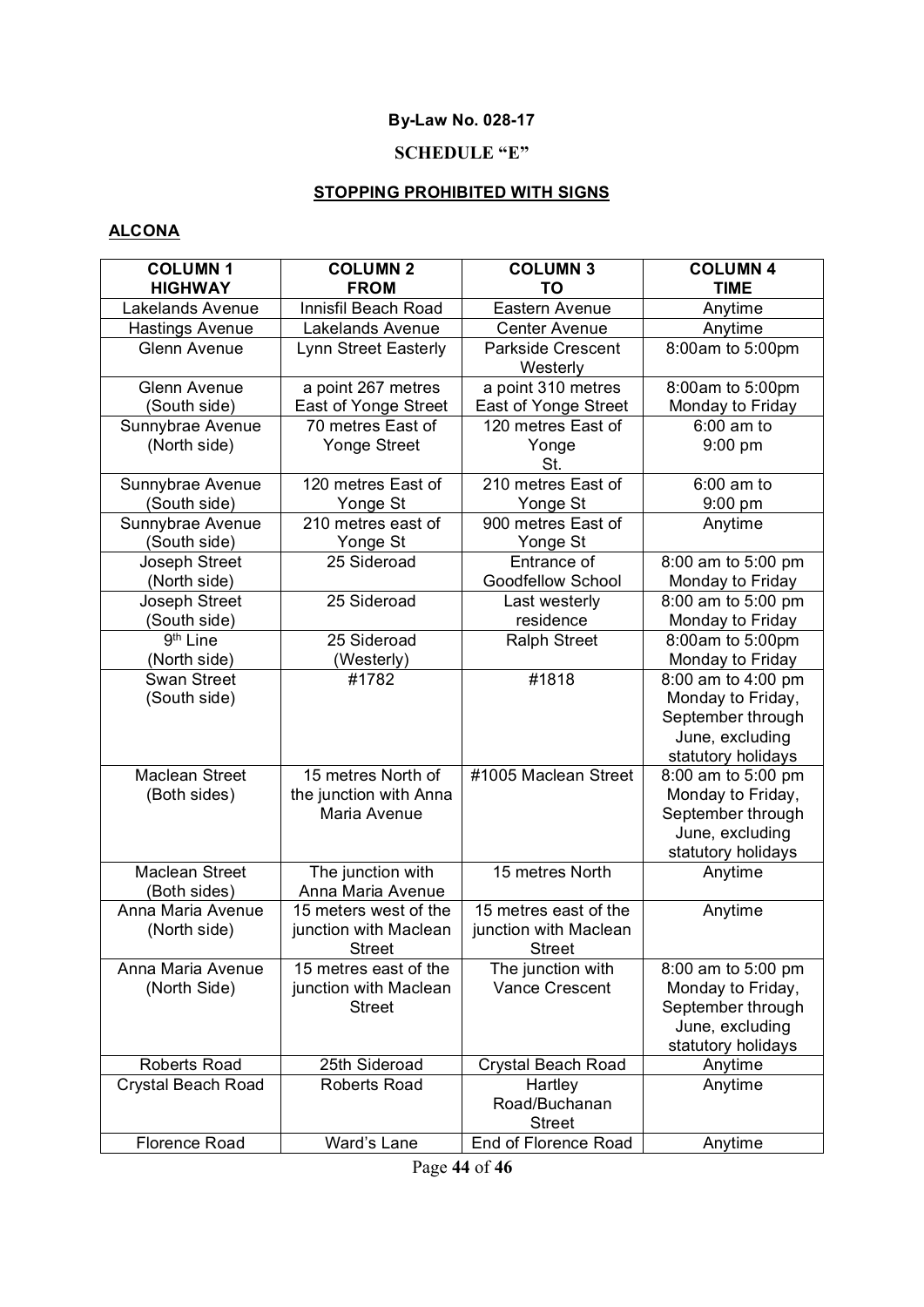| Innisfil Beach Road | 25th Sideroad | the shores of Lake<br>Simcoe | Anytime |
|---------------------|---------------|------------------------------|---------|
| Lakelands Avenue    | 25th Sideroad | Innisfil Beach Road          | Anvtime |